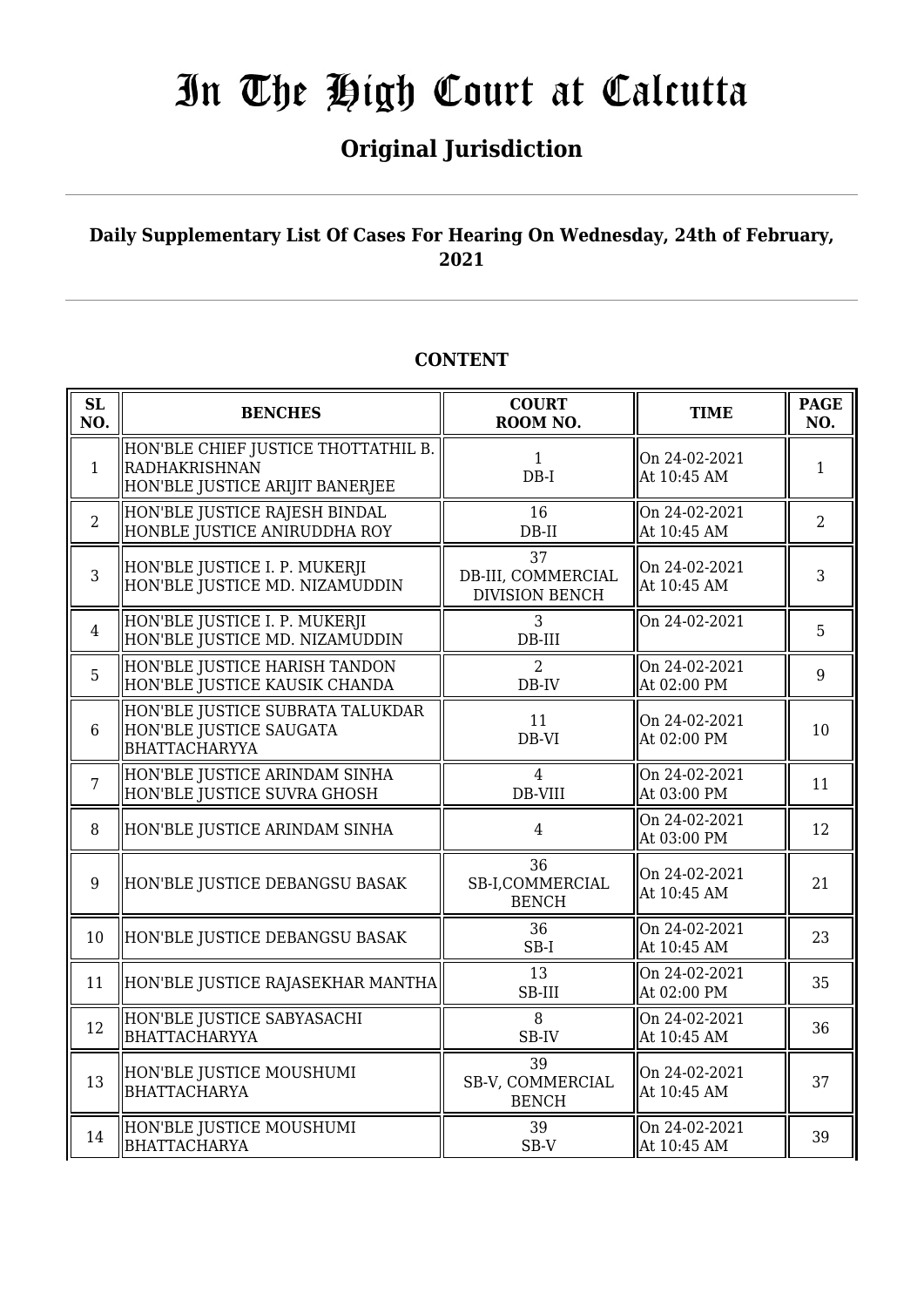| <b>SL</b><br>NO. | <b>BENCHES</b>                                 | <b>COURT</b><br>ROOM NO. | <b>TIME</b>                   | <b>PAGE</b><br>NO. |
|------------------|------------------------------------------------|--------------------------|-------------------------------|--------------------|
| 15               | HON'BLE JUSTICE RAJARSHI<br>BHARADWAJ          | 15<br>SB-VII             | On 24-02-2021<br>At 10:45 AM  | 45                 |
| 16               | HON'BLE JUSTICE RAVI KRISHAN KAPUR             | 10<br>SB-IX              | On 24-02-2021<br>At 10:45 AM  | 46                 |
| 17               | HON'BLE JUSTICE ARINDAM<br>MUKHERJEE           | 23<br>$SB-X$             | On 24-02-2021<br>At 02:00 PM  | 52                 |
| 18               | HON'BLE JUSTICE BISWAJIT BASU                  | 18<br>SB-XI              | On 24-02-2021<br>At 10:45 AM  | 53                 |
| 19               | HON'BLE JUSTICE AMRITA SINHA                   | 24<br>SB-XII             | lOn 24-02-2021<br>At 10:45 AM | 54                 |
| 20               | HON'BLE JUSTICE ABHIJIT<br><b>GANGOPADHYAY</b> | 22<br><b>SB-XIII</b>     | On 24-02-2021<br>At 03:30 PM  | 56                 |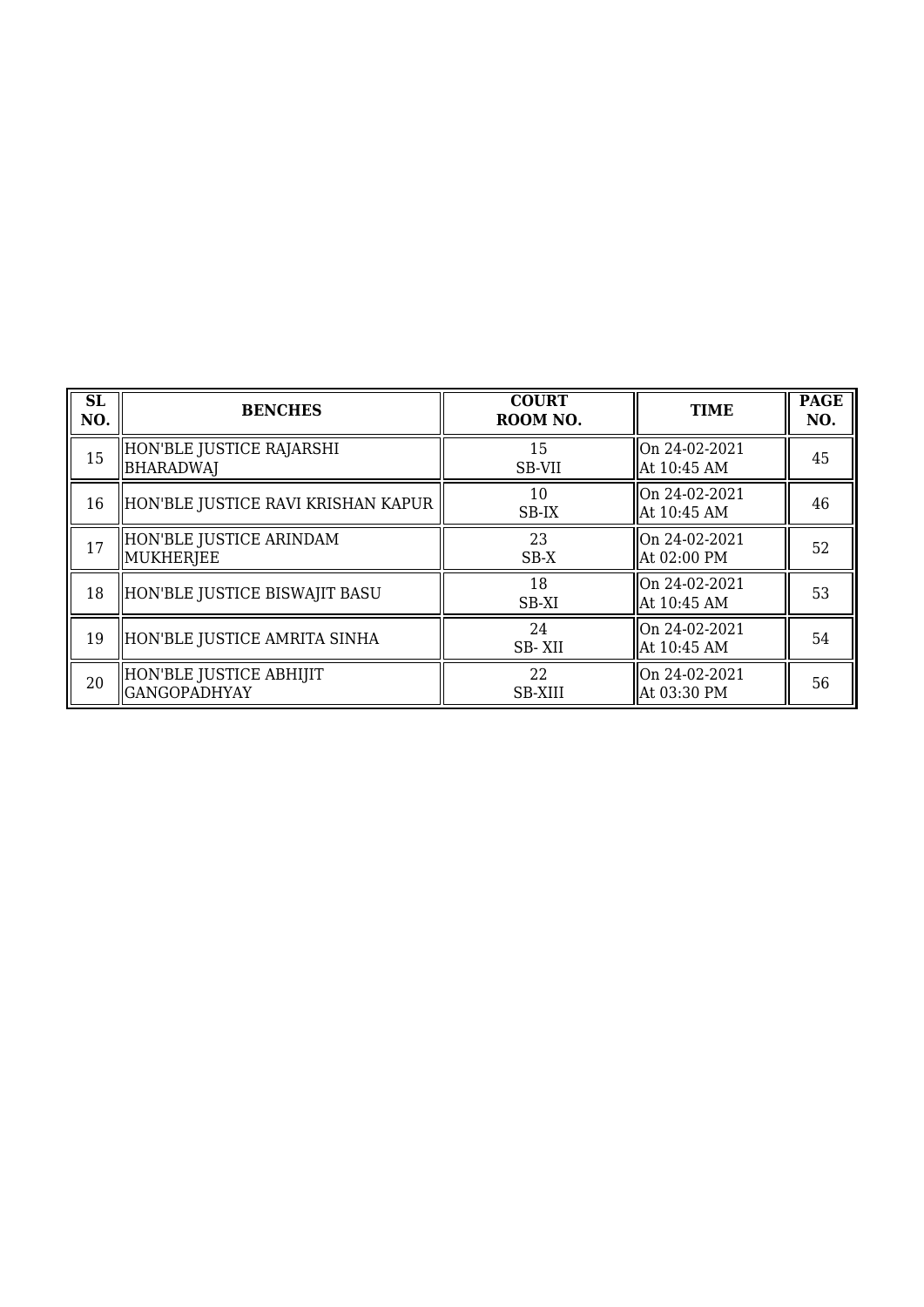

## **Original Side**

**DAILY CAUSELIST For Wednesday The 24th February 2021**

**COURT NO. 1**

#### **DIVISION BENCH (DB-I)**

**AT 10:45 AM**

**HON'BLE CHIEF JUSTICE THOTTATHIL B. RADHAKRISHNAN HON'BLE JUSTICE ARIJIT BANERJEE**

**ON AND FROM WEDNESDAY, THE 13TH JANUARY, 2021 - APPEALS FROM ORDERS RELATING TO RESIDUARY UNDER GROUP - IX INCLUDING APPLICATIONS CONNECTED THERETO; PUBLIC INTEREST LITIGATION; CRIMINAL CONTEMPT MATTERS; APPEALS UNDER SECTION 19(1)(a) OF THE CONTEMPT OF COURT'S ACT; APPLICATIONS UNDER SECTION 27 OF THE ELECTRICITY REGULATORY COMMISSION ACT, 1998, INCLUDING APPLICATIONS CONNECTED THERETO; HABEAS CORPUS;**

**ANY OTHER MATTER, IRRESPECTIVE OF CLASSIFICATION, AS DIRECTED BY THE HON'BLE CHIEF JUSTICE.**

**(VIA VIDEO CONFERENCE)**

**NOTE:MATTERS WILL BE TAKEN UP THROUGH PHYSICAL HEARING ONLY WHEN BOTH THE PARTIES ARE AGREED.**

**NOTE:(1) ON THURSDAY, APPEALS FROM ORDERS RELATING TO RESIDUARY UNDER GROUP-IX INCLUDING APPLICATIONS CONNECTED THERETO, WILL BE TAKEN UP.**

**(2) ON FRIDAY, PUBLIC INTEREST LITIGATION MATTERS WILL BE TAKEN UP.**

**NOTE: NO MENTIONING IN COURT**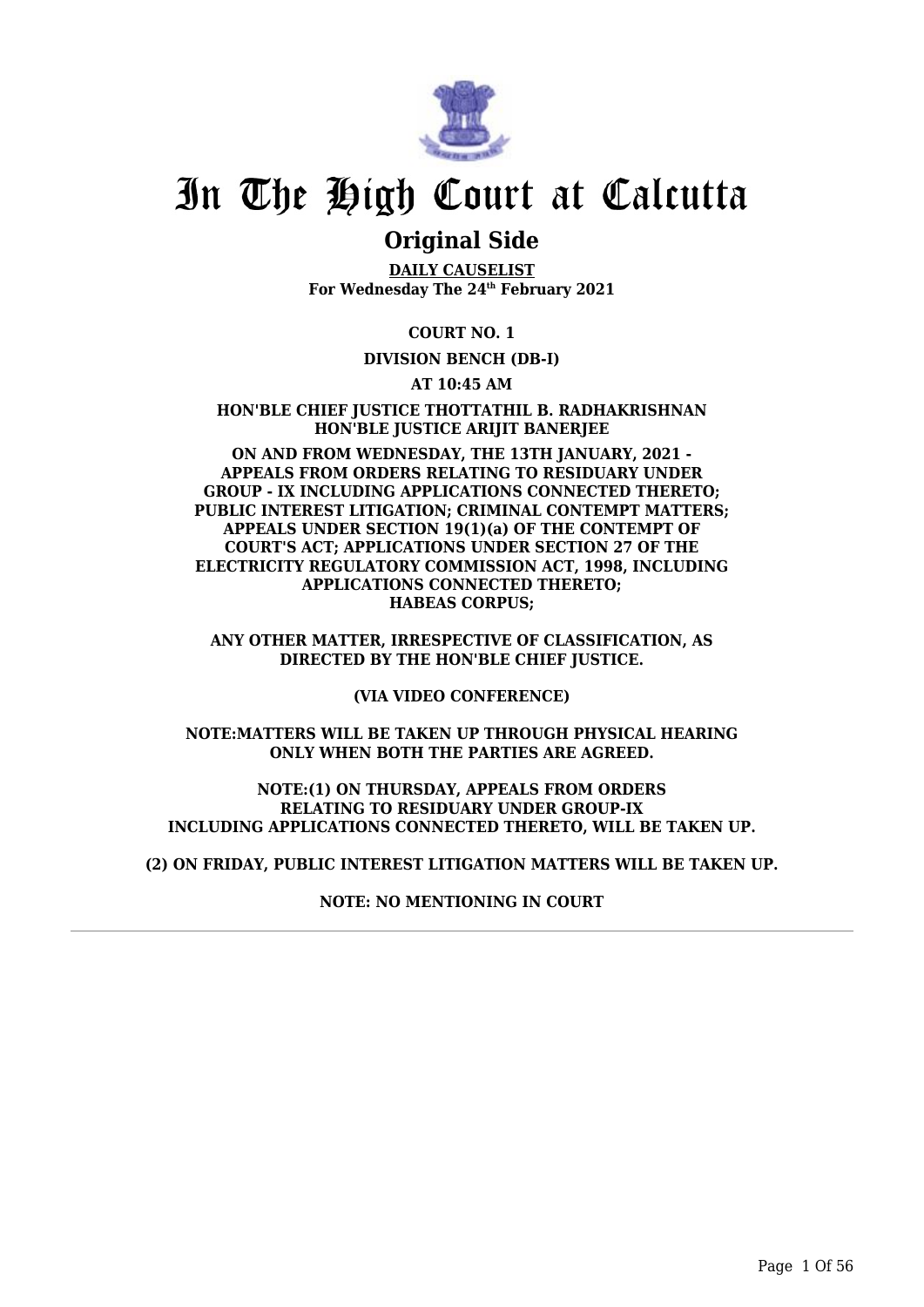

## **Original Side**

**DAILY CAUSELIST For Wednesday The 24th February 2021**

**COURT NO. 16**

**DIVISION BENCH (DB-II )**

**AT 10:45 AM HON'BLE JUSTICE RAJESH BINDAL HONBLE JUSTICE ANIRUDDHA ROY (VIA VIDEO CONFERENCE)**

#### **NOTE:MATTERS WILL BE TAKEN UP THROUGH PHYSICAL HEARING ONLY WHEN BOTH THE PARTIES ARE AGREED.**

**E-MENTIONING WILL BE TAKEN UP AT THE FIRST SITTING OF THE COURT. OUT OF WHICH ORIGINAL SIDE WILL BE TAKEN UP FIRST. AND THEN APPELLATE SIDE WILL BE TAKEN UP.**

**FROM FRIDAY, i.e. 19/02/2021 ONWARDS ONLY NON-REVENUE MATTERS WILL BE TAKEN UP AT 10:45 A.M.**

**REVENUE MATTERS WILL BE TAKEN UP AT 10:45 A.M. ON EVERY THURSDAY IN FIRST HALF.**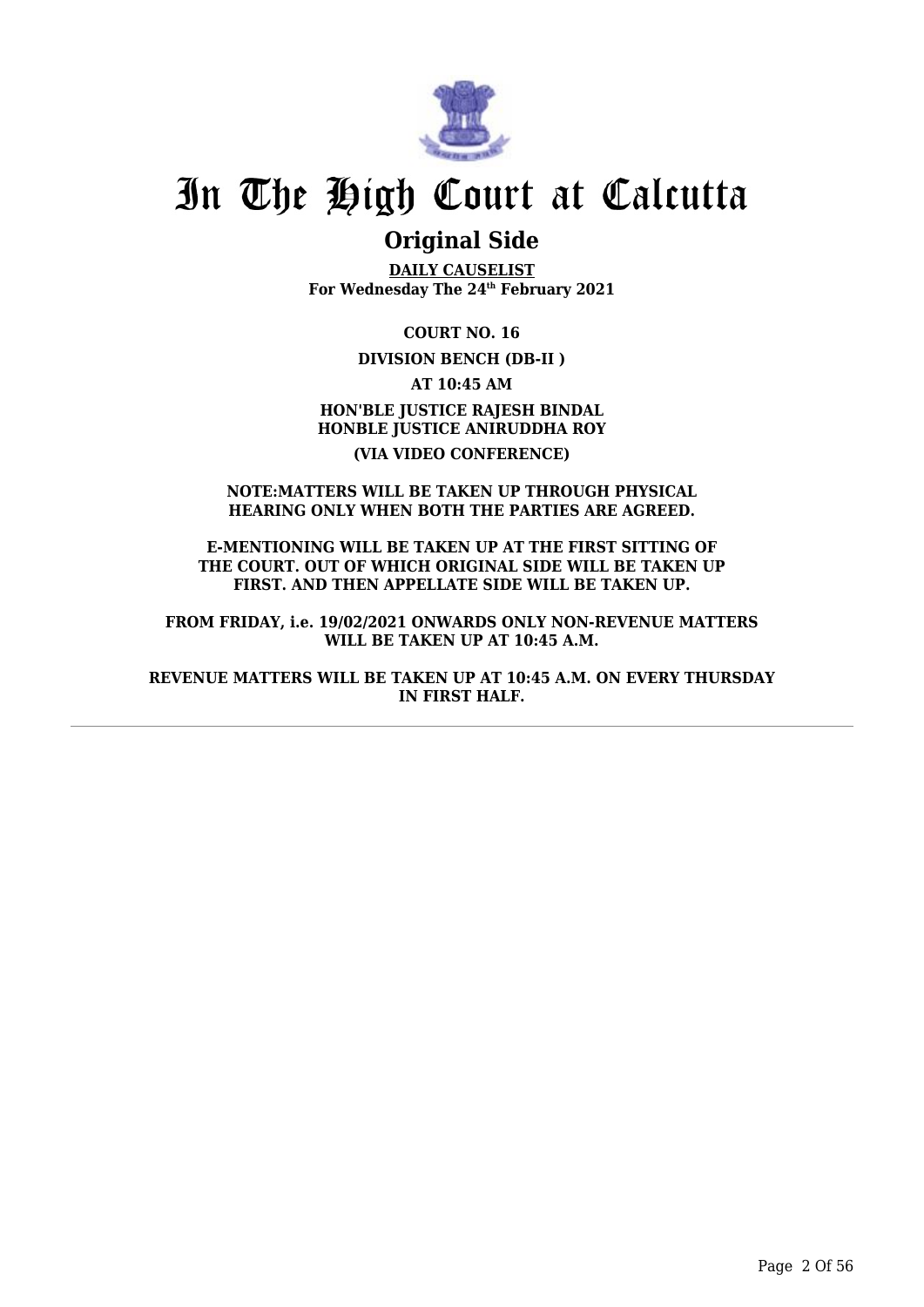

## **Original Side**

**DAILY CAUSELIST For Wednesday The 24th February 2021**

**COURT NO. 37**

**DIVISION BENCH (DB-III, COMMERCIAL DIVISION BENCH)**

**AT 10:45 AM**

**HON'BLE JUSTICE I. P. MUKERJI HON'BLE JUSTICE MD. NIZAMUDDIN**

**ON AND FROM 23RD FEBRUARY, 2021- WILL SIT TOGETHER TO TAKE UP ALL APPEALS UNDER COMMERCIAL COURTS, COMMERCIAL DIVISION AND COMMERCIAL APPELLATE DIVISION OF THE HIGH COURTS ACT, 2015.**

#### **(VIA VIDEO CONFERENCE) NOTE:MATTERS WILL BE TAKEN UP THROUGH PHYSICAL HEARING ONLY WHEN BOTH THE PARTIES ARE AGREED.**

**ORIGINAL SIDE MATTERS WILL BE TAKEN UP FIRST.**

**-------------------------------------------------------------------------------**

**NOTE: COMMERCIAL COURT WILL NOT SIT AFTER 1:00 P.M.**

**---------------------------------------------------------------------------------------**

**NOTE: (1) THIS LIST WILL BE TAKEN UP EVERYDAY FROM 10:45 A.M. TILL RECESS OR UNTIL ITS EXHAUSTION WHICHEVER IS EARLIER.**

**(2) IF THERE IS NO COMMERCIAL COURT MATTERS IN THE LIST, MENTIONING OF COMMERCIAL COURT MATTERS WILL BE ENTERTAINED AT COURT NO. 3 ON THE REGULAR BASIS.**

**(3) COMMERCIAL COURT SHALL NOT SIT AT COURT NO. 37 IF THERE IS NO COMMERCIAL MATTER.**

#### **NEW APPLICATIONS**

| 1 | APO/11/2021<br>WITH AP/405/2020 | <b>GANNON DUNKERLEY AND</b><br>CO. LTD.<br>VS<br>SREI EQUIPMENT FINANCE<br>LTD.     | <b>SWETA GANDHI</b><br>(MURGAI) |
|---|---------------------------------|-------------------------------------------------------------------------------------|---------------------------------|
| 2 | APO/26/2021<br>WITH AP/429/2020 | <b>BALASORE ALLOYS</b><br><b>LIMITED</b><br>VS<br>SREI EQUIPMENT FINANCE<br>LIMITED | MEGHAJIT<br><b>MUKHERJEE</b>    |

IA NO: GA/1/2021

#### **APPEALS FROM ORDERS**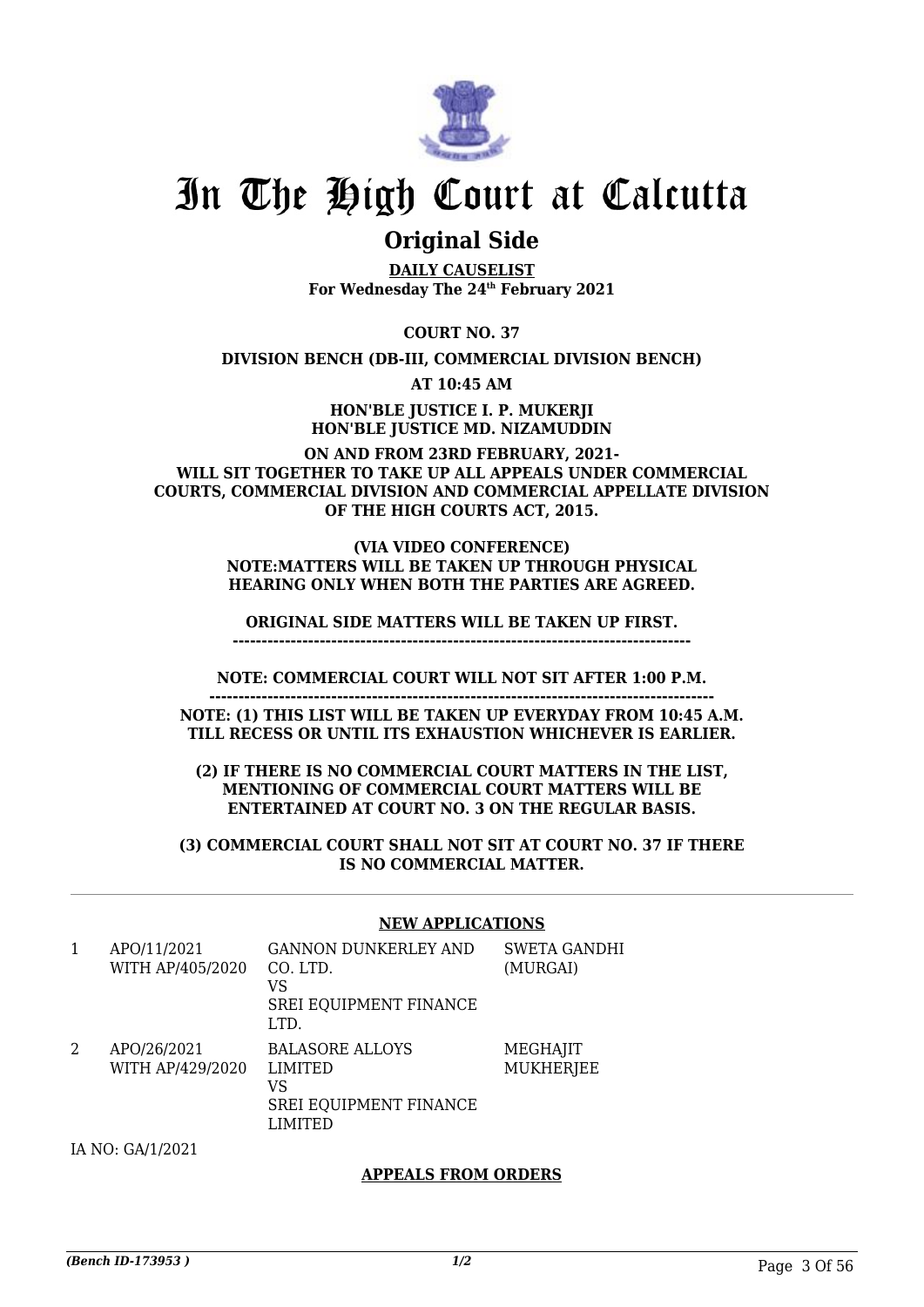3 APO/29/2021 WITH AP/255/2020

QUIPPO INFRASTRUCTURE LTD VS A2Z IFRASERVICES LTD AND ANR MULLICK AND CO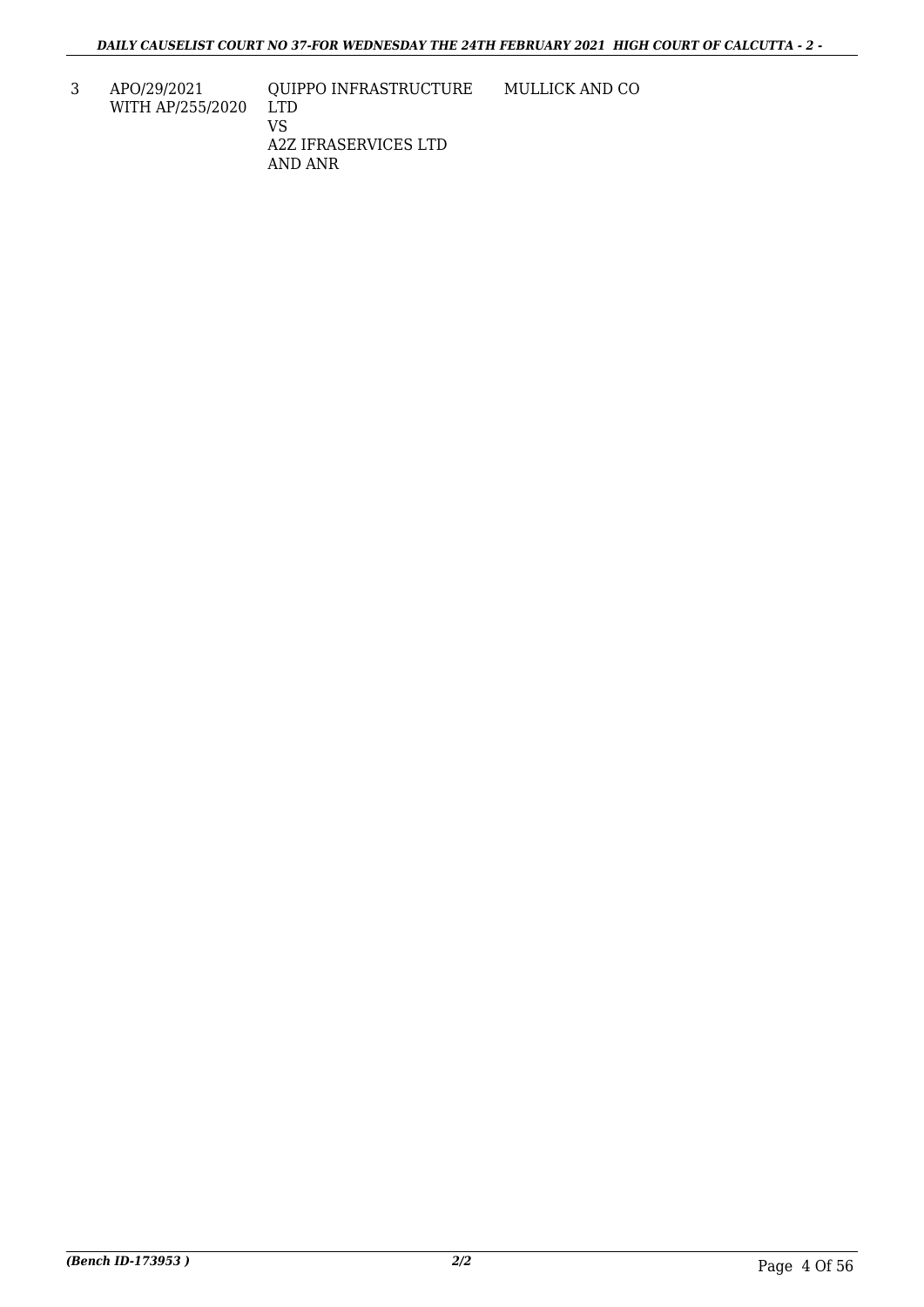

## **Original Side**

**DAILY CAUSELIST For Wednesday The 24th February 2021**

### **COURT NO. 3**

### **DIVISION BENCH (DB-III)**

### **HON'BLE JUSTICE I. P. MUKERJI HON'BLE JUSTICE MD. NIZAMUDDIN**

#### **AFTER COMMERCIAL COURT ------------------------------------------**

**NOTE: COMMERCIAL COURT WILL NOT SIT AFTER 1:00 P.M. ---------------------------------------------------------------------------------------**

**(VIA VIDEO CONFERENCE)**

**NOTE:MATTERS WILL BE TAKEN UP THROUGH PHYSICAL HEARING ONLY WHEN BOTH THE PARTIES ARE AGREED.**

**NOTE: (1)THIS LIST WILL BE TAKEN UP AT 2:00 P.M. OR AT 10:45 A.M. IF THERE IS NO COMMERCIAL COURT MATTERS OR ON EXHAUSTION OF THE COMMERCIAL COURT LIST WHICHEVER IS EARLIER.**

**(2) IF THERE IS NO COMMERCIAL COURT MATTERS IN THE LIST, MENTIONING OF COMMERCIAL COURT MATTERS WILL BE ENTERTAINED AT COURT NO. 3 ON THE REGULAR BASIS.**

**(3) COMMERCIAL COURT SHALL NOT SIT AT COURT NO. 37 IF THERE IS NO COMMERCIAL MATTER.**

**(4) MENTIONING WILL BE ENTERTAINED ONLY ON MONDAY.**

**(5) APPEALS FROM DECREE WILL BE TAKEN UP FIRST ON EVERY MONDAY AND TUESDAY.**

**(6) APPEALS FROM ORDER WILL BE TAKEN UP FIRST ON EVERY WEDNESDAY AND THURSDAY.**

**(7) WRIT APPEALS WILL BE TAKEN UP FIRST ON EVERY FRIDAY.**

### **TO BE MENTIONED**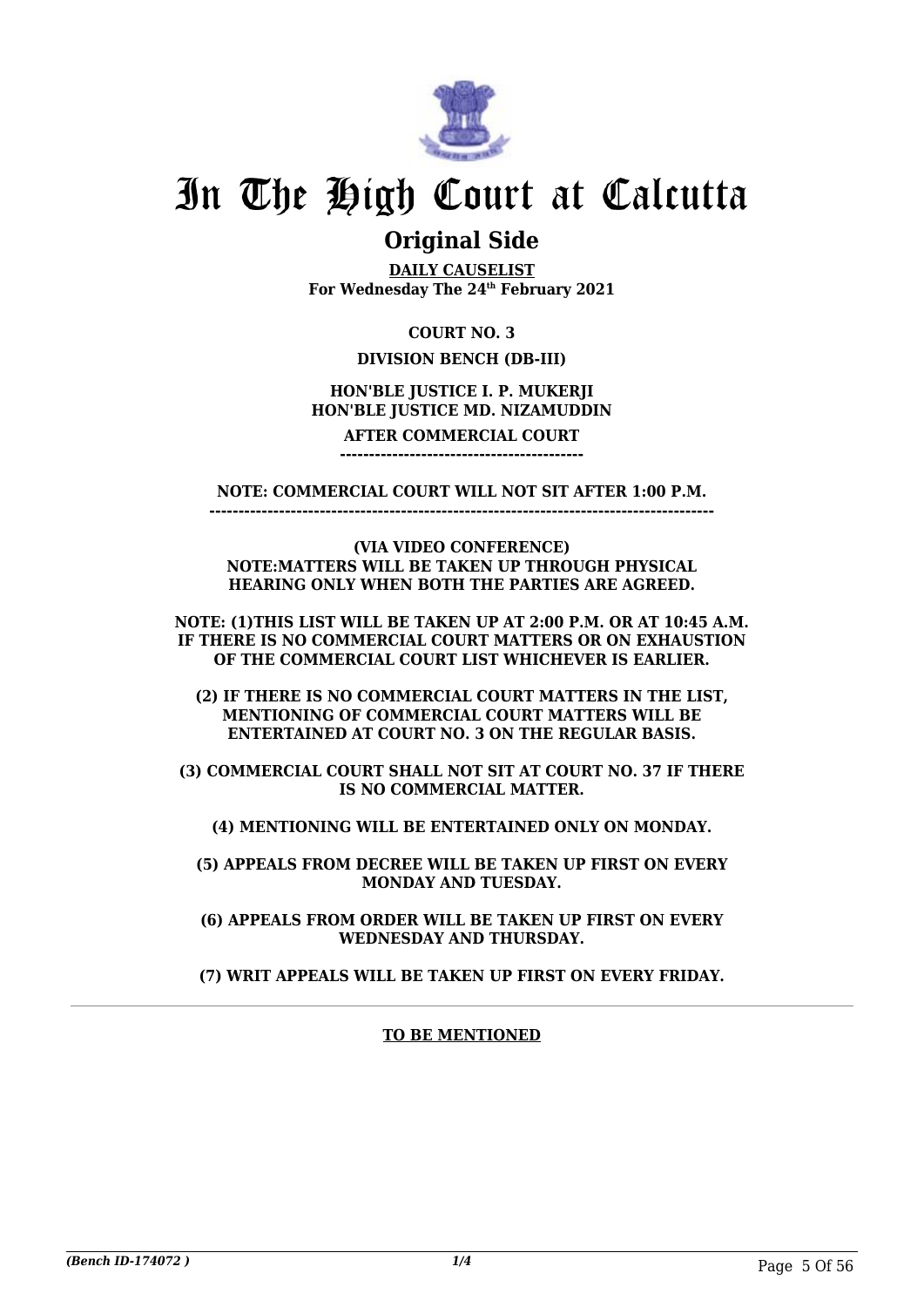| $\mathbf{1}$ | IA NO. GA/1/2019<br>(Old No:<br>GA/570/2019)              | <b>SHYAM SEL AND POWER</b><br><b>LTD</b><br>Vs                                                                        | R. GINODIA AND CO<br>R. GINODIA AND CO     |
|--------------|-----------------------------------------------------------|-----------------------------------------------------------------------------------------------------------------------|--------------------------------------------|
|              | [FOR SETTLEMENT LTD<br>WITH CS/152/2017                   | <b>BAHUBALI PROMOTERS PVT</b>                                                                                         |                                            |
|              | In APO/51/2019                                            |                                                                                                                       |                                            |
|              |                                                           | <b>NEW APPLICATIONS</b>                                                                                               |                                            |
| 2            | IA NO. GA/3/2021                                          | SHYAMSUNDAR COMPANY<br>Vs                                                                                             | L. P. AGARWALLA &                          |
|              | WITH CS/623/1984<br>In APO/26/2011                        | <b>VISHNU NARAYAN</b><br>KASHYAP & ANR.                                                                               | CO.                                        |
| 3            | IA NO. GA/2/2021                                          | THE BOARD OF TRUSTEES<br>FOR THE PORT OF KOLKTA                                                                       | KHAITAN AND CO.<br><b>ASHOK KUMAR JENA</b> |
|              | WITH AP/26/2004<br>In APO/60/2020                         | <b>Vs</b><br>M/S. MARINO DREDGCO<br><b>LIMITED</b>                                                                    |                                            |
| 4            | APO/141/2020<br>[S.A.]WITH<br>BIFR/29/1995<br>CA/349/2017 | WEST BENGAL INDUSTRIAL<br>DEVELOPMENT<br>CORPORATION LTD.<br><b>VS</b>                                                | <b>DIBANATH DEY</b>                        |
|              |                                                           | <b>EASTERN EXPLOSIVES AND</b><br>CHEMICALS LIMITED (IN<br>$LIQN.$ )                                                   |                                            |
|              | IA NO: ACO/1/2020                                         |                                                                                                                       |                                            |
| 5            | RVWO/1/2021<br>WITH<br>CUSTA/4/2019                       | <b>COMMISSIONER OF</b><br><b>CUSTOMS AIRPORT AND</b><br><b>ADMINISTRATION</b><br><b>VS</b><br>M/S. N L MULLICK AND CO | <b>BHASKAR PROSAD</b><br><b>BANERJEE</b>   |
|              | IA NO: GA/1/2021, GA/2/2021                               |                                                                                                                       |                                            |
| 6            | APO/2/2021                                                | STATE OF WEST BENGAL                                                                                                  | PARITOSH SINHA                             |
|              | [S.A.]WITH WP<br>211/2020                                 | AND ORS.<br><b>VS</b><br><b>BIMAL KUMAR DUTT AND</b><br>ORS.                                                          |                                            |
|              | IA NO: GA/1/2021                                          |                                                                                                                       |                                            |
| 7            | APOT/28/2021                                              | STATE OF WEST BENGAL<br>AND ORS.<br><b>VS</b><br>RANJIT MULLICK AND ORS.                                              | PARITOSH SINHA                             |
|              | IA NO: GA/1/2021, GA/2/2021                               |                                                                                                                       |                                            |
| 8            | APOT/17/2021<br>WITH AP/191/2019                          | M/S. NEER DEVELOPER<br>AND ORS.<br><b>VS</b><br>SRI ASHIS GANGULY AND<br>ORS.                                         | A. K. CHATTERJEE<br>AND CO.                |

IA NO: GA/1/2021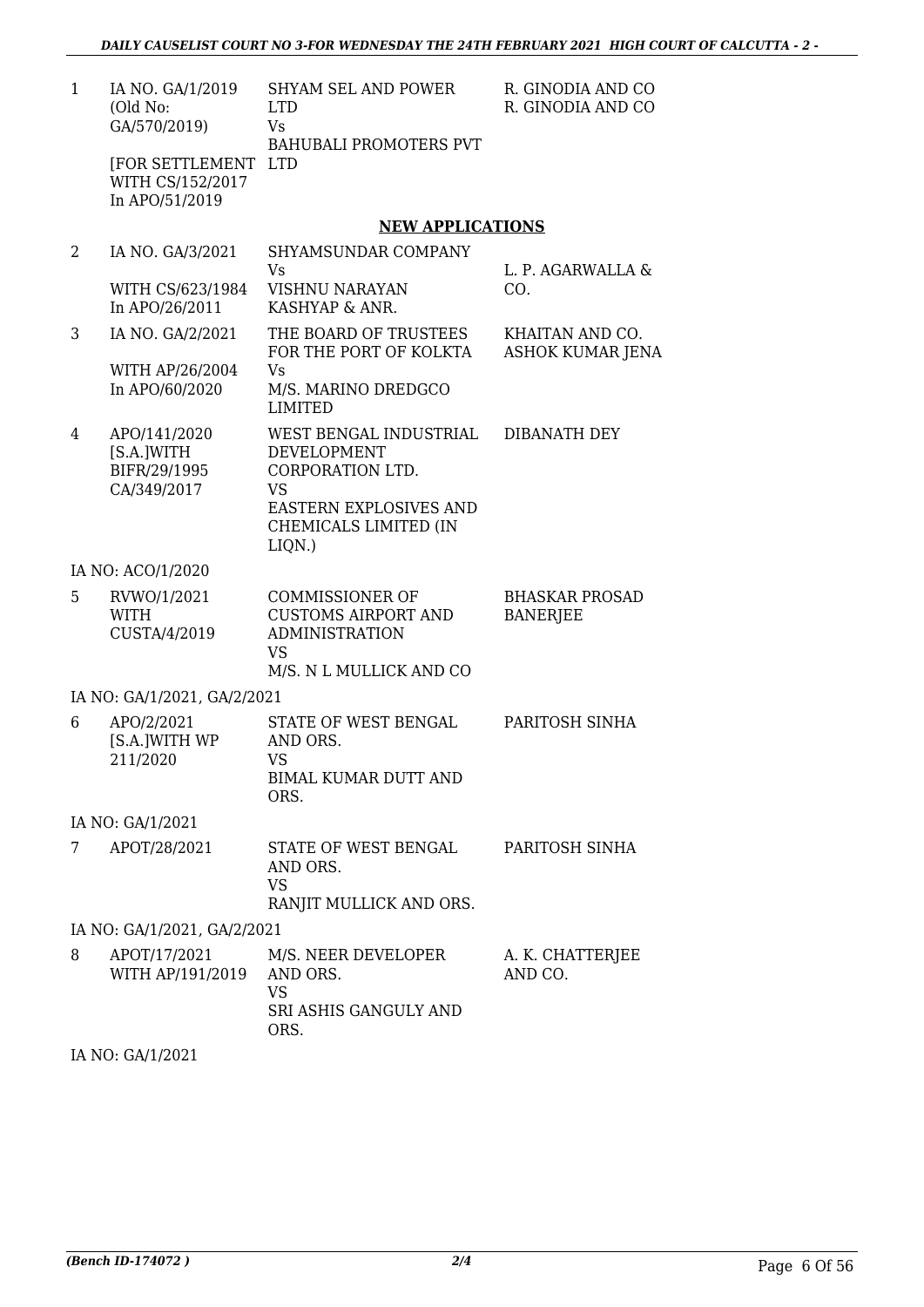DEEPAK KUMAR JAIN

9 APOT/23/2021 WITH CS/238/2019 BIJAY KUMAR JHUNJHUNWALA VS JAYA JHUNJHUNWALA AND ORS.

IA NO: GA/1/2021

10 APOT/29/2021 WITH PLA/233/2016 PRASAD BOSE(DEC) AND IN THE GOODS OF GANESH RANADHIR BOSE VS ABHINABA DEY ARNAB SARDAR

IA NO: GA/1/2021

11 APO/30/2021 WITH CS/234/2019 ASHIS BISWAS VS UNITED BANK OF INDIA MANDEEP KAUR

IA NO: GA/1/2021

#### **FOR SETTLEMENT**

| 12 | APD/52/2018    | SANAT CHOUDHURI   | P.BASU & CO |
|----|----------------|-------------------|-------------|
|    | [S.A.] WITH CS | VS                |             |
|    | 309/2013       | THE ESTATE OF DR. |             |
|    |                | NARAYANA KRISHNA  |             |
|    |                | ACHARI & ORS.     |             |

#### **APPEALS FROM DECREE**

13 IA NO. GA/6/2020 WITH CS/467/1978 In APD/63/2013 STATE OF RAJASTHAN & ANR. Vs I.K.MERCHANTS LIMITED. & ORS. ATISH GHOSH ATISH GHOSH 14 APD/323/2015 [S.A.]WITH CS/128/1999 ESSEM CHEMICAL INDUSTRIES VS CHEMCROWN EXPORTS LIMITED MISRA & COMPANY SINGHVI & CO.

#### **APPEALS FROM ORDERS**

| 15 | APO/120/2019<br>WITH AP/1502/2015 BANK AND ANR<br>AP/1341/2015 | STANDARD CHARTERED<br>VS<br>TILAK MEHRA AND ORS | SANDIP AGARWAL<br>AND CO       |
|----|----------------------------------------------------------------|-------------------------------------------------|--------------------------------|
| 16 | APO/23/2020<br>WITH CS 132/2018                                | SK. AKRAM ALI<br>VS<br>KUMARDIPTA DAS           | CHANCHAL KUMAR<br><b>DUTTA</b> |

IA NO: GA/2/2020(Old No:GA/694/2020)

17 APO/13/2021 WITH CS/120/2020 M/S PRETORIA PROPERTIES LLP VS NAGENDRA KUMAR RATHI AND ORS FOX AND MANDAL

#### **APPEALS FROM DECREE**

| 18 APD/101/2017     | VIJAI SHREE PVT. LTD | ABHISHEK BANERJEE |
|---------------------|----------------------|-------------------|
| WITH CS/145/2006 VS |                      |                   |
|                     | UNION OF INDIA & ORS |                   |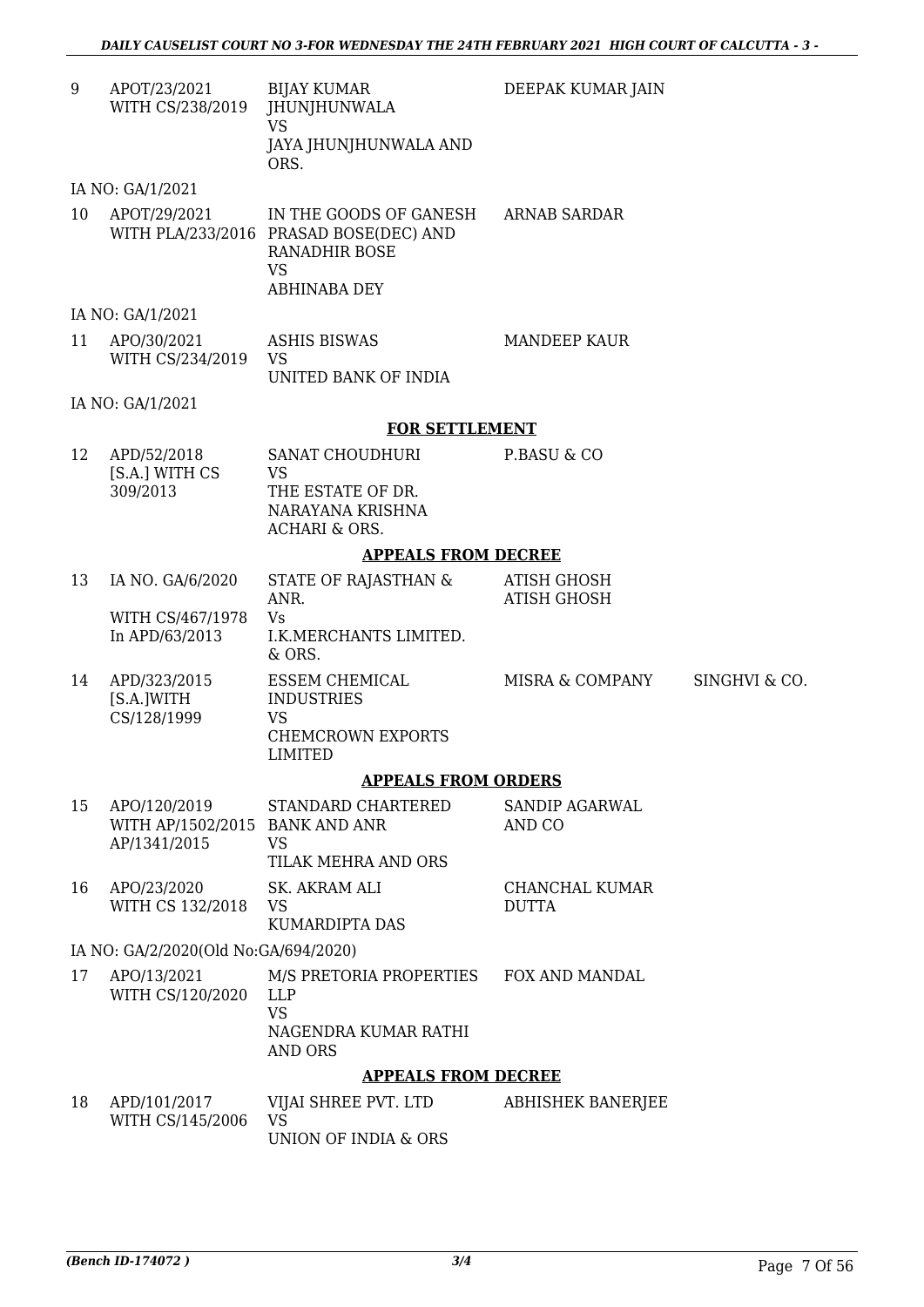| 19 | APD/62/2016<br>[S.A.]WITH CS<br>297/1989      | AMBALAL SARABHAI<br><b>ENTERPRISES LTD</b><br>VS<br>RAJEEV DAGA AND ANR                            | DUBE & CO.                                     |
|----|-----------------------------------------------|----------------------------------------------------------------------------------------------------|------------------------------------------------|
|    | IA NO: GA/1/2016(Old No:GA/529/2016)          |                                                                                                    |                                                |
| 20 | IA NO. GA/1/2017<br>(Old No:<br>GA/3258/2017) | MAHENDRA INVESTMENT<br>ADVISORS PVT. LTD<br>Vs<br><b>SIMPLEX</b>                                   | <b>ABHIJIT SARKAR</b><br><b>ABHIJIT SARKAR</b> |
|    | WITH CS/10/2017<br>In APD/474/2017            | INFRASTRUCTURES LTD.                                                                               |                                                |
| 21 | IA NO. GA/3/2020<br>(Old No:<br>GA/791/2020)  | MAHENDRA INVESTMENT<br>ADVISORS PVT. LTD<br>Vs<br><b>SIMPLEX</b>                                   | <b>ABHIJIT SARKAR</b><br><b>ABHIJIT SARKAR</b> |
|    | WITH CS/10/2017<br>In APD/474/2017            | INFRASTRUCTURES LTD.                                                                               |                                                |
| 22 | APD/169/2018<br>[S.A.] WITH CS<br>323/1989    | AMBALAL SARABHAI<br><b>ENTERPRISE LTD</b><br><b>VS</b><br><b>SMT. PREM LATA ARYA &amp;</b><br>ORS. | M/S DUBE & CO                                  |
|    |                                               | IA NO: GA/1/2016(Old No:GA/2567/2016), GA/2/2018(Old No:GA/1439/2018)                              |                                                |
| 23 | APD/170/2018<br>[S.A.]WITH CS<br>324/1989     | AMBALAL SARABHAI<br>ENTERPRISE LTD<br>VS                                                           | M/S. DUBE &<br><b>COMPANY</b>                  |

SMT. KIRAN ARYA & ORS

IA NO: GA/1/2016(Old No:GA/2571/2016), GA/2/2018(Old No:GA/1440/2018)

| 24 | APD/1/2020<br>WITH CS 99/2008 | NATIONAL INSURANCE<br>COMPANY LIMITED | DOLON DASGUPTA |
|----|-------------------------------|---------------------------------------|----------------|
|    |                               | VS                                    |                |
|    |                               | SETHIA OILS LIMITED AND               |                |
|    |                               | ANR.                                  |                |

IA NO: GA/2/2020(Old No:GA/262/2020)

### **FOR HEARING**

| 25 | APO/440/2017 | STATE OF WEST BENGAL &  | PARITOSH SINHA |
|----|--------------|-------------------------|----------------|
|    | WITH WPO     | ANR                     |                |
|    | 1398/2008    | VS.                     |                |
|    |              | BHUWALKA TRADING & TEA  |                |
|    |              | $CO.$ (P) LTD. $&$ ORS. |                |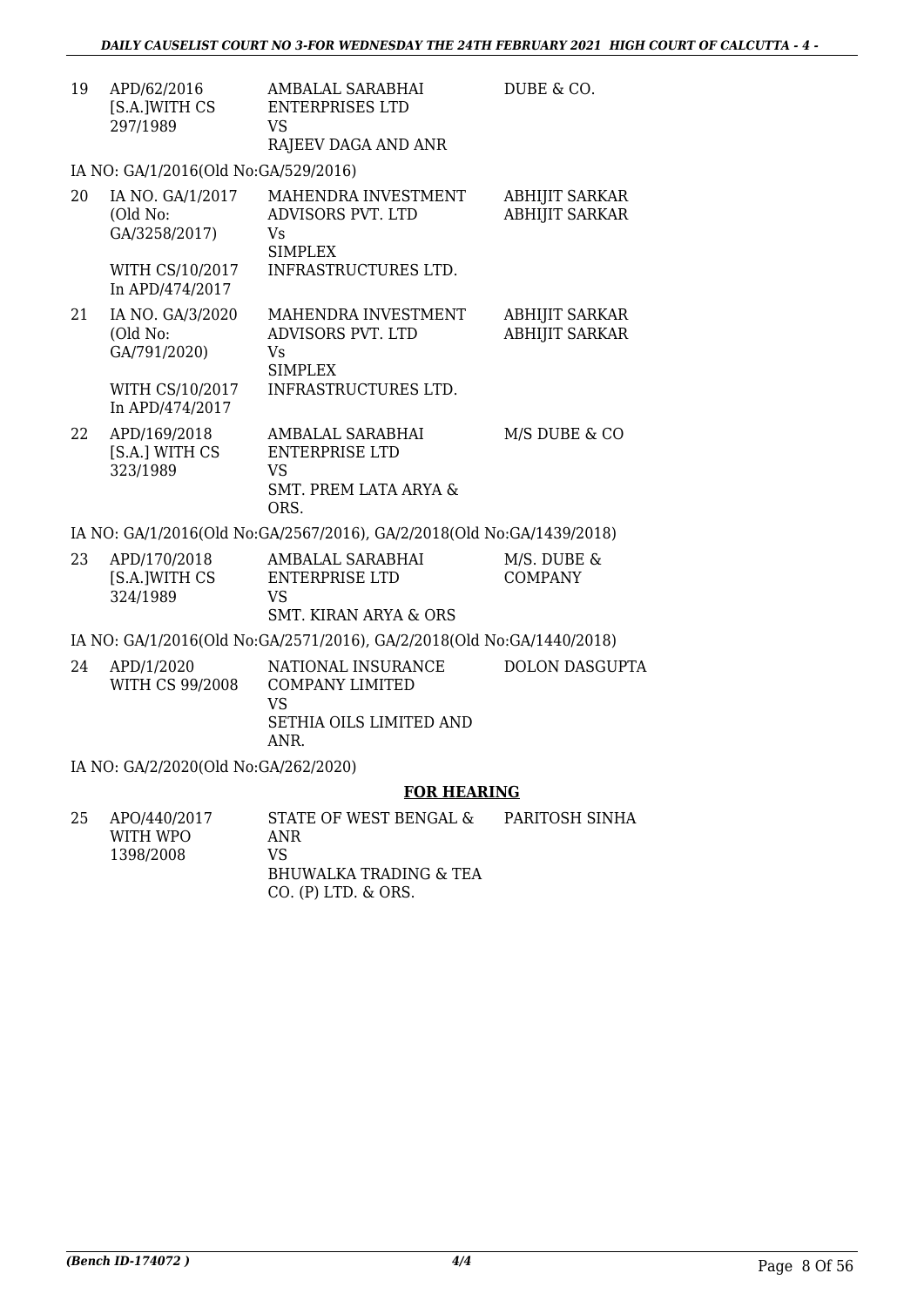

## **Original Side**

**DAILY CAUSELIST For Wednesday The 24th February 2021**

**COURT NO. 2 DIVISION BENCH (DB-IV) AT 2:00 PM HON'BLE JUSTICE HARISH TANDON HON'BLE JUSTICE KAUSIK CHANDA (VIA VIDEO CONFERENCE)**

**NOTE:MATTERS WILL BE TAKEN UP THROUGH PHYSICAL HEARING ONLY WHEN BOTH THE PARTIES ARE AGREED.**

**NOTE: ORIGINAL SIDE MATTERS SHALL BE TAKEN UP ON FRIDAY AT 2:00 P.M.**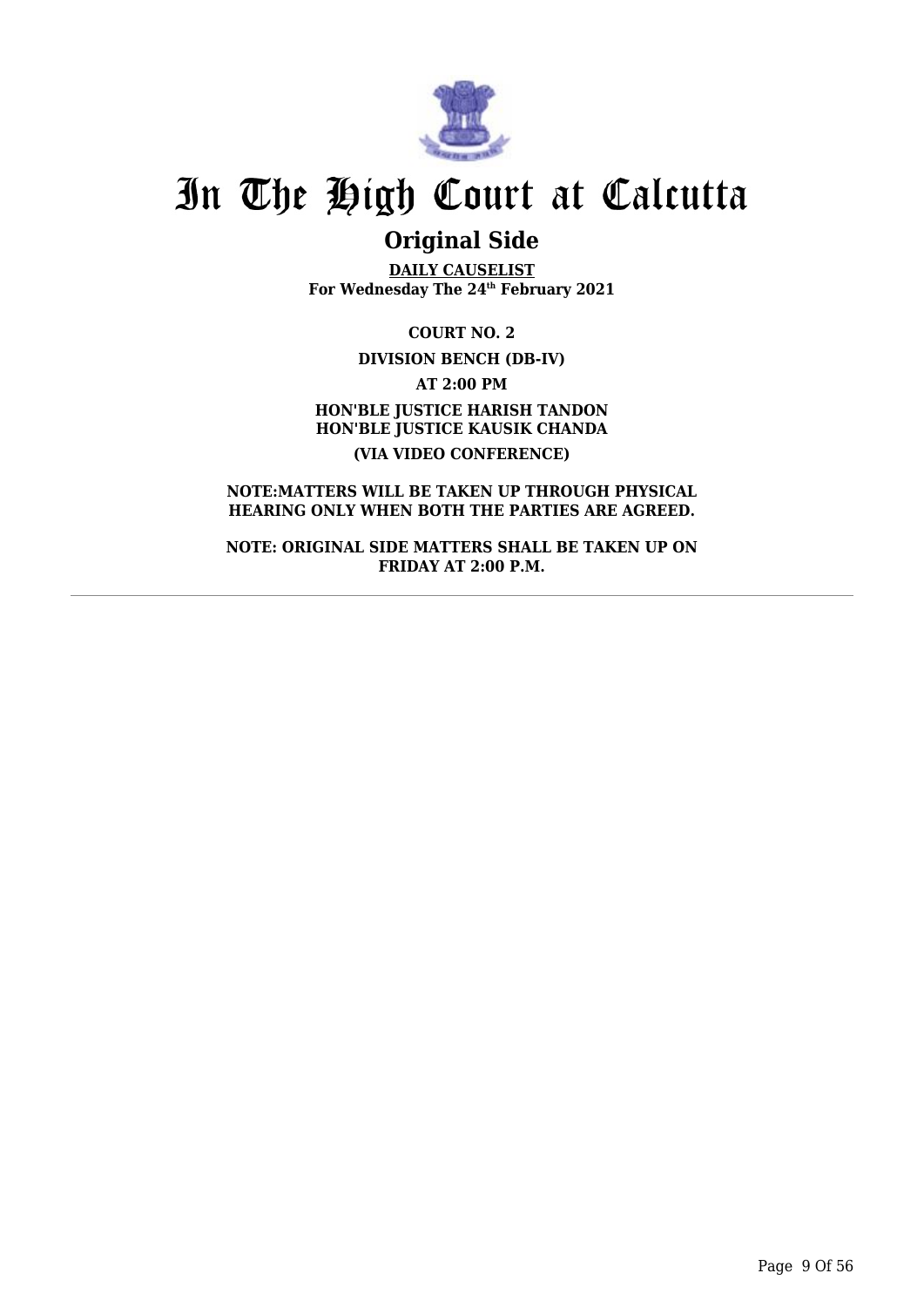

## **Original Side**

**DAILY CAUSELIST For Wednesday The 24th February 2021**

**COURT NO. 11**

#### **DIVISION BENCH (DB-VI)**

**AT 2:00 PM**

**HON'BLE JUSTICE SUBRATA TALUKDAR HON'BLE JUSTICE SAUGATA BHATTACHARYYA**

**ON AND FROM MONDAY, 15TH FEBRUARY, 2021 TO FRIDAY, 26TH FEBRUARY, 2021 - WILL SIT TOGETHER AND TAKE UP THE LIST AND DETERMINATION OF HON'BLE JUSTICE SOUMEN SEN AND HON'BLE JUSTICE SAUGATA BHATTACHARYYA AND THE LIST AND DETERMINATION OF HON'BLE JUSTICE SUBRATA TALUKDAR AND HON'BLE JUSTICE HIRANMAY BHATTACHARYYA.**

**(VIA VIDEO CONFERENCE)**

**NOTE:MATTERS WILL BE TAKEN UP THROUGH PHYSICAL HEARING ONLY WHEN BOTH THE PARTIES ARE AGREED.**

**ON TUESDAY AND THURSDAY ORIGINAL SIDE MATTERS WILL BE TAKEN UP AFTER RECESS.**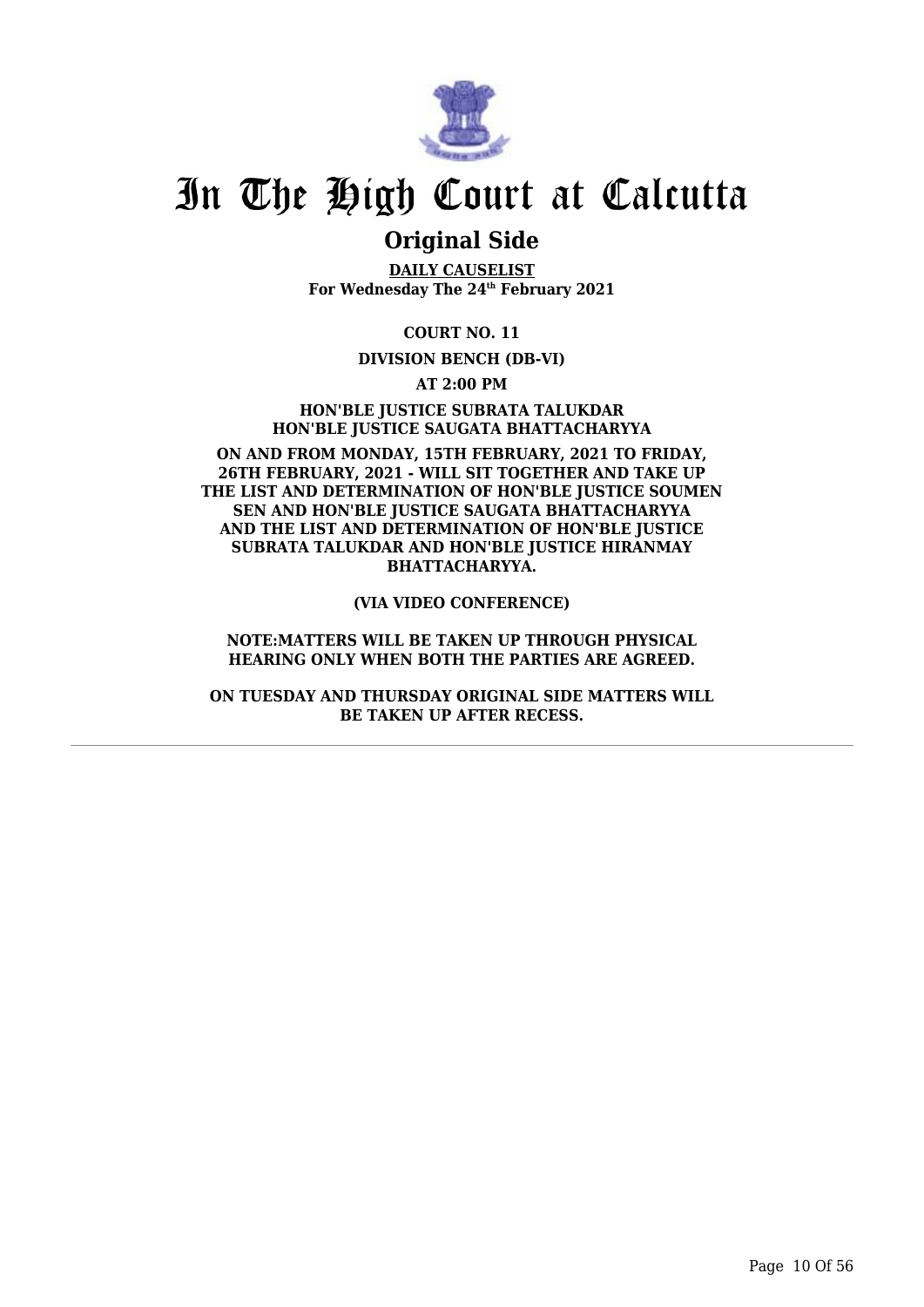

## **Original Side**

**DAILY CAUSELIST For Wednesday The 24th February 2021**

**COURT NO. 4 DIVISION BENCH (DB-VIII ) AT 3:00 PM HON'BLE JUSTICE ARINDAM SINHA HON'BLE JUSTICE SUVRA GHOSH VIA VIDEO CONFERENCE)**

**NOTE:MATTERS WILL BE TAKEN UP THROUGH PHYSICAL HEARING ONLY WHEN BOTH THE PARTIES ARE AGREED.**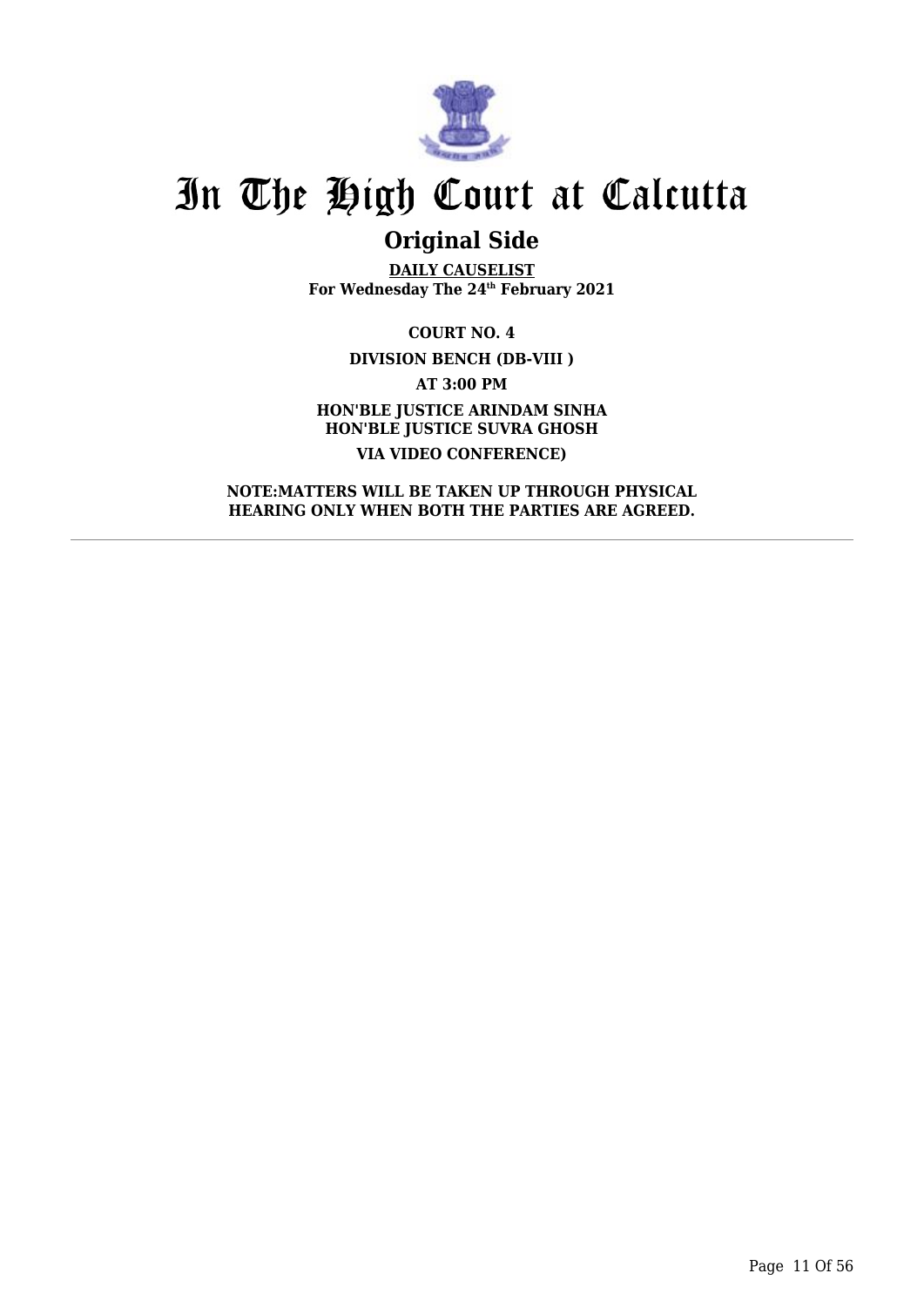

## **Original Side**

**DAILY CAUSELIST For Wednesday The 24th February 2021**

### **COURT NO. 4 SINGLE BENCH () AT 3:00 PM HON'BLE JUSTICE ARINDAM SINHA (VIA VIDEO CONFERENCE)**

#### **NOTE:MATTERS WILL BE TAKEN UP THROUGH PHYSICAL HEARING ONLY WHEN BOTH THE PARTIES ARE AGREED.**

#### **ON EVERY WEDNESDAY, THURSDAY AND FRIDAY AT 3:00 P.M.- WILL SIT SINGLY AND TAKE SOME PART-HEARD, CONTEMPT, ASSIGNED, REVIEW, MODIFICATION/CLARIFICATION MATTERS.**

#### **TO BE MENTIONED**

| IA NO. CA/9/2019 | IN THE MATTER OF    |
|------------------|---------------------|
|                  | BENGAL ENAMEL WORKS |
| [ <b>S.A.</b> ]  | LIMITED (IN LIQN.)  |
| In CP/336/1982   | Vs.                 |

#### **FOR ORDERS**

| 2 | EC/487/2013<br>[S.A.]                         | <b>SLEEPWELL INDUSTRIES</b><br>CO. LTD.<br>VS<br>LMJ INTERNATIONAL LTD.   | SANDERSONS &<br><b>MORGANS</b>            | SUBHRANGSU MAITI<br>(FOR J/D)       |
|---|-----------------------------------------------|---------------------------------------------------------------------------|-------------------------------------------|-------------------------------------|
|   | IA NO: GA/3/2018(Old No:GA/2029/2018)         |                                                                           |                                           |                                     |
| 3 | EC/488/2013<br>[S.A.]                         | <b>SLEEPWELL INDUSTRIES</b><br>CO. LTD.<br>VS<br>LMJ INTERNATIONAL LTD.   | <b>SANDERSONS &amp;</b><br><b>MORGANS</b> |                                     |
|   | IA NO: GA/3/2018(Old No:GA/2006/2018)         |                                                                           |                                           |                                     |
| 4 | IA NO. GA/2/2019<br>(Old No:<br>GA/1194/2019) | AMSTAR INVESTMENT PVT.<br>LTD.<br>Vs<br>SHREE SHREE ISWAR                 | <b>SURANA</b><br>SURANA &<br>CHOUDHURY    | MULLICK & CO.<br>(FOR RES. 1 TO 14) |
|   | [S.A.]<br>In AP/1276/2015                     | SATYANARAYANJEE & ORS                                                     |                                           |                                     |
| 5 | WPO/268/2018<br>[S.A.]                        | ITC LTD & ANR.<br>VS<br>JOINT DIRECTOR GENERAL<br>OF FOREIGN TRADE & ORS. | <b>GANESH N. JAJODIA</b>                  |                                     |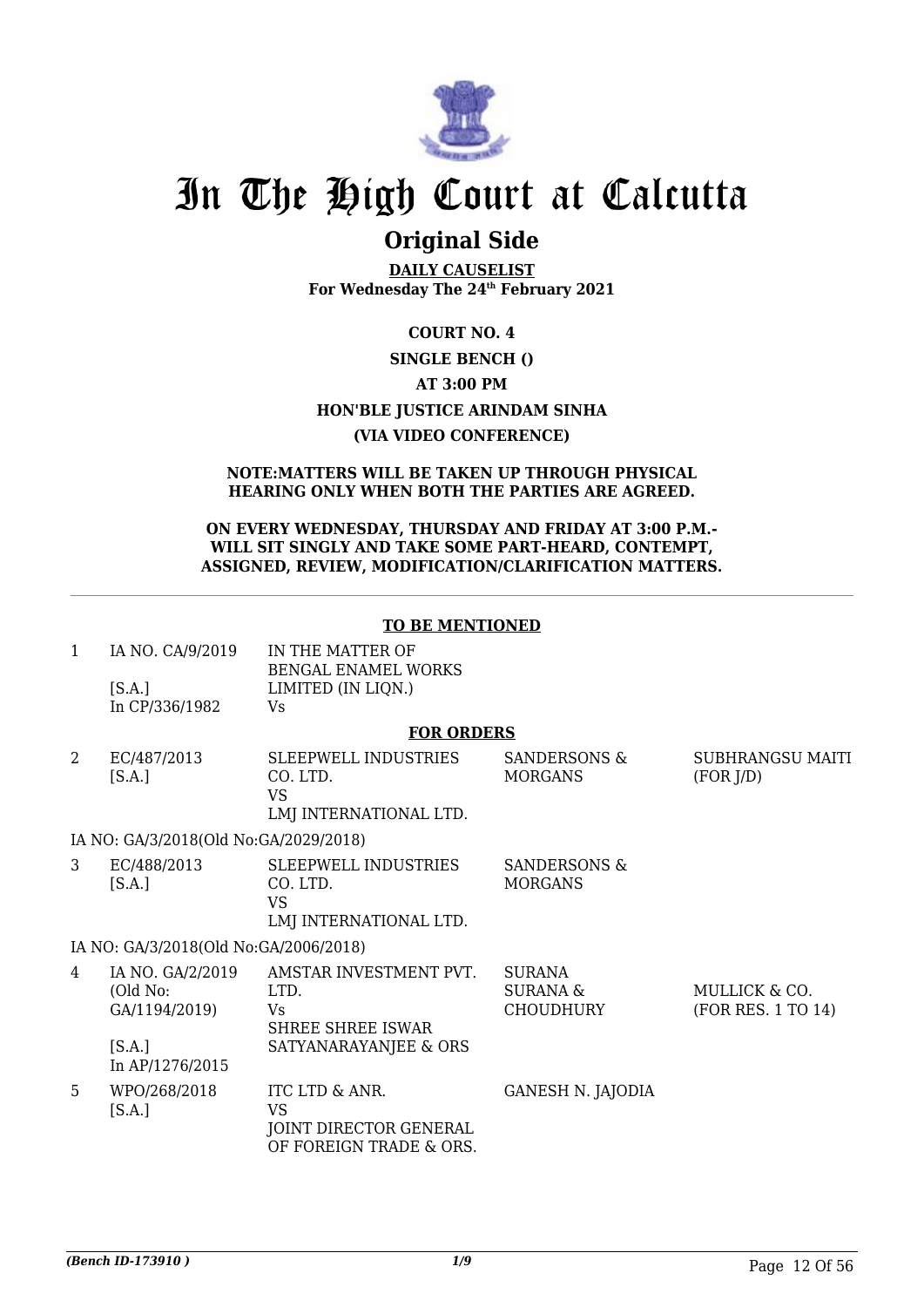MULLICK & CO.

6 EC/599/2018 [S.A.] SHREE SHREE ISWAR SATYANARAYANJEE & ORS. VS AMSTAR INVESTMENTS (P) LTD.

#### **RECALLING APPLICATION**

| IA NO. CA/15/2019 | SOMANI FERRO ALLOYS |         |
|-------------------|---------------------|---------|
| (Old No:          | LTD. (IN LIQN.) O/L | A.GHOSH |
| CA/241/2019)      | Vs                  |         |
|                   | MR. N. K. SAMATA    |         |

[S.A.] In CP/558/2000

#### **SPECIALLY ASSIGNED MATTERS**

| 8  | AP/380/2017<br>[S.A.]                                   | <b>LAXMI PAT SURANA</b><br>VS<br>PANTALOON RETAIL INDIA<br><b>LTD &amp; ORS</b>       | G. S. GUPTA                          | FOX &<br>MANDAL(RES.1,4)       |
|----|---------------------------------------------------------|---------------------------------------------------------------------------------------|--------------------------------------|--------------------------------|
| 9  | AP/391/2018<br>[S.A.]                                   | DAMODAR VALLEY<br>CORPORATION<br><b>VS</b><br>BLUE STAR PACKAGING<br>PVT. LTD         | <b>SUBIR PAL</b>                     | V.BHATIA AND ASSO.             |
|    |                                                         | IA NO: GA/1/2018(Old No:GA/2347/2018), GA/2/2019                                      |                                      |                                |
| 10 | IA NO. GA/30/2021<br>[S.A.]                             | <b>BALARAM DAS</b><br>Vs<br><b>GURU CHARAN BISWAS</b>                                 | S.RAYCHOWDHURY<br>S.RAYCHOWDHURY     |                                |
|    | In CS/308/1872                                          |                                                                                       |                                      |                                |
| 11 | IA NO. GA/26/2019<br>(Old No:<br>GA/1367/2019)          | <b>BALARAM DAS</b><br><b>Vs</b><br><b>GURU CHARAN BISWAS</b>                          | S.RAYCHOWDHURY<br>S.RAYCHOWDHURY     |                                |
|    | [S.A.]<br>In CS/308/1872                                |                                                                                       |                                      |                                |
| 12 | IA NO. GA/16/2017<br>(Old No:<br>GA/4004/2017)          | MR. SHYAMAL KUMAR<br><b>MUKHERJEE</b><br>Vs<br>RUP KUMAR BARIK & ORS.                 | P.C. BOSE<br><b>B.MULLICK</b>        | C.K.DUTTA, P.C.<br><b>BOSE</b> |
|    | [S.A.]<br>In CS/1337/1965                               |                                                                                       |                                      |                                |
| 13 | IA NO. GA/17/2018<br>(Old No:<br>GA/1625/2018)          | MR. SHYAMAL KUMAR<br>MUKHERJEE<br>Vs<br>RUP KUMAR BARIK & ORS.                        | P.C. BOSE<br><b>B.MULLICK</b>        | C.K.DUTTA, P.C.<br><b>BOSE</b> |
|    | [S.A.]<br>In CS/1337/1965                               |                                                                                       |                                      |                                |
| 14 | CS/830/1987<br>[S.A.]                                   | <b>ENERTECH ENGINEERS</b><br>(INDIA) PVT.LTD.<br><b>VS</b><br>TECALEMIT INDIA LIMITED | M.K.ROY<br><b>CHOWDHURI &amp; CO</b> |                                |
|    | IA NO. $C$ A/1/2002(Old N <sub>o</sub> $C$ A/1202/2002) |                                                                                       |                                      |                                |

IA NO: GA/1/2003(Old No:GA/4302/2003)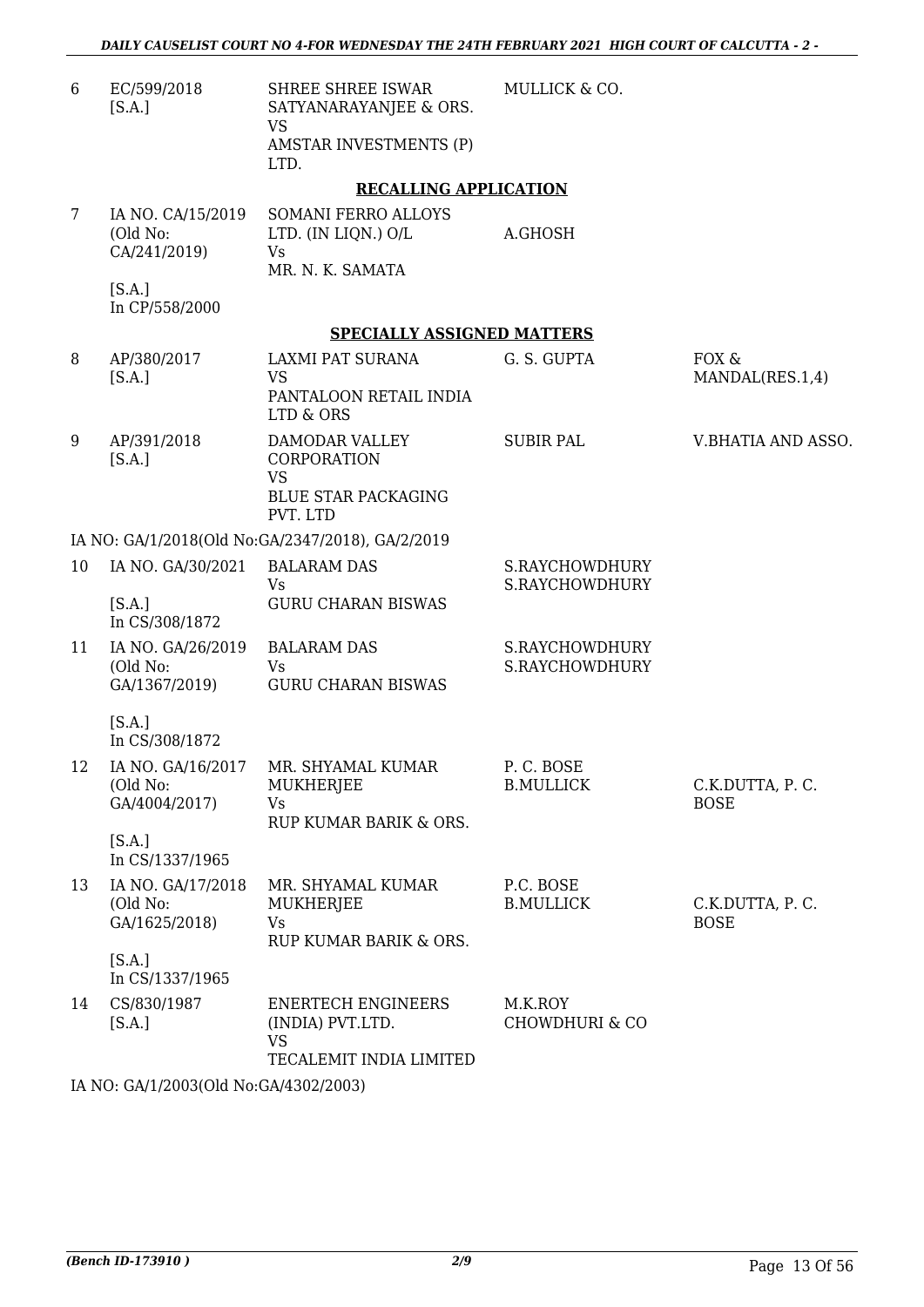| 15 | IA NO. GA/1/2003<br>(Old No:<br>GA/3506/2003)  | S.T.P. LIMITED<br>Vs<br>NIRMALJIT SINGH HOON                                            | JHUNJHUNWALA &<br>CO.<br>JHUNJHUNWALA &    | B.M. BAGARIA & CO.                                      |
|----|------------------------------------------------|-----------------------------------------------------------------------------------------|--------------------------------------------|---------------------------------------------------------|
|    | [S.A.]<br>In CS/1034/1987                      |                                                                                         | CO.                                        |                                                         |
| 16 | IA NO. CA/12/2010<br>(Old No:<br>CA/891/2010)  | IN THE MATTER OF: THE<br>SUTNA STONE & LIME CO.<br>LTD. (LIQ) RE:<br><b>Vs</b>          | N.C. BOSE & CO.<br>O/L                     |                                                         |
|    | [S.A.]<br>In CP/580/2000                       | SARVESHWARI MINING (P)<br>LTD. VS THE O/L, HIGH<br><b>COURT</b>                         |                                            |                                                         |
| 17 | IA NO. CA/16/2016<br>(Old No:<br>CA/88/2016)   | RE: SUTNA STONE & LIME<br>CO.LTD. AND (IN LIQN.)-<br>AND-<br>Vs                         | KHAITAN & CO<br>O/L                        |                                                         |
|    | [S.A.]<br>In CP/580/2000                       | COLLECTOR & D.M.OF<br>SATNA M.P -VS-THE O/L,<br>HIGH COURT CAL &                        |                                            |                                                         |
| 18 | IA NO. CA/18/2017<br>(Old No:<br>CA/195/2017)  | IN THE MATTER OF SUTNA<br>STONE & LIME CO.LTD.<br>AND (IN LIQN.)<br><b>Vs</b>           | O/L, HIGH COURT,<br><b>CALCUTTA</b><br>O/L |                                                         |
|    | [S.A.]<br>In CP/580/2000                       |                                                                                         |                                            |                                                         |
| 19 | IA NO. CA/19/2018<br>(Old No:<br>CA/195/2018)  | IN THE MATTER OF :<br><b>SUTNA STONE &amp; LIME</b><br>CO.LTD. AND (IN LIQN.)<br>Vs     | O/L, HIGH COURT,<br><b>CALCUTTA</b><br>O/L |                                                         |
|    | [S.A.]<br>In CP/580/2000                       |                                                                                         |                                            |                                                         |
| 20 | IA NO. CA/20/2019<br>(Old No:<br>CA/165/2019)  | IN THE MATTER OF SUTNA<br>STONE & LIME CO.LTD.<br>AND (IN LIQN.)<br>Vs                  | O/L<br>O/L                                 |                                                         |
|    | [S.A.]<br>In CP/580/2000                       |                                                                                         |                                            |                                                         |
| 21 | IA NO. GA/30/2019<br>(Old No:<br>GA/1519/2019) | SMT. JYOTSNA MULLICK &<br><b>ORS</b><br><b>Vs</b><br>KAMALESH MALLICK AND               | NIRMAL K. NANDI<br>NIRMAL K. NANDI         | <b>VICTOR MOSES</b><br><b>VICTOR MOSES &amp;</b><br>CO. |
|    | [S.A.]<br>In CS/222/2001                       | ORS.                                                                                    |                                            |                                                         |
| 22 | WPO/22/2005<br>[S.A.]                          | BUDGE BUDGE CO. LTD. &<br>ANR.<br><b>VS</b><br>ASST.COM. COMMERCIAL<br>TAXES, CORP.DIV. | S. KAKRANIA & CO.                          |                                                         |
| 23 | IA NO. GA/6/2019<br>(Old No:<br>GA/427/2019)   | JAI CHAND MAHTAB & ORS.<br><b>Vs</b><br>SRI NIL MADHAB ROY &<br>ORS.                    | M/S. R. C. KAR<br>M/S. R. C. KAR           |                                                         |
|    | [S.A.]<br>In CS/127/2006                       |                                                                                         |                                            |                                                         |

*(Bench ID-173910 ) 3/9* Page 14 Of 56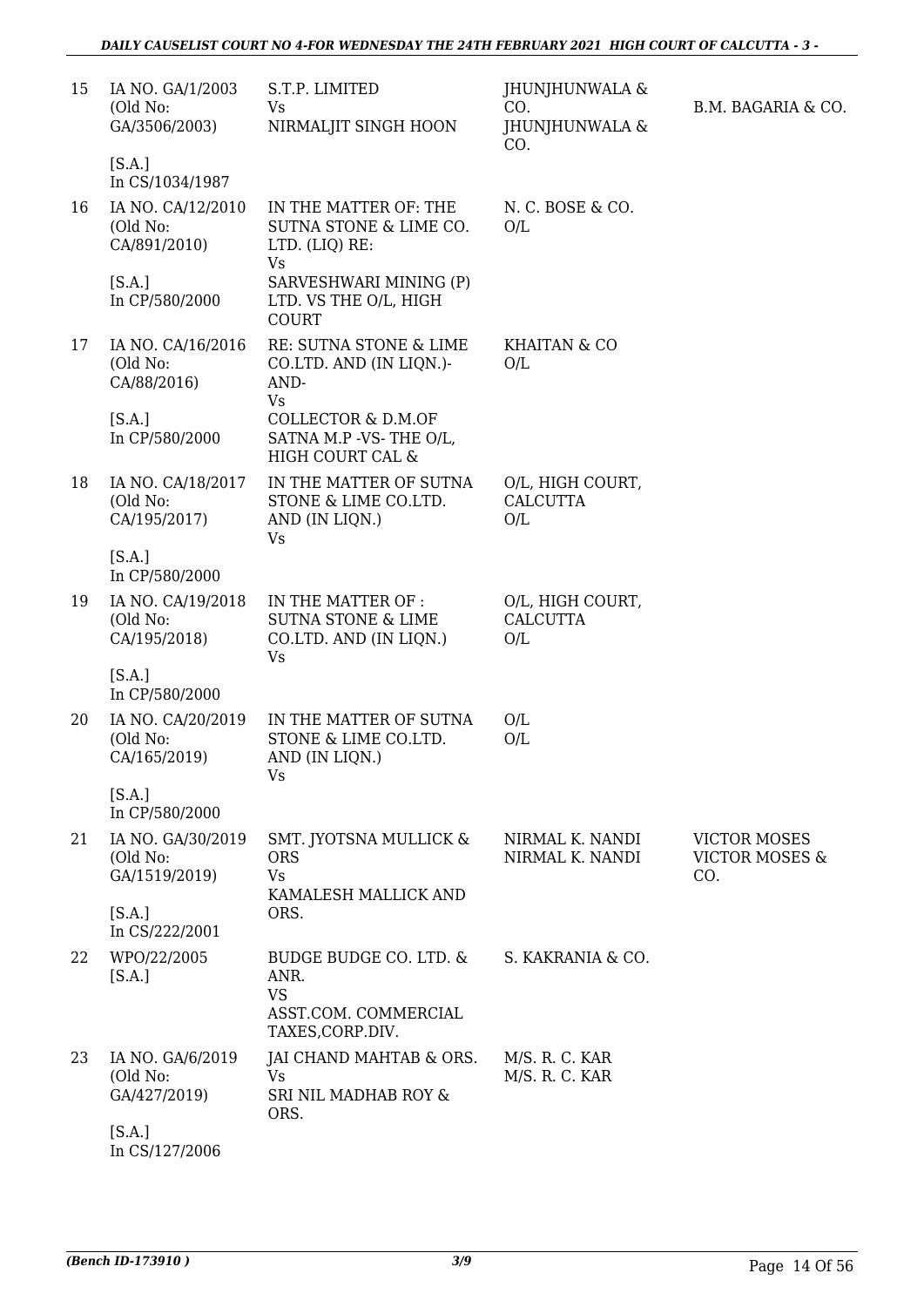| 24 | IA NO. GA/9/2019<br>(Old No:<br>GA/1711/2019)<br>[S.A.]        | NUMAZAR DORAB MEHTA &<br>ORS.<br>Vs.<br>THE ASSAM COMPANY<br><b>INDIA LIMITED</b>                 | M/S. S. JALAN<br>M/S. S. JALAN & CO.                                                |
|----|----------------------------------------------------------------|---------------------------------------------------------------------------------------------------|-------------------------------------------------------------------------------------|
| 25 | In CS/16/2007<br>IA NO. GA/1/2009<br>(Old No:<br>GA/1083/2009) | AVA PYNE & SORS.<br>Vs<br><b>BIVA PYNE &amp; ORS.</b>                                             | <b>SUBHRA DAS</b><br><b>SUBHRA DAS</b>                                              |
|    | [S.A.]<br>In CS/103/2009                                       |                                                                                                   |                                                                                     |
| 26 | IA NO. GA/5/2016<br>(Old No:<br>GA/336/2016)                   | SHYAMA SHARAN<br><b>BHALOTIA &amp; ORS.</b><br>Vs.<br><b>ESSEM ENERPRISES</b>                     | ANURAG BAGARIA<br>ANURAG BAGARIA                                                    |
|    | [S.A.]<br>In CS/140/2009                                       | PRIVATE LTD.                                                                                      |                                                                                     |
| 27 | IA NO. GA/4/2016<br>(Old No:<br>GA/332/2016)                   | <b>SHYAMA SHARAN</b><br><b>BHALOTIA &amp; ORS.</b><br>Vs<br><b>FORTUNE ENTERPRISES</b>            | ANURAG BAGARIA<br>ANURAG BAGARIA                                                    |
|    | [S.A.]<br>In CS/141/2009                                       | PRIVATE LTD.                                                                                      |                                                                                     |
| 28 | WPO/441/2012<br>[S.A.]                                         | MCLEOD RUSSEL INDIA<br>LTD.& ANR.<br><b>VS</b><br>THE ASSISTANT DIRECTOR<br>OF INCOME TAX-2(1),   | KHAITAN & CO.                                                                       |
| 29 | IA NO. CA/3/2019<br>(Old No:<br>CA/135/2019)                   | KOLKATA,<br>IN THE MATTER OF:<br>JESSOP AND CO LTD -AND-<br>Vs                                    | MADHU SUDAN<br><b>SARKER</b>                                                        |
|    | [S.A.]<br>In CP/179/2013                                       |                                                                                                   |                                                                                     |
| 30 | IA NO. CA/2/2016<br>(Old No:<br>CA/565/2016)<br>[S.A.]         | IN THE MATTER OF :<br>JESSOP AND CO LTD -AND-<br>Vs<br>IN THE MATTER OF :<br>SUBRATA KUMAR BISWAS | MR. SAYAN DUTTA<br><b>MADHU SUDAN</b><br>SARKER                                     |
| 31 | In CP/179/2013<br>IA NO. GA/3/2015                             | RAJEEV MAHESWARI AND                                                                              | R.GINODIA & CO.                                                                     |
|    | (Old No:<br>GA/2872/2015)                                      | <b>ORS</b><br>Vs<br><b>WARDENS OF THE</b>                                                         | <b>CHOUDHURY'S LAW</b><br><b>OFFICES</b>                                            |
|    | [S.A.]<br>In CS/300/2013                                       | ARMENIAN HOLY CHURCH<br>OF NAZARETH                                                               |                                                                                     |
| 32 | IA NO. GA/5/2018<br>(Old No:<br>GA/667/2018)                   | RAJEEV MAHESWARI AND<br><b>ORS</b><br><b>Vs</b><br><b>WARDENS OF THE</b>                          | <b>CHOUDHURY'S LAW</b><br><b>OFFICE</b><br><b>CHOUDHURY'S LAW</b><br><b>OFFICES</b> |
|    | [S.A.]<br>In CS/300/2013                                       | ARMENIAN HOLY CHURCH<br>OF NAZARETH                                                               |                                                                                     |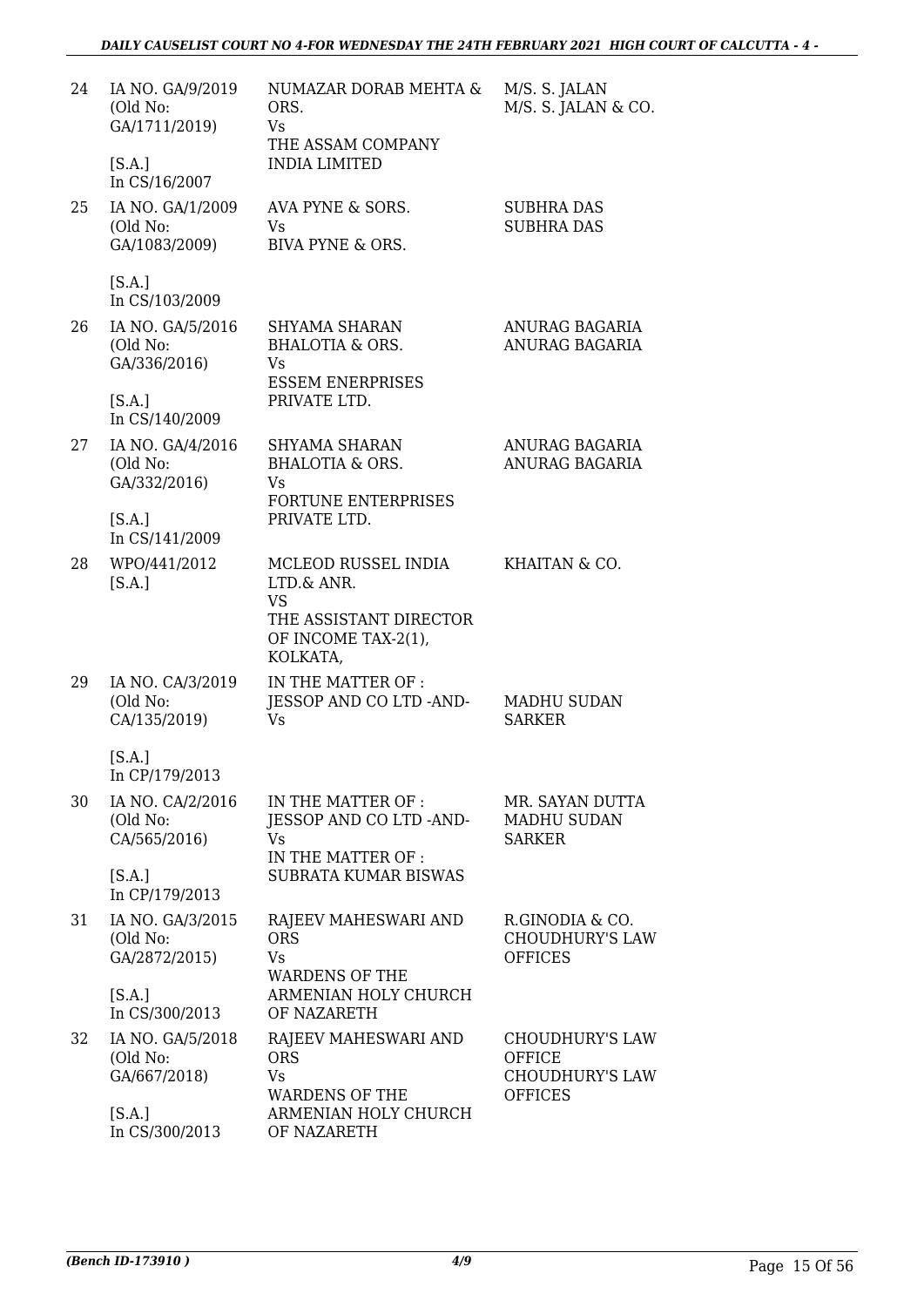| 33 | IA NO. GA/2/2014<br>(Old No:<br>GA/1596/2014)<br>[S.A.] | SAPA BS INDIA PRIVATE<br>LIMITED<br>Vs<br>TIRUPATI HOMES PRIVATE<br>LIMITED & ANR.               | FOX & MANDAL<br>J. N. BOSE & CO.                                     | <b>SURENDRA</b><br>DUBE(DEF.NO. 1<br>AND 2)                 |
|----|---------------------------------------------------------|--------------------------------------------------------------------------------------------------|----------------------------------------------------------------------|-------------------------------------------------------------|
|    | In CS/368/2013                                          |                                                                                                  |                                                                      |                                                             |
| 34 | IA NO. GA/3/2014<br>(Old No:<br>GA/3287/2014)<br>[S.A.] | SAPA BS INDIA PRIVATE<br><b>LIMITED</b><br><b>Vs</b><br>TIRUPATI HOMES PRIVATE<br>LIMITED & ANR. | J. N. BOSE & CO.<br>J. N. BOSE & CO.                                 | FOX & MANDAL<br><b>SURENDRA</b><br>DUBE(DEF.NO. 1<br>AND 2) |
|    | In CS/368/2013                                          |                                                                                                  |                                                                      |                                                             |
| 35 | IA NO. CA/4/2018<br>(Old No:<br>CA/25/2018)             | RE : JESSOP & CO. LTD (IN<br>LIQN)<br><b>Vs</b>                                                  | O/L, HIGH COURT,<br><b>CALCUTTA</b><br>SANDIP AGARWAL<br>AND CO.     |                                                             |
|    | [S.A.]<br>In CP/387/2014                                |                                                                                                  |                                                                      |                                                             |
| 36 | IA NO. CA/5/2019<br>(Old No:<br>CA/53/2019)             | RE : JESSOP & CO. LTD -<br>AND-<br><b>Vs</b><br>RE: RAVI SANKAR SINGH                            | <b>SANDIP AGARWAL</b><br>AND CO.<br>SANDIP AGARWAL<br>AND CO.        |                                                             |
|    | [S.A.]<br>In CP/387/2014                                |                                                                                                  |                                                                      |                                                             |
| 37 | IA NO. CA/6/2019<br>(Old No:<br>CA/172/2019)            | RE : JESSOP & CO. LTD -<br>AND-<br><b>Vs</b>                                                     | <b>SANDIP AGARWAL</b><br>AND CO.<br><b>SANDIP AGARWAL</b><br>AND CO. |                                                             |
|    | [S.A.]<br>In CP/387/2014                                |                                                                                                  |                                                                      |                                                             |
| 38 | IA NO. CA/7/2019<br>(Old No:<br>CA/181/2019)            | RE : JESSOP & CO. LTD -<br>AND-<br>Vs<br>RE: RAVI SANKAR SINGH                                   | SANDIP AGARWAL<br>AND CO.<br>SANDIP AGARWAL<br>AND CO.               |                                                             |
|    | [S.A.]<br>In CP/387/2014                                |                                                                                                  |                                                                      |                                                             |
| 39 | IA NO. CA/8/2019<br>(Old No:<br>CA/222/2019)            | RE : JESSOP & CO. LTD -<br>AND-<br>Vs<br><b>RE: RAVI SANKAR SINGH</b>                            | SANDIP AGARWAL<br>AND CO.<br><b>SANDIP AGARWAL</b><br>AND CO.        |                                                             |
|    | [S.A.]<br>In CP/387/2014                                |                                                                                                  |                                                                      |                                                             |
| 40 | IA NO. CA/10/2020                                       | RE : JESSOP & CO. LTD -<br>AND-                                                                  | SANDIP AGARWAL<br>AND CO.                                            |                                                             |
|    | [S.A.]<br>In CP/387/2014                                | <b>Vs</b>                                                                                        | <b>SANDIP AGARWAL</b><br>AND CO.                                     |                                                             |
| 41 | IA NO. CA/1/2017<br>(Old No:<br>CA/203/2017)            | RE : JESSOP & CO. LTD -<br>AND-<br><b>Vs</b><br>O/L -VS- INDO-WAGON                              | L. P. AGARWALLA &<br>CO.<br><b>SANDIP AGARWAL</b><br>AND CO.         |                                                             |
|    | [S.A.]                                                  | ENGINEERING LIMITED                                                                              |                                                                      |                                                             |

In CP/387/2014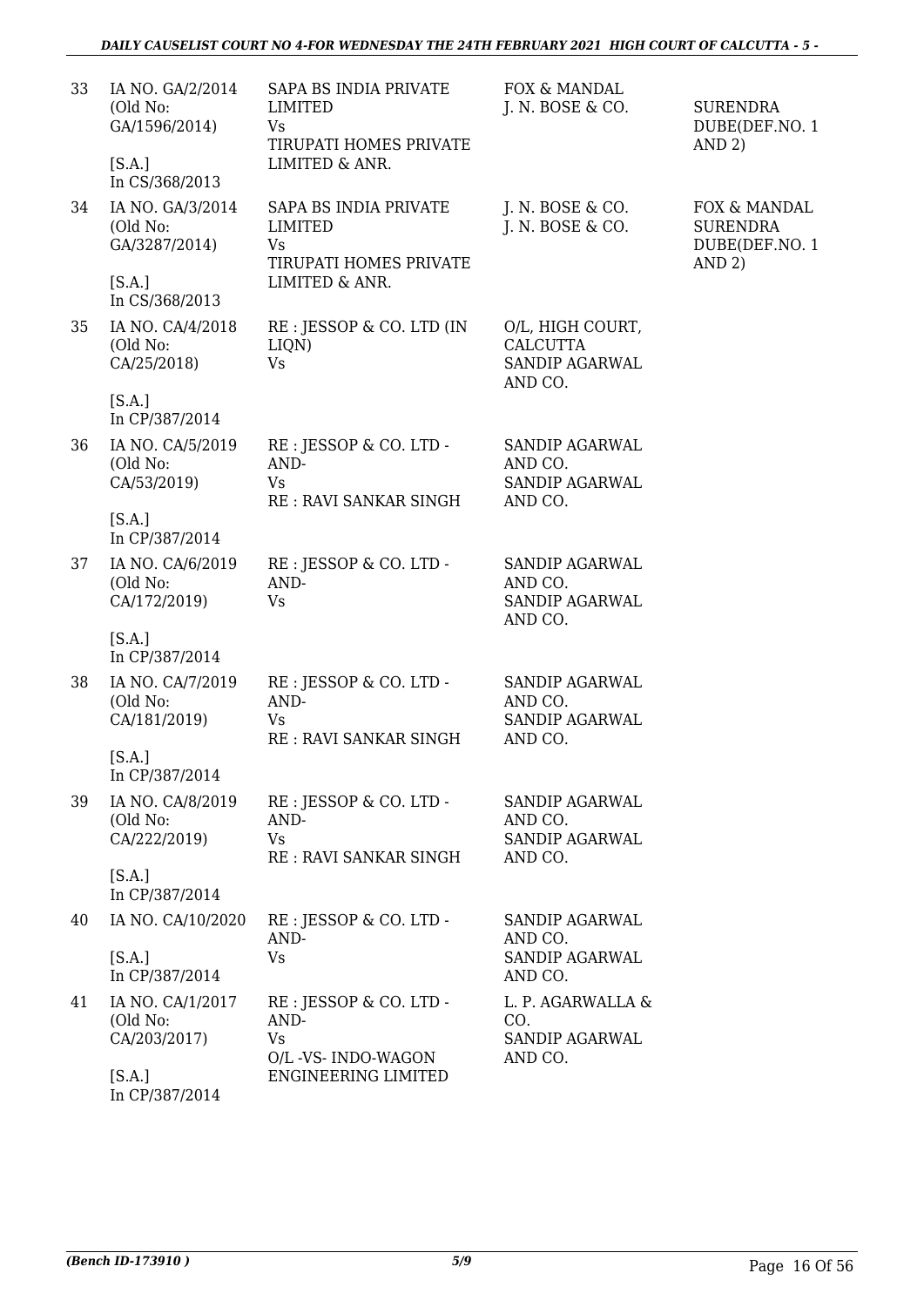| 42 | CS/72/2015<br>[S.A.]                          | EAST WIND HOLIDAY<br>TOURS PVT. LTD.<br><b>VS</b><br>AIR INDIA LIMITED         | KAUNISH<br><b>CHAKRABORTI</b>                                                        |                                      |
|----|-----------------------------------------------|--------------------------------------------------------------------------------|--------------------------------------------------------------------------------------|--------------------------------------|
|    |                                               | IA NO: GA/3/2018(Old No:GA/2732/2018), GA/4/2018(Old No:GA/2853/2018)          |                                                                                      |                                      |
| 43 | IA NO. CA/1/2018<br>(Old No:<br>CA/94/2018)   | IN THE MATTER OF: JESSOP<br>& CO. LTD. - AND-<br>Vs<br>JOYDEV SENGUPTA & ORS - | <b>MADHU SUDAN</b><br><b>SARKAR</b><br><b>SAURABH PRASAD</b>                         |                                      |
|    | [S.A.]<br>In CP/300/2015                      | VS THE LD O/L & ANR                                                            |                                                                                      |                                      |
| 44 | EC/975/2015<br>[S.A.]                         | SIFANDROS CARRIER LTD.<br>VS<br>SRIMUNISUVRATA AGRI<br>INTERNATIONAL LTD.      | BOSE and amp MITRA                                                                   |                                      |
|    | IA NO: GA/2/2019(Old No:GA/118/2019)          |                                                                                |                                                                                      |                                      |
| 45 | EC/1071/2015<br>[S.A.] WITH EC<br>1072/2015   | NPR FINANCE LIMITED<br><b>VS</b><br>SANJAY KHEMANI                             | RADHIKA SINGH &<br>CO.                                                               |                                      |
|    | IA NO: GA/1/2016(Old No:GA/3661/2016)         |                                                                                |                                                                                      |                                      |
| 46 | IA NO. GA/1/2016<br>(Old No:<br>GA/137/2016)  | <b>GOOD EARTH MINMET PVT</b><br><b>LTD</b><br>Vs                               | FOX & MANDAL<br>FOX & MANDAL                                                         |                                      |
|    | [S.A.]<br>In CS/11/2016                       | SRI CHANDRA MIHAN<br><b>GUPTA</b>                                              |                                                                                      |                                      |
| 47 | IA NO. GA/2/2016<br>(Old No:<br>GA/513/2016)  | GOOD EARTH MINMET PVT<br><b>LTD</b><br>Vs<br>SRI CHANDRA MOHAN                 | FOX & MANDAL<br>FOX & MANDAL                                                         |                                      |
|    | [S.A.]<br>In CS/11/2016                       | <b>GUPTA</b>                                                                   |                                                                                      |                                      |
| 48 | IA NO. GA/4/2016<br>(Old No:<br>GA/655/2016)  | <b>GOOD EARTH MINMET PVT</b><br><b>LTD</b><br><b>Vs</b>                        | MR. DEBASISH DE<br><b>FOX &amp; MANDAL</b>                                           |                                      |
|    | [S.A.]<br>In CS/11/2016                       | SRI CHANDRA MOHAN<br><b>GUPTA</b>                                              |                                                                                      |                                      |
| 49 | IA NO. GA/1/2018<br>(Old No:<br>GA/1843/2018) | PRASANNA KUMAR NAHATA<br>Vs<br>ABHISHEK DHANANIA                               | <b>SANCHETI &amp;</b><br><b>SANCHETI</b><br><b>SANCHETI &amp;</b><br><b>SANCHETI</b> | K.L. YADAV & CO.<br>K.L. YADAV & CO. |
|    | [S.A.]<br>In EC/509/2016                      |                                                                                |                                                                                      |                                      |
| 50 | WPO/1011/2016<br>[S.A.]                       | <b>BARIK BISWAS</b><br><b>VS</b><br>UNION OF INDIA & ORS.                      | <b>MANOJ MALHOTRA</b>                                                                |                                      |
| 51 | WPO/1017/2016<br>[S.A.]                       | MOKSED MONDAL<br><b>VS</b><br>UNION OF INDIA & ORS                             | PRIYANKA BHUTORIA                                                                    |                                      |
| 52 | AP/1111/2016<br>[S.A.]                        | DAMODAR VALLEY<br>CORPORATION<br><b>VS</b><br>M/S STP LTD                      | <b>SUBIR PAL</b>                                                                     | <b>SUBHRANSU</b><br><b>GANGULY</b>   |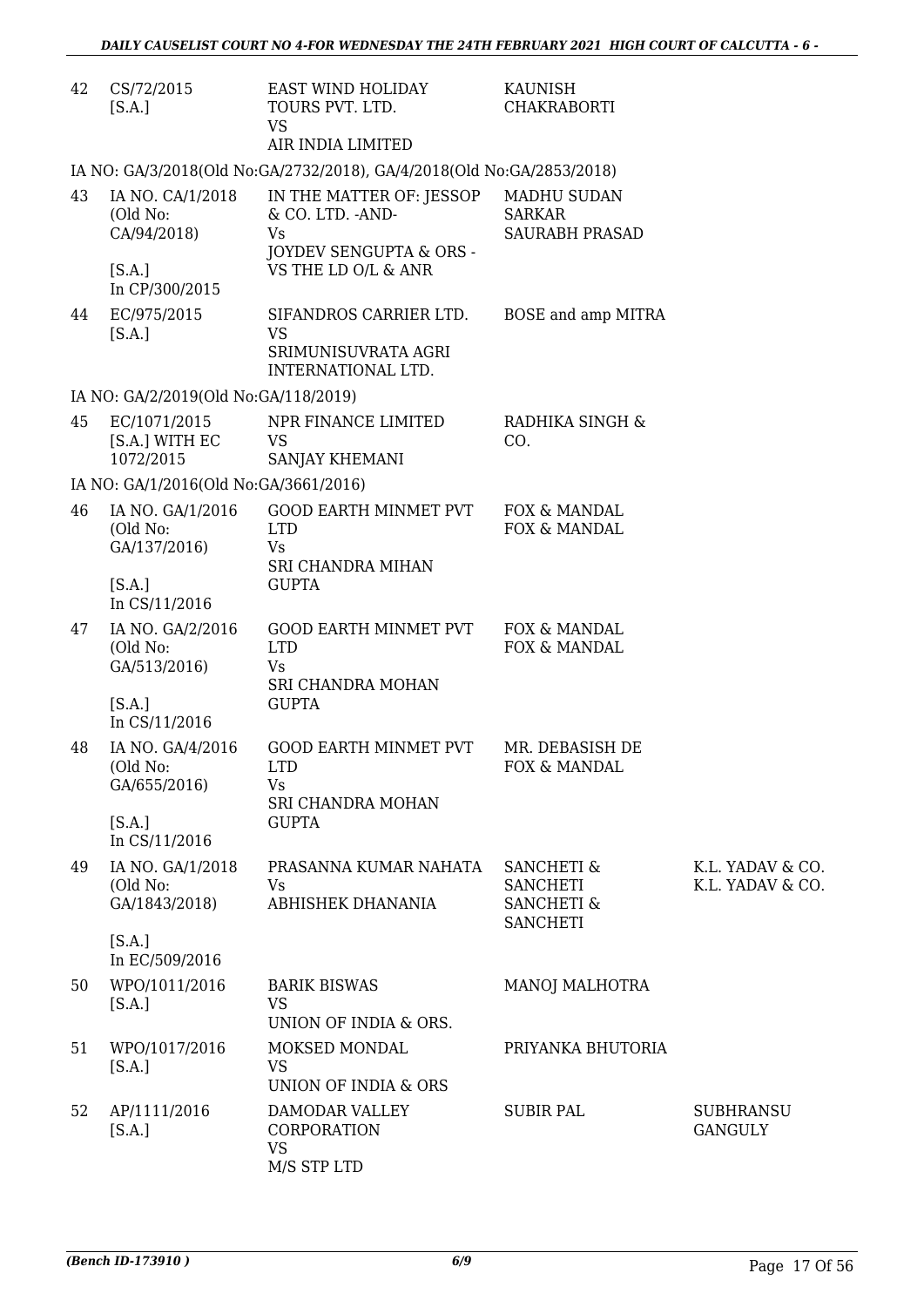| 53 | AS/3/2017<br>[S.A.]                           | RIGVEDA MARITIME PT LTD<br><b>VS</b><br>THE O& P INTERESTED IN<br>VESSEL M.V. VSEVOLOD<br><b>BELETSKIY &amp; ANR</b> | S.K.DAS & CO                               |                                                        |
|----|-----------------------------------------------|----------------------------------------------------------------------------------------------------------------------|--------------------------------------------|--------------------------------------------------------|
| 54 | EC/85/2017<br>[S.A.]                          | <b>ASHOK KUMAR PAUL</b><br><b>VS</b><br><b>UCO BANK</b>                                                              | S.P. BRAHMACHARI                           |                                                        |
|    | IA NO: GA/1/2019                              |                                                                                                                      |                                            |                                                        |
| 55 | CS/119/2017<br>[S.A.]                         | <b>TORSA MACHINES LTD</b><br><b>VS</b><br>SURABHI INTERNATIONAL<br>& ORS                                             | <b>GANESH N. JAJODIA</b>                   |                                                        |
|    | IA NO: GA/1/2017(Old No:GA/2041/2017)         |                                                                                                                      |                                            |                                                        |
| 56 | IA NO. GA/9/2019<br>(Old No:<br>GA/491/2019)  | PAWAN KUMAR DHOOT<br>Vs<br>DEO KUMAR SARAF & ORS.                                                                    | <b>NAMRATA BASU</b><br><b>NAMRATA BASU</b> |                                                        |
|    | [S.A.]<br>In CS/168/2017                      |                                                                                                                      |                                            |                                                        |
| 57 | WPO/486/2017<br>[S.A.]                        | MD. HUSSAIN<br><b>VS</b><br>UNION OF INDIA & ANR                                                                     | <b>RAVI KUMAR DUBEY</b>                    |                                                        |
| 58 | IA NO. GA/2/2018<br>(Old No:<br>GA/3078/2018) | SUDIP DAKSHY & ANR.<br>Vs<br>RT. REVD. ASHOKE BISWAS<br>& ORS.                                                       | SANJAY KUMAR BAID<br><b>SUBHRA DAS</b>     | <b>SUBHRANSU</b><br><b>GANGULY</b><br>(DEF.NO.3) SINHA |
|    | [S.A.]<br>In CS/180/2018                      |                                                                                                                      |                                            | CO (DEF NO 2                                           |
| 59 | IA NO. GA/1/2018<br>(Old No:<br>GA/3003/2018) | <b>SUDIP DAKSHY &amp; ANR.</b><br><b>Vs</b><br>RT. REVD. ASHOKE BISWAS<br>& ORS.                                     | <b>SUBHRA DAS</b><br><b>SUBHRA DAS</b>     | <b>SUBHRANSU</b><br><b>GANGULY</b><br>(DEF.NO.3) SINHA |
|    | [S.A.]<br>In CS/180/2018                      |                                                                                                                      |                                            | CO (DEF NO 2                                           |
| 60 | WPO/223/2018<br>[S.A.]                        | SHRI KAILASH KUMAR<br><b>TIBREWAL</b><br><b>VS</b><br>UNION OF INDIA & ANR.                                          | L.P. MANOT & CO.                           |                                                        |
|    | IA NO: GA/1/2019(Old No:GA/800/2019)          |                                                                                                                      |                                            |                                                        |
| 61 | WPO/224/2018<br>[S.A.]                        | SMT. SEEMA TIBREWAL<br>VS<br>UNION OF INDIA & ANR                                                                    | L.P. MANOT & CO.                           |                                                        |
|    | IA NO: GA/1/2019(Old No:GA/801/2019)          |                                                                                                                      |                                            |                                                        |
| 62 | IA NO. GA/1/2019                              | <b>ADARSH KUMAR</b>                                                                                                  | L. P. MANOT                                |                                                        |
|    | (Old No:<br>GA/2387/2019)                     | <b>HALWASIYA</b><br>Vs<br>UNION OF INDIA & ANR.                                                                      | L. P. MANOT & CO.                          |                                                        |
|    | [S.A.]<br><u>ם נממים קרמי</u> ם               |                                                                                                                      |                                            |                                                        |

In WPO/278/2018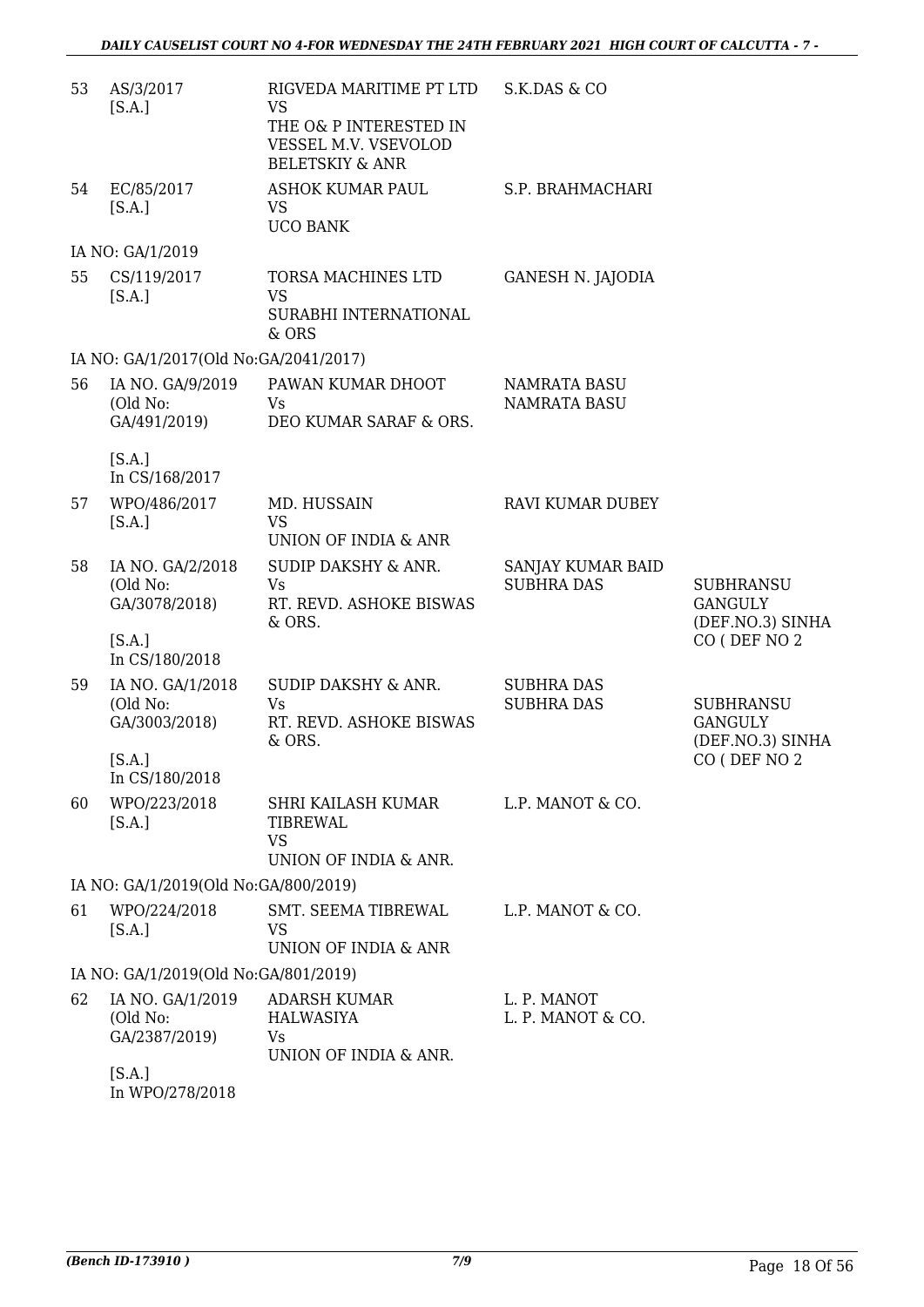| 63 | IA NO. GA/1/2019<br>(Old No:<br>GA/2396/2019)                              | ANURADHA HALWASIYA<br><b>Vs</b><br>UNION OF INDIA & ANR.                                                                                                             | L. P. MANOT<br>L. P. MANOT & CO.                  |                                                    |
|----|----------------------------------------------------------------------------|----------------------------------------------------------------------------------------------------------------------------------------------------------------------|---------------------------------------------------|----------------------------------------------------|
| 64 | [S.A.]<br>In WPO/279/2018<br>IA NO. GA/1/2019<br>(Old No:<br>GA/2397/2019) | <b>ANVITA TANTIA</b><br>Vs<br>UNION OF INDIA ANR.                                                                                                                    | L.P.MANOT<br>L.P.MANOT & CO                       |                                                    |
|    | [S.A.]<br>In WPO/280/2018                                                  |                                                                                                                                                                      |                                                   |                                                    |
| 65 | AP/339/2018<br>[S.A.]                                                      | DAMODAR VALLEY<br><b>CORPORATION</b><br><b>VS</b>                                                                                                                    | <b>AMIT KUMAR NAG</b>                             |                                                    |
| 66 | EC/460/2018<br>[S.A.]                                                      | <b>SETH &amp; ASSOCIATES</b><br>AI CHAMPADANY<br><b>INDUSTRIES LIMITED</b><br><b>VS</b>                                                                              | ABHIJIT GUHA RAY                                  |                                                    |
|    |                                                                            | ORIENTAL INSURANCE<br><b>COMPANY LIMITED</b>                                                                                                                         |                                                   |                                                    |
| 67 | AP/485/2018<br>[S.A.]                                                      | M/S TIMBOCOM<br><b>VS</b><br>KOLKATA PORT TRUST                                                                                                                      | <b>SOUMEN DAS</b>                                 |                                                    |
| 68 | IA NO. GA/2/2019<br>(Old No:<br>GA/1349/2019)                              | <b>SATISH KUMAR</b><br>JHUNJHUNWALA & ORS<br><b>Vs</b>                                                                                                               | S.K. BAJORIA<br>S.K. BAJORIA                      | SANKET SARAOGI<br>SANKET SARAOGI                   |
|    | [S.A.]<br>In CS/2/2019                                                     | <b>AVANI TOWERS PRIVATE</b><br><b>LIMITED &amp; ANR</b>                                                                                                              |                                                   |                                                    |
| 69 | CS/111/2019<br>[S.A.]                                                      | ANIL RAJKUMAR MUKERJI<br><b>AND 3 OTHERS</b><br><b>VS</b><br>RT REV PARITOSH<br><b>CANNING AND 9 OTHERS</b>                                                          | AISHWARYA KUMAR<br><b>AWASTHI</b>                 | SINHA AND CO.<br>(RES.1,2 IN G.A 1532)<br>OF 2019) |
|    |                                                                            | IA NO: GA/1/2019(Old No:GA/1517/2019), GA/2/2019(Old No:GA/1523/2019), GA/3/2019(Old<br>No:GA/1532/2019), GA/4/2020(Old No:GA/7/2020), GA/5/2020(Old No:GA/828/2020) |                                                   |                                                    |
| 70 | WPO/122/2019<br>[S.A.]                                                     | DIPAK JAMNADAS POPAT<br>AND ORS<br><b>VS</b><br>THE STATE OF WEST<br><b>BENGAL AND ORS</b>                                                                           | ANJAN<br><b>BHATTACHARYA (DAS</b><br>AND COMPANY) |                                                    |
| 71 | WPO/234/2019<br>[S.A.]                                                     | EMTA COAL LIMITED<br><b>VS</b><br><b>INCOME TAX SETTLEMENT</b><br>COMMISSION (INCOME TAX<br>AND WEALTH TAX),<br>ADDITIONAL BENCH AND<br>ORS.                         | JHUNJHUNWALA AND<br>CO.                           |                                                    |
|    |                                                                            | <b>COURT APPLICATION</b>                                                                                                                                             |                                                   |                                                    |
| 72 | IA NO. GA/17/2020<br>[S.A.]                                                | NAVIN CHANDRA OJHA<br>Vs<br>CALCUTTA SAFE DEPOSIT                                                                                                                    | ANIRBAN GHOSH<br><b>ANIRBAN GHOSH</b>             |                                                    |
|    |                                                                            |                                                                                                                                                                      |                                                   |                                                    |

In CS/159/2010 CO. LTD. & ORS.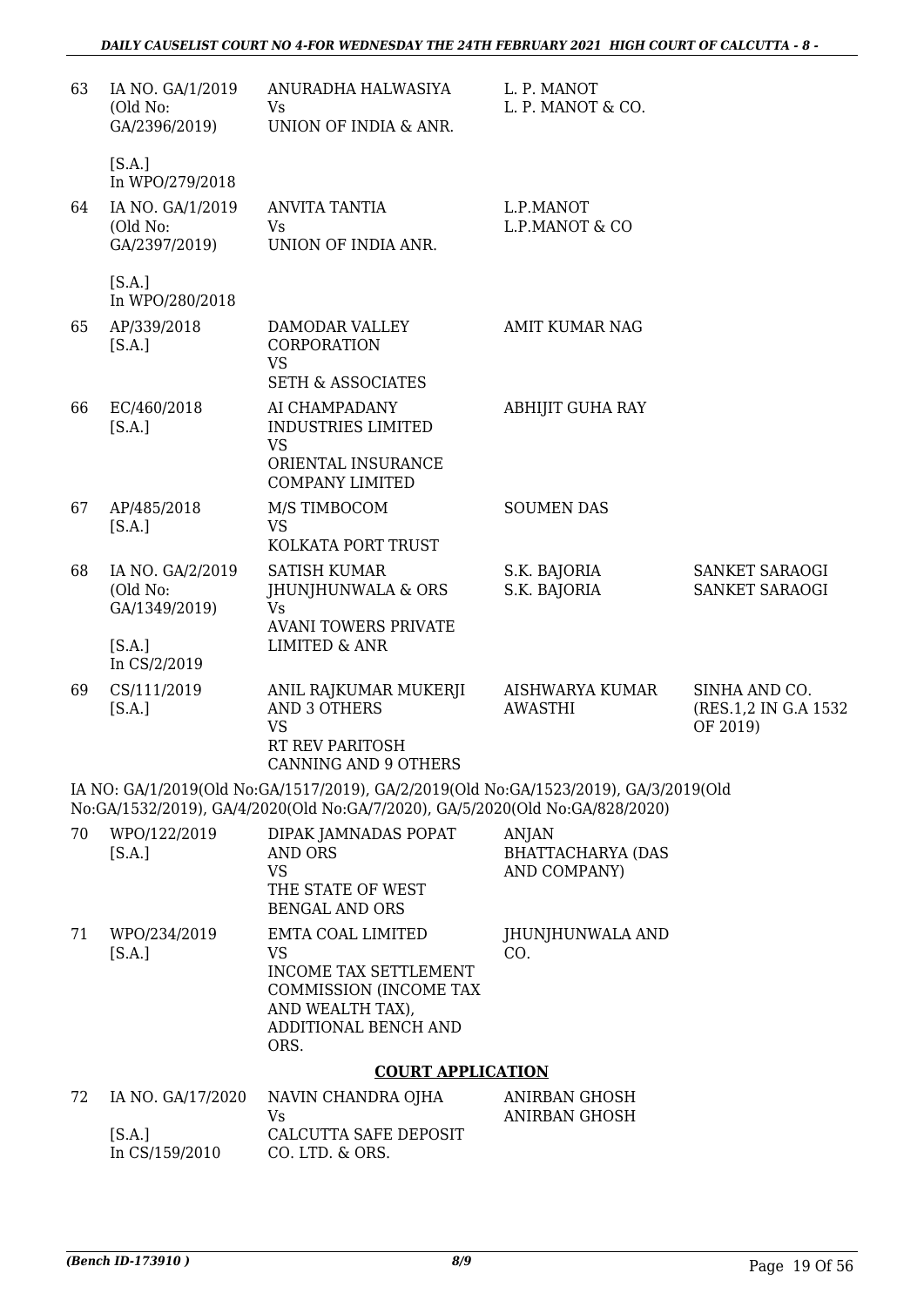| 73 | IA NO. GA/13/2019<br>(Old No:<br>GA/2234/2019) | NAVIN CHANDRA OJHA<br>Vs<br>CALCUTTA SAFE DEPOSIT<br>CO. LTD. & ORS. | ANIRBAN GHOSH<br>ANIRBAN GHOSH |
|----|------------------------------------------------|----------------------------------------------------------------------|--------------------------------|
|    | [S.A.]<br>In CS/159/2010                       |                                                                      |                                |
| 74 | IA NO. GA/18/2021                              | NAVIN CHANDRA OJHA<br>Vs                                             | ANIRBAN GHOSH<br>ANIRBAN GHOSH |
|    | [S.A.]<br>In CS/159/2010                       | CALCUTTA SAFE DEPOSIT<br>CO. LTD. & ORS.                             |                                |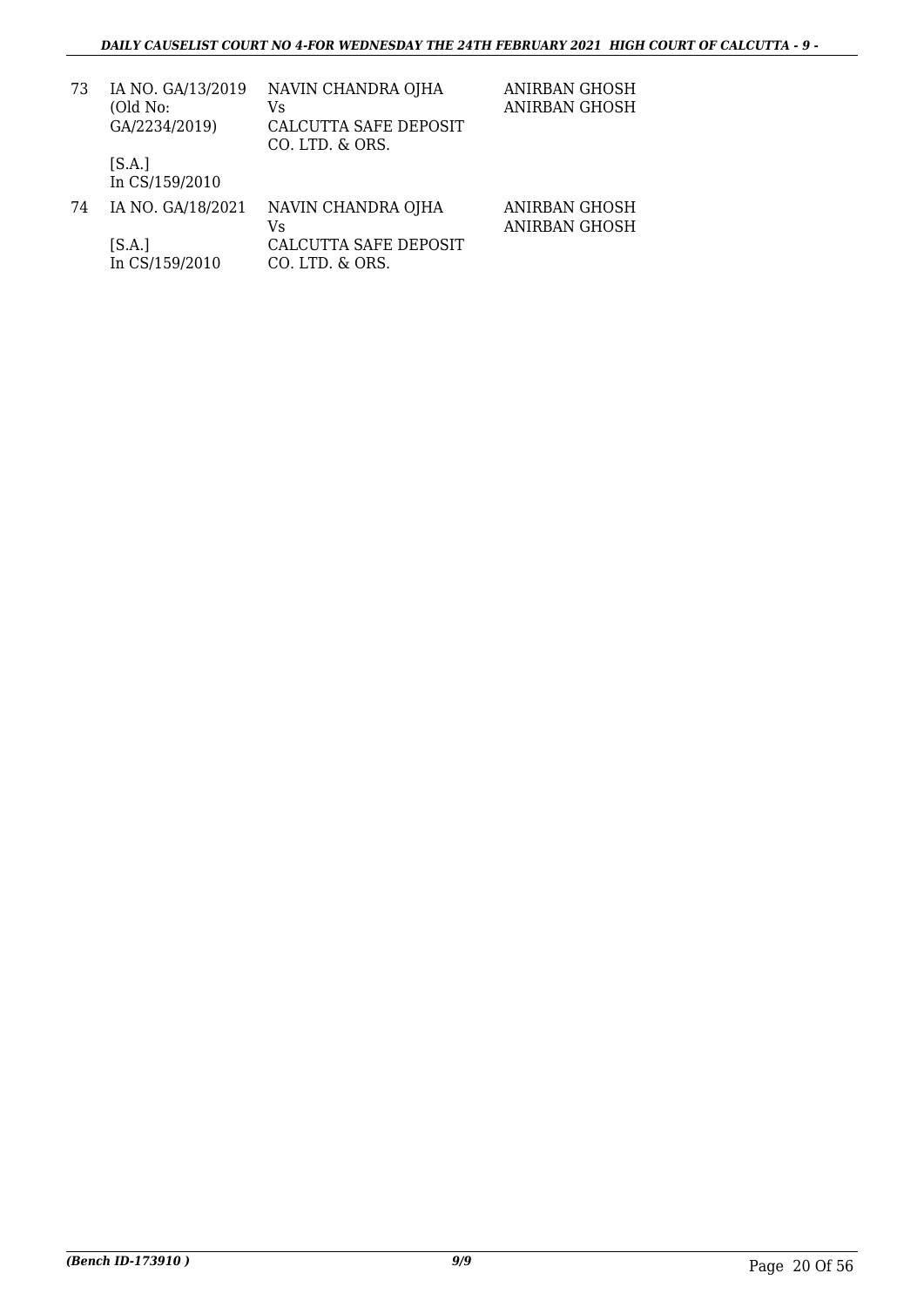![](_page_22_Picture_0.jpeg)

## **Original Side**

**DAILY CAUSELIST For Wednesday The 24th February 2021**

**COURT NO. 36**

**SINGLE BENCH (SB-I,COMMERCIAL BENCH)**

**AT 10:45 AM**

**HON'BLE JUSTICE DEBANGSU BASAK**

#### **ON AND FROM MONDAY 23ND FEBRUARY, 2021- WILL HEAR ALL INTERLOCUTORY APPLICATIONS RELATING TO COMMERCIAL DISPUTES AND MATTERS PERTAINING TO ARBITRATION AND CONCILIATION ACT, 1996 (EXDLUDING MATTERS RELATING TO SECTION 34 OF THE ACT) AND APPLICATIONS CONNECTED THERETO.**

#### **(VIA VIDEO CONFERENCE)**

#### **NOTE:MATTERS WILL BE TAKEN UP THROUGH PHYSICAL HEARING ONLY WHEN BOTH THE PARTIES ARE AGREED.**

#### **ADJOURNED MOTION (UNDER COMMERCIAL DIVISION)**

| $\mathbf{1}$   | IA NO. GA/1/2020 | PAWAN JAIN AND ORS<br>Vs<br>ASHOK KUMAR AGARWAL           | <b>ASHOK KUMAR</b><br><b>SINGH</b><br><b>ASHOK KUMAR</b> |                       |
|----------------|------------------|-----------------------------------------------------------|----------------------------------------------------------|-----------------------|
|                | In CS/9/2020     | AND ORS                                                   | <b>SINGH</b>                                             |                       |
| 2              | IA NO. GA/1/2020 | <b>GANESH GRAINS LIMITED</b><br><b>ANDANR</b><br>Vs       | <b>KHAITAN AND CO</b><br>KHAITAN AND CO                  | TANMOY ROY(DEF.<br>1) |
|                | In CS/92/2020    | SHREE GANESH BESAN<br><b>MILL AND ORS</b>                 |                                                          |                       |
| 3              | IA NO. GA/1/2020 | SWASTIK PROJECTS<br>PRIVATE LIMITED<br>Vs                 | MRS. SWATI<br><b>AGARWAL</b><br>MRS. SWATI               |                       |
|                | In CS/160/2020   | CITY ENCLAVE PRIVATE<br>LIMITED AND ORS.                  | <b>AGARWAL</b>                                           |                       |
| $\overline{4}$ | AP/58/2021       | AMIT KUMAR LADHA<br><b>VS</b><br>CITYLIFE RETAIL PVT LTD. | <b>ARUN KUMAR</b><br><b>MISHRA</b>                       |                       |
|                |                  | (FROM 2:00 P.M.)                                          |                                                          |                       |
|                |                  | <b>NEW MOTION (UNDER COMMERCIAL DIVISION)</b>             |                                                          |                       |
| 5              | IA NO. GA/5/2021 | VIKRAM JAIRATH<br>Vs<br>PRABHA SURANA AND ORS.            | MUKHERJEE PRASAD<br>AND ASSO.<br>MUKHERJEE PRASAD        |                       |
|                | In CS/166/2019   |                                                           | AND ASSO.                                                |                       |
| 6              | AP/86/2021       | <b>UMESH RAY</b><br><b>VS</b><br><b>HDFC BANK LTD</b>     | MUKHERJE<br><b>ASSOCIATES</b>                            |                       |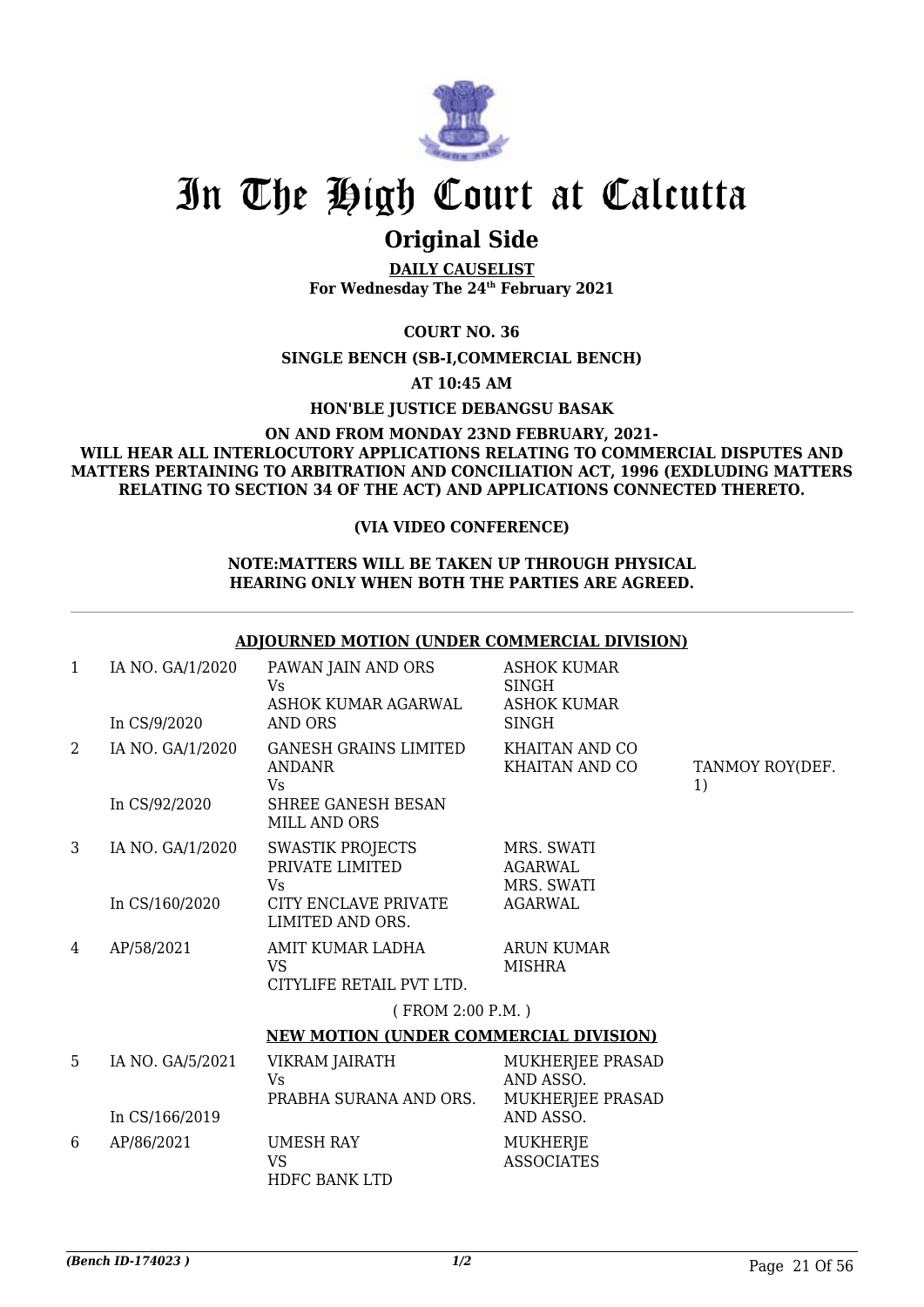7 AP/100/2021 M/S. GANAPATI TECHNOLOGY SERVICES (P) LIMITED VS THE STATE FISHERIES DEVELOPMENT CORPORATION LIMITED SINGHANIA AND CO.

### **APPLICATION FOR RULE IN CONTEMPT**

8 CC/9/2021 GANESH GRAINS LTD AND ANR VS SHREE GANESH BESAN MILL AND ORS KHAITAN AND CO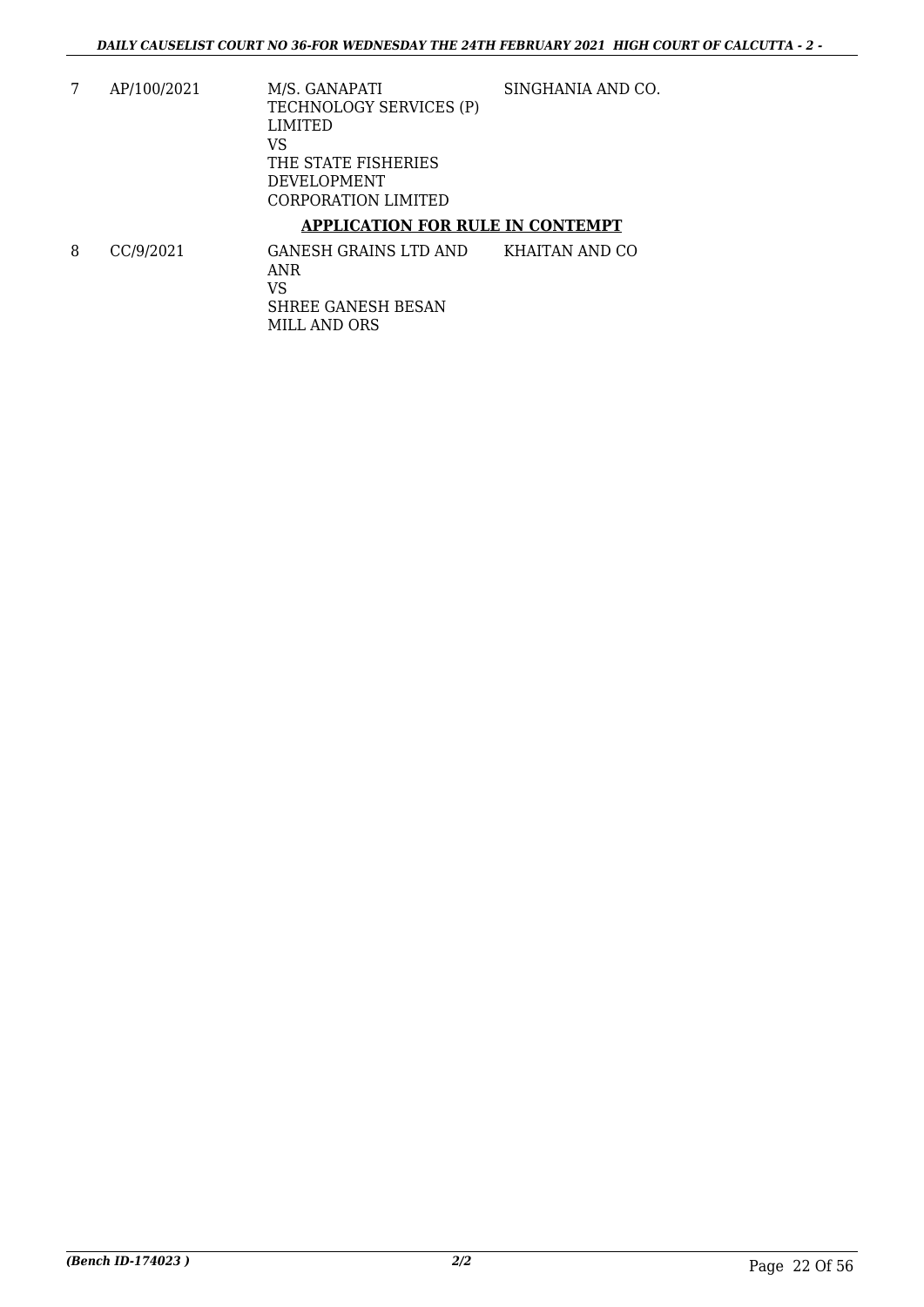![](_page_24_Picture_0.jpeg)

### **Original Side**

**DAILY CAUSELIST For Wednesday The 24th February 2021**

#### **COURT NO. 36**

#### **SINGLE BENCH (SB-I)**

#### **AT 10:45 AM**

#### **HON'BLE JUSTICE DEBANGSU BASAK**

#### **ON AND FROM MONDAY 22ND FEBRUARY, 2021- WILL HEAR ALL INTERLOCUTORY APPLICATIONS RELATING TO COMMERCIAL DISPUTES; MATTERS UNDER SECTION 11 OF THE ARBITRATION AND CONCILIATION ACT, 1996 INCLUDING APPLICATIONS CONNECTED THERETO.**

#### **(VIA VIDEO CONFERENCE)**

#### **NOTE:MATTERS WILL BE TAKEN UP THROUGH PHYSICAL HEARING ONLY WHEN BOTH THE PARTIES ARE AGREED.**

#### **ADJOURNED MOTION**

| $\mathbf{1}$ | IA NO. GA/6/2018<br>(Old No:<br>GA/1946/2018)  | PURSHOTTAM LAL<br>JHUNJHUNWALLA & ORS.<br>Vs<br>MISRILAL SANGANERIA &<br>ORS.        | M/S RAJENDRA LAL DUTT<br>$&$ CO     |                    |
|--------------|------------------------------------------------|--------------------------------------------------------------------------------------|-------------------------------------|--------------------|
|              | In CS/272/1933                                 |                                                                                      |                                     |                    |
| 2            | IA NO. GA/10/2019<br>(Old No:<br>GA/2362/2019) | PURSHOTTAM LAL<br>JHUNJHUNWALLA & ORS.<br><b>Vs</b><br>MISRILAL SANGANERIA &<br>ORS. |                                     |                    |
|              | In CS/272/1933                                 |                                                                                      |                                     |                    |
| 3            | IA NO. GA/12/2020<br>(Old No:<br>GA/429/2020)  | MONOJ ROY & ORS<br>Vs<br><b>SMT. CHARUSILA TRUST</b><br><b>ESTATES</b>               | P.N. MITTER<br>P.N. MITTER & CO.    | A.BASU<br>A.BASU   |
|              | In ACR/2214/1987                               |                                                                                      |                                     |                    |
| 4            | IA NO. GA/10/2019<br>(Old No:<br>GA/1782/2019) | MONOJ ROY & ORS<br>Vs<br><b>SMT. CHARUSILA TRUST</b><br><b>ESTATES</b>               | P.N. MITTER<br>P.N. MITTER & CO.    | A.BASU<br>A.BASU   |
|              | In ACR/2214/1987                               |                                                                                      |                                     |                    |
| 5            | IA NO. GA/3/2021                               | RAJA KATRA PRIVATE<br><b>LIMITED</b><br>Vs                                           | L.P.AGARWALLA<br>L.P.AGARWALLA & CO | R.C.KAR<br>R.C.KAR |
|              | In CS/184/1989                                 | PRANAY CHAND MAHATAB                                                                 |                                     |                    |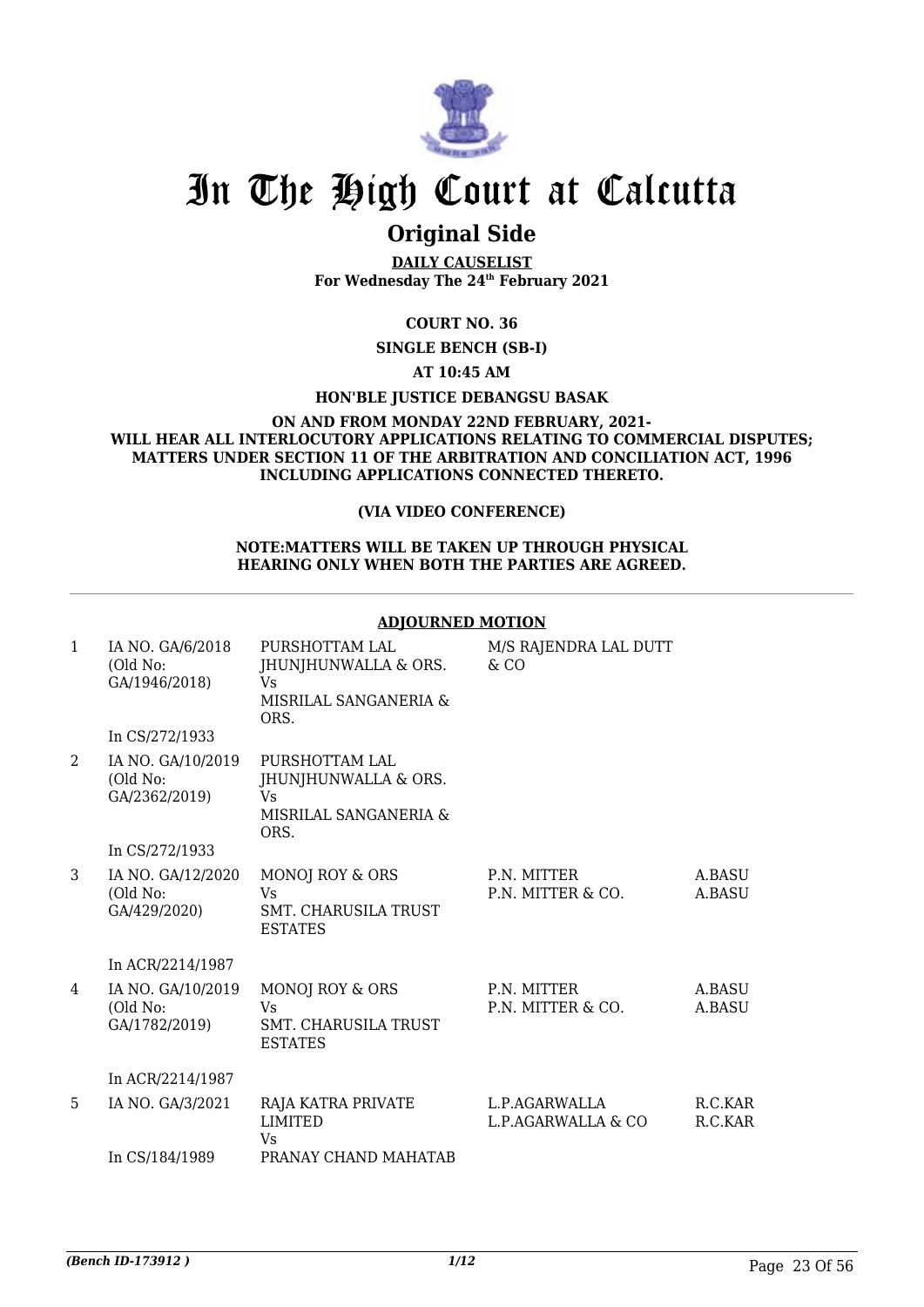### *DAILY CAUSELIST COURT NO 36-FOR WEDNESDAY THE 24TH FEBRUARY 2021 HIGH COURT OF CALCUTTA - 2 -*

| 6  | IA NO. GA/22/2017<br>(Old No:<br>GA/956/2017)<br>In CS/149/2001 | KAL ELECTRONICS &<br>CONSULTANCY (P) LTD.<br>Vs.<br><b>HINDUSTAN</b><br>DEVELOPMENT<br>CORPN.LTD. & ORS | KHAITAN & CO<br>MUKHERJEE & BISWAS                                          | KHAITAN & CO.                                |
|----|-----------------------------------------------------------------|---------------------------------------------------------------------------------------------------------|-----------------------------------------------------------------------------|----------------------------------------------|
| 7  | IA NO. GA/6/2019<br>(Old No:<br>GA/2667/2019)                   | W.B. INDUSTRIAL<br>DEVLOPMENT CORPN. LTD.<br>Vs.<br>NICCON ELECTRONICS<br>DEVICES PVT. LTD.             | RUDRA SANKAR DE<br>RUDRA SANKAR DE                                          |                                              |
|    | In ASFC/3/2005                                                  |                                                                                                         |                                                                             |                                              |
| 8  | IA NO. GA/6/2018<br>(Old No:<br>GA/1271/2018)                   | IN THE GOODS OF:<br>PRANATI GHOSAL,<br>DECEASED -AND-<br>Vs                                             | SINHA & CO.<br>RANJIT KUMAR BASU                                            |                                              |
|    | [S.A.]<br>In TS/22/2017                                         | NIRMALYA KUMAR GHOSAL<br>-VS- PRAKRITI MALHOTRA                                                         |                                                                             |                                              |
| 9  | IA NO. GA/3/2017<br>(Old No:<br>GA/3759/2017)                   | IN THE GOODS OF:<br>PRANATI GHOSAL,<br>DECEASED -AND-<br><b>Vs</b>                                      | VICTOR MOSES & CO.<br>RANJIT KUMAR BASU                                     |                                              |
|    | [S.A.]<br>In TS/22/2017                                         | NIRMALYA KUMAR GHOSAL<br>-VS- PRAKRITI MALHOTRA                                                         |                                                                             |                                              |
| 10 | IA NO. GA/13/2021<br>In CS/135/2017                             | <b>ROMIT MITRA</b><br><b>Vs</b><br>SHYAMAL KUMAR MITRA &<br>ORS.                                        | <b>DEEP NARAYAN</b><br><b>MUKHERJEE</b><br><b>DEEP NARAYAN</b><br>MUKHERJEE | <b>SOUVICK MITRA</b><br><b>SOUVICK MITRA</b> |
| 11 | IA NO. GA/12/2020<br>In CS/135/2017                             | <b>ROMIT MITRA</b><br>Vs.<br>SHYAMAL KUMAR MITRA &<br>ORS.                                              | <b>DEEP NARAYAN</b><br>MUKHERJEE<br><b>DEEP NARAYAN</b><br>MUKHERJEE        | <b>SOUVICK MITRA</b><br><b>SOUVICK MITRA</b> |
| 12 | AP/967/2017                                                     | THE STATE OF WEST<br>BENGAL & ANR.<br>VS                                                                | PARITOSH SINHA                                                              |                                              |
|    |                                                                 | PAM DEVELOPMENTS<br>PRIVATE LIMITED                                                                     |                                                                             |                                              |
| 13 | IA NO. GA/1/2020                                                | PAM DEVELOPMENTS<br>PRIVATE LIMITED                                                                     | <b>AMRITAM MANDAL</b><br>AMRITAM MANDAL                                     |                                              |
|    | [S.A.]<br>In AP/973/2017                                        | Vs<br>STATE OF WEST BENGAL &<br><b>ANR</b>                                                              |                                                                             |                                              |
| 14 | IA NO. GA/1/2018<br>(Old No:<br>GA/2940/2018)                   | <b>SPX FLOW TECHNOLOGY</b><br>SINGAPORE PTE LTD<br>Vs<br><b>SANJAY JAIN</b>                             | FOX & MANDAL<br>FOX & MANDAL                                                |                                              |
|    | In RVWO/33/2018                                                 |                                                                                                         |                                                                             |                                              |
| 15 | IA NO. GA/1/2018<br>(Old No:<br>GA/3286/2018)                   | <b>ABHISHEK BANERJEE</b><br>Vs<br>KAILASH VIJAYVARGIYA                                                  | <b>SANJAY BASU</b><br><b>SANJAY BASU</b>                                    | NIKUNJ BERLIA                                |

In CS/243/2018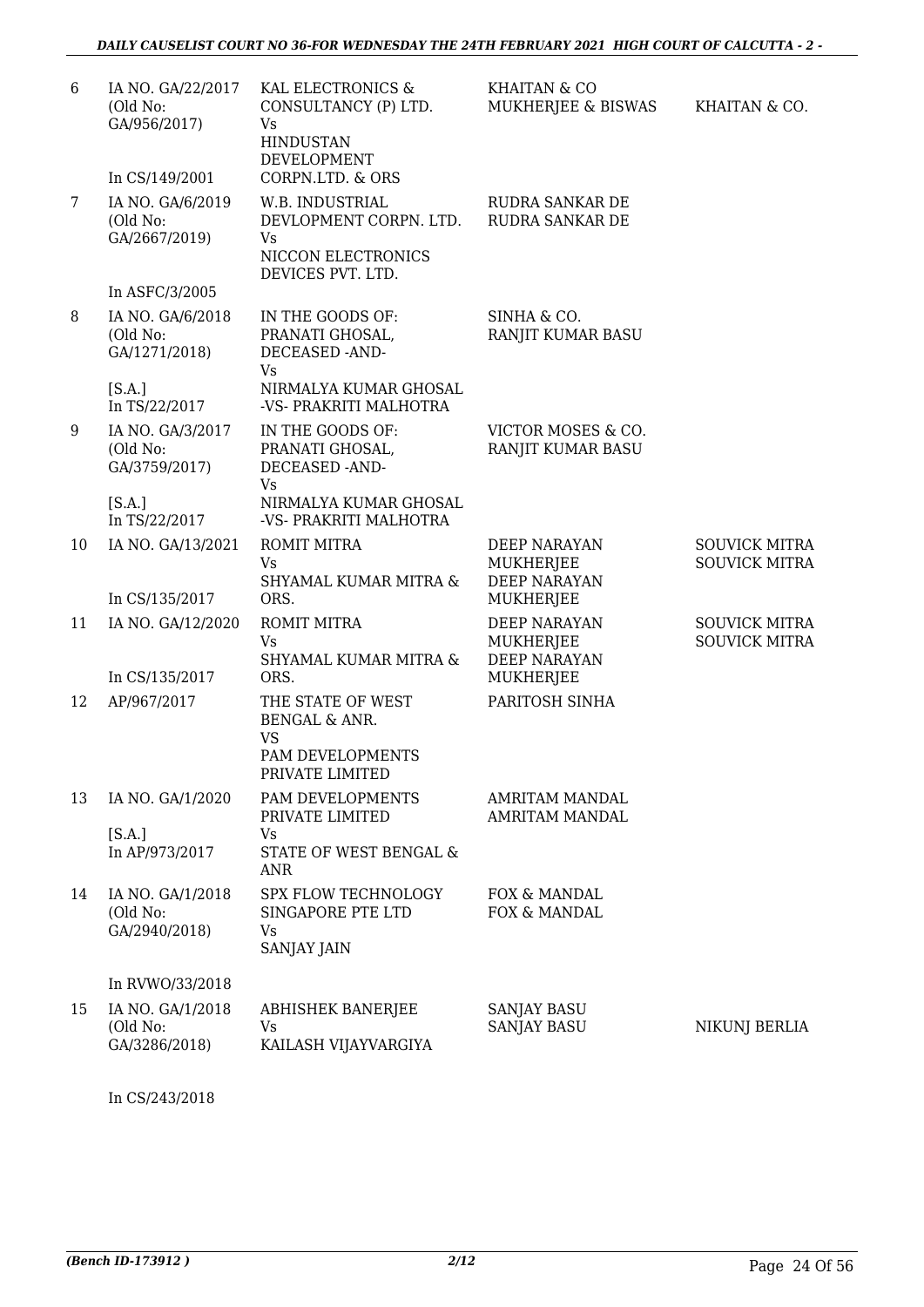| 16 | IA NO. GA/5/2020<br>(Old No:<br>GA/627/2020)<br>In CS/252/2018 | MANMATHA NAH GHOSH &<br><b>ANR</b><br>Vs.<br>RAMKRISHNA DAS AND amp<br><b>ORS</b>      | <b>VICTOR MOSES</b><br><b>VICTOR MOSES &amp; CO</b>                                | SOUMITRA GANGULY<br>FOR RES 4 IN GA<br>3520 OF 2018,<br>KOUSHIK BHATTA<br>FOR DEF 1,2,3<br>SOUMITRA GANGULY<br>FOR RES 4 IN GA<br>3520 OF 2018,<br>KOUSHIK BHATTA<br>FOR DEF 1,2,3 |
|----|----------------------------------------------------------------|----------------------------------------------------------------------------------------|------------------------------------------------------------------------------------|------------------------------------------------------------------------------------------------------------------------------------------------------------------------------------|
| 17 | IA NO. GA/6/2021<br>In CS/252/2018                             | MANMATHA NAH GHOSH &<br><b>ANR</b><br>Vs<br>RAMKRISHNA DAS AND amp                     | <b>VICTOR MOSES</b><br><b>VICTOR MOSES &amp; CO</b>                                | <b>SOUMITRA GANGULY</b><br>FOR RES 4 IN GA<br>3520 OF 2018,<br>KOUSHIK BHATTA                                                                                                      |
|    |                                                                | <b>ORS</b>                                                                             |                                                                                    | FOR DEF 1,2,3<br>SOUMITRA GANGULY<br>FOR RES 4 IN GA<br>3520 OF 2018,<br>KOUSHIK BHATTA<br>FOR DEF 1,2,3                                                                           |
| 18 | IA NO. GA/2/2020<br>(Old No:<br>GA/585/2020)                   | BINA DAS @ BINA HALDER<br><b>Vs</b><br>KAKDWIP COURT BAR<br><b>ASSOCIATION AND ORS</b> | SANTANU CHATTERJEE<br>SANTANU CHATTERJEE                                           | <b>ANINDYA HALDER</b><br>ANINDYA HALDER                                                                                                                                            |
|    | In ALP/9/2019                                                  |                                                                                        |                                                                                    |                                                                                                                                                                                    |
| 19 | IA NO. GA/3/2019<br>(Old No:<br>GA/2688/2019)                  | HALDIRAM LIMITED<br><b>Vs</b><br>MOTILAL PODDAR AND ORS                                | SINGHANIA AND CO<br>SINGHANIA AND CO                                               |                                                                                                                                                                                    |
|    | In CS/107/2019                                                 |                                                                                        |                                                                                    |                                                                                                                                                                                    |
| 20 | IA NO. GA/1/2019<br>(Old No:<br>GA/1387/2019)                  | TRUST FOR SRI SRI<br>RADHAKANTA JEW<br>Vs<br>SMT. SONALI ROY AND ORS.                  | MRS. TRINA BANERJEE<br>MRS. TRINA BANERJEE                                         | <b>ANGSHUMAN</b><br>CHAKRABORTY(RESP.<br>NO.1), SHIVAJI MITRA<br>(RESP.NO.2,3 AND 4)                                                                                               |
|    | In APO/170/2019                                                |                                                                                        |                                                                                    |                                                                                                                                                                                    |
| 21 | IA NO. GA/2/2019<br>(Old No:<br>GA/2954/2019)                  | TRUST FOR SRI SRI<br>RADHAKANTA JEW<br>Vs<br>SMT. SONALI ROY AND ORS.                  | MRS. TRINA BANERJEE<br>MRS. TRINA BANERJEE                                         | <b>ANGSHUMAN</b><br>CHAKRABORTY(RESP.<br>NO.1), SHIVAJI MITRA<br>(RESP.NO.2,3 AND 4)                                                                                               |
|    | In APO/170/2019                                                |                                                                                        |                                                                                    |                                                                                                                                                                                    |
| 22 | IA NO. GA/1/2019<br>(Old No:<br>GA/2521/2019)                  | <b>ERA BANTHIA</b><br><b>Vs</b><br>M/S. SHIVSONS AND ORS.                              | SANWAL TIBREWAL<br>SANWAL TIBREWAL                                                 | <b>SUDIP BANERJEE</b><br>(FOR RES.4 IN GA<br>2521/19)                                                                                                                              |
|    | In CS/193/2019                                                 |                                                                                        |                                                                                    |                                                                                                                                                                                    |
| 23 | IA NO. GA/1/2019<br>(Old No:<br>GA/2583/2019)                  | <b>GYAN TRADERS LIMITED</b><br>Vs<br>MAHENDRA KUMAR<br><b>AGARWAL</b>                  | <b>CHOUDHURYS LAW</b><br><b>OFFICES</b><br><b>CHOUDHURYS LAW</b><br><b>OFFICES</b> | ABHIJIT SARKAR (IN<br>GA 2583/19)                                                                                                                                                  |

In CS/233/2019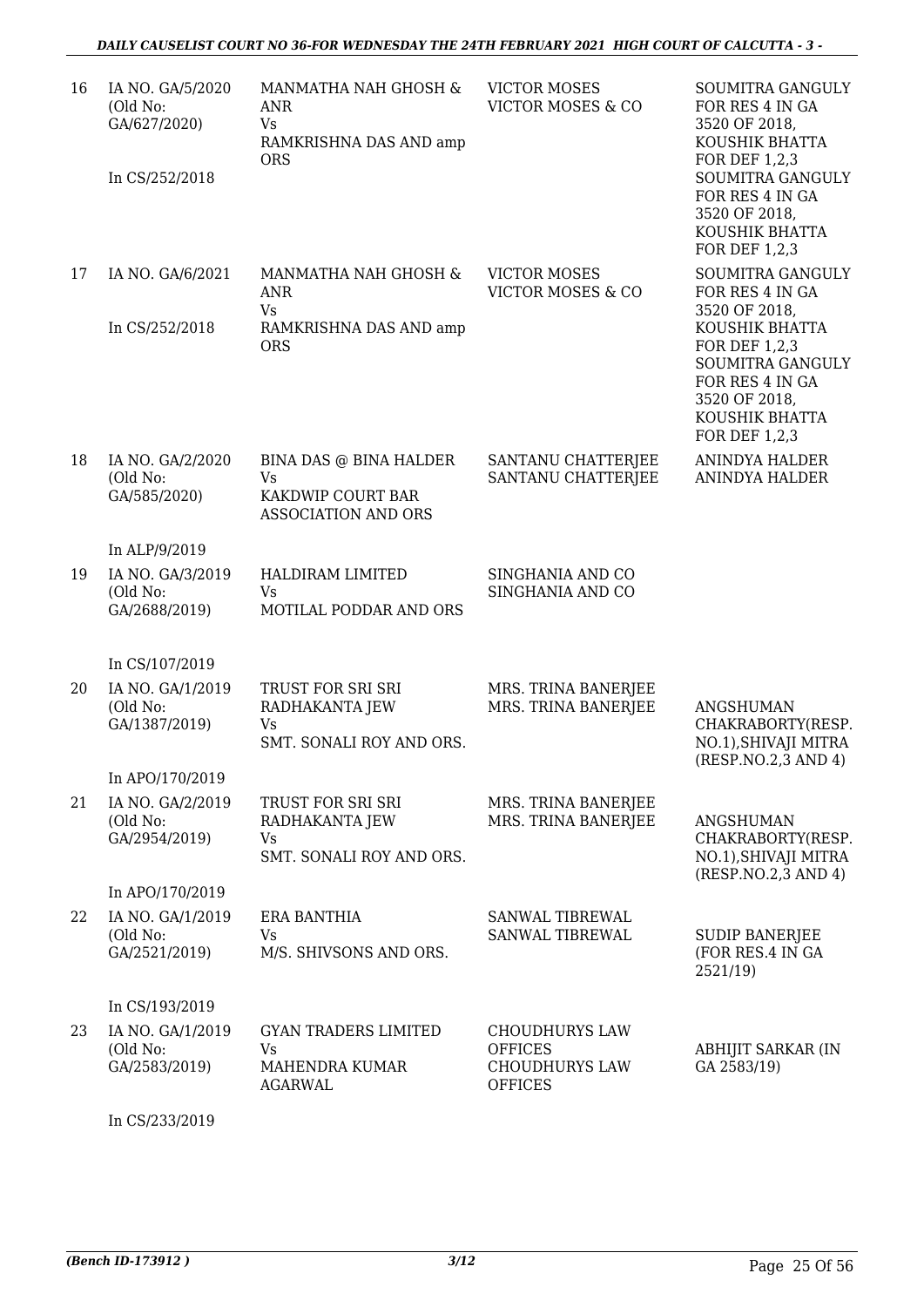| 24 | IA NO. GA/1/2019<br>(Old No:<br>GA/2525/2019) | RAHUL SHARMA<br>Vs.<br>RAVI SHARMA AND ORS                                                                   | RAJESH UPADHYAY<br>RAJESH UPADHYAY       | <b>ASHOK SHARMA (IN</b><br>GA 2525/19)                |
|----|-----------------------------------------------|--------------------------------------------------------------------------------------------------------------|------------------------------------------|-------------------------------------------------------|
|    | In CS/239/2019                                |                                                                                                              |                                          |                                                       |
| 25 | IA NO. GA/1/2019<br>(Old No:<br>GA/2536/2019) | FIS PAYMENT SOLUTIONS<br>AND SERVICES INDIA PVT<br><b>LTD</b><br>Vs<br>ALL BENGAL CONTRACT                   | KHAITAN AND CO.<br>KHAITAN AND CO.       | <b>SUPREEM NASKAR</b><br>(FOR RES.5 IN GA<br>2536/19) |
|    | In CS/250/2019                                | <b>SECURITY WORKMEN S</b><br><b>UNION AND ORS</b>                                                            |                                          |                                                       |
| 26 | AP/262/2019                                   | ALEXY VANIJYA PRIVATE<br>LIMITED AND ORS.<br><b>VS</b><br>ARCH INFRA PROPERTIES<br>PRIVATE LIMITED AND ORS.  | DSP LAW ASSOCIATES                       |                                                       |
|    |                                               | IA NO: GA/1/2019(Old No:GA/1473/2019), GA/2/2019(Old No:GA/1710/2019)                                        |                                          |                                                       |
| 27 | IA NO. GA/1/2019<br>(Old No:<br>GA/2548/2019) | SPX FLOW TECHNOLOGY<br>SINGAPORE PTE LTD<br>Vs.<br><b>SANJAY JAIN</b>                                        | RAJASHREE KUNDALIA<br>RAJASHREE KUNDALIA |                                                       |
|    | In EC/324/2019                                |                                                                                                              |                                          |                                                       |
| 28 | ALP/10/2020                                   | E D ENTERPRISES PVT LTD<br><b>VS</b><br>KAISER BEGUM AND ANR                                                 | <b>SHIVANGI THARD</b>                    | C.K. SAHA (FOR<br>RES.2)                              |
| 29 | IA NO. GA/2/2020                              | IN THE GOODS OF-<br>MAHESH KUMAR AGARWAL<br>(DEC.)                                                           | YASH VARDHAN DEORA<br>YASH VARDHAN DEORA |                                                       |
|    | In PLA/101/2020                               | Vs<br>NA                                                                                                     |                                          |                                                       |
| 30 | IA NO. GA/1/2021                              | MD. HUMAYUN KABIR<br>Vs<br>SK. ARIF ALI AND ANR                                                              | ANIRUDDHA SINHA<br>ANIRUDDHA SINHA       |                                                       |
|    | In CS/166/2020                                |                                                                                                              |                                          |                                                       |
| 31 | AP/215/2020                                   | PAPILLON DEVELOPERS<br><b>LLP</b><br><b>VS</b><br>DEBJYOTI PAUL AND ANR                                      | DSP LAW ASSOCIATES                       | ADITYA DUTTA<br>(RES.2)                               |
|    | IA NO: GA/1/2020                              |                                                                                                              |                                          |                                                       |
| 32 | AP/231/2020                                   | <b>SRI NAWALGARH</b><br>VIDYALAYA COMMITTEE<br><b>VS</b><br><b>JIVEM EDUCATION PVT LTD</b><br><b>AND ORS</b> | CHOUDHURY AND CO                         |                                                       |
| 33 | AP/310/2020                                   | K. R. ASHOK KUMAR<br>VS<br><b>SKG PULP AND PAPER</b><br>MILLS PRIVATE LIMITED                                | FOX AND MANDAL                           | <b>SUTANU KARMAKAR</b>                                |
| 34 | AP/351/2020<br>[S.A.]                         | KOLKATA METROPOLITAN<br>DEVELOPMENT AUTHORITY<br>VS<br>SOUTH CITY PROJECTD<br>(KOLKATA) LTD AND ANR          | <b>SANCHARI</b><br><b>CHAKRABORTY</b>    | SAPTARSHI<br>DATTA(RES.2,1)                           |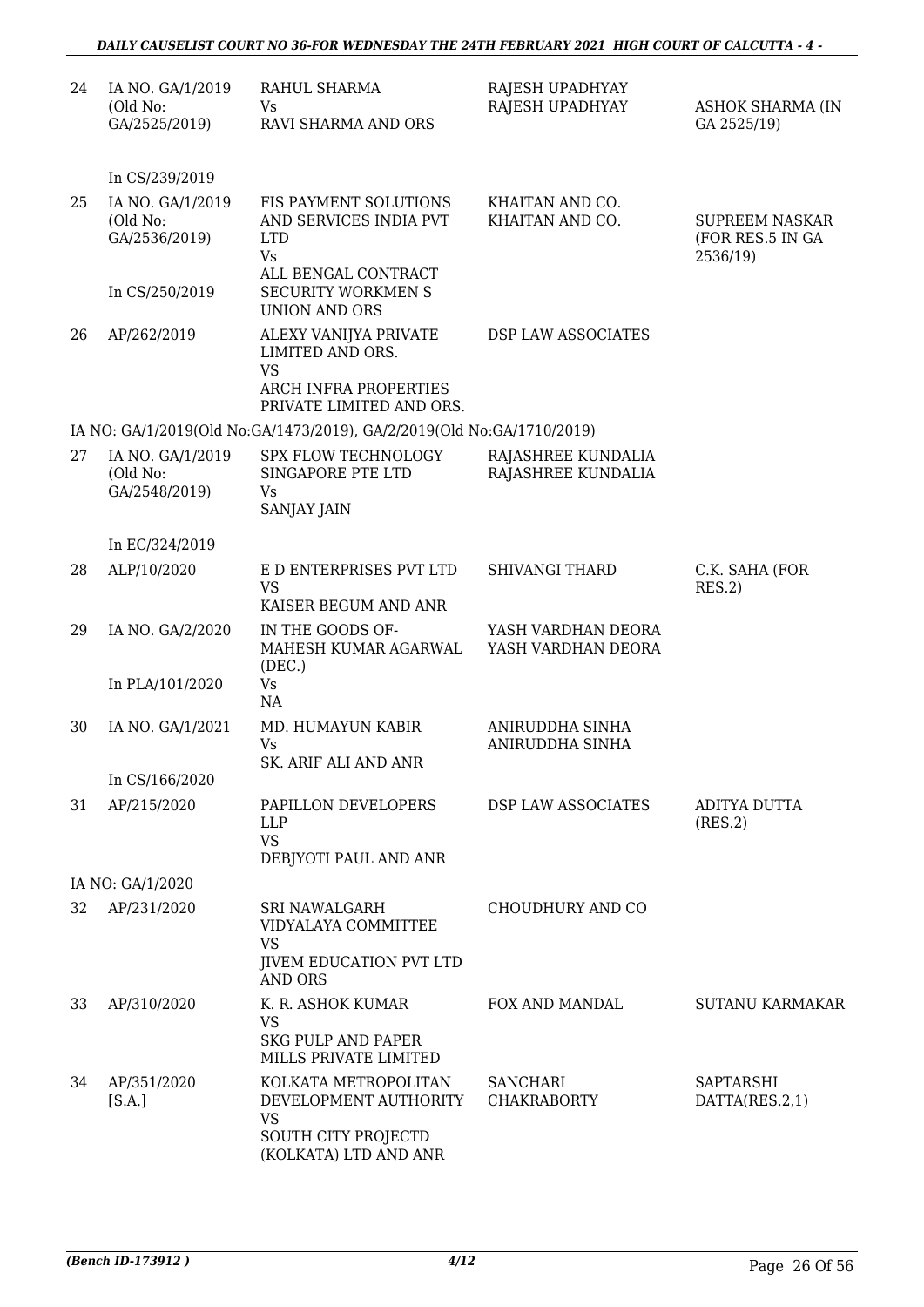| 35 | AP/382/2020                                   | FERTILIZER CORPORATION<br>OF INDIA LIMITED<br><b>VS</b><br>BALMER LAWRIE AND CO.<br>LTD. | <b>FOX AND MANDAL</b>                                                  |
|----|-----------------------------------------------|------------------------------------------------------------------------------------------|------------------------------------------------------------------------|
| 36 | AP/383/2020<br>[S.A.]                         | M/S SOUTH CITY PROJECTS<br>KOLKATA LIMITED AND<br><b>ANR</b><br><b>VS</b>                | SAPTARSHI DATTA                                                        |
|    |                                               | KOLKATA MUNICIPAL<br>DEVELOPMENT AUTHORITY                                               |                                                                        |
| 37 | AP/421/2020                                   | LIEBHERR INDIA PRIVATE<br>LIMITED<br>VS<br>EMTA COAL LIMITED                             | ANINDYA HALDER                                                         |
| 38 | AP/422/2020                                   | RENUKA P GANDHI<br>VS<br>ORIENTAL GEMS PRIVATE<br>LIMITED                                | H. N. DATTA AND CO.                                                    |
| 39 | IA NO. GA/1/2021                              | <b>TITAGARH WAGONS</b><br>LIMITED<br>Vs                                                  | <b>SAYANTAN BOSE</b><br>SAYANTAN BOSE                                  |
|    | In CS/2/2021                                  | <b>INDRAJIT BHARADWAJ</b>                                                                |                                                                        |
| 40 | AP/26/2021                                    | <b>MAHADEB PAN</b><br>VS.<br>SASANKA SEKHAR PAN AND<br><b>ORS</b>                        | ARIJIT BHOWMICK                                                        |
|    |                                               | <b>CHAMBER APPLICATIONS FOR FINAL DISPOSAL</b>                                           |                                                                        |
| 41 | IA NO. GA/5/2020<br>(Old No:<br>GA/561/2020)  | MIHIRKUMAR SARKAR<br>(DECED.)<br>Vs<br>PRABIR KR. SIRKAR                                 | <b>VICTOR</b><br>VICTOR & MOSES CO.                                    |
|    | In TS/7/2003                                  |                                                                                          |                                                                        |
| 42 | IA NO. GA/4/2019<br>(Old No:<br>GA/1709/2019) | <b>MAHESH PROPERTIES</b><br>PRIVATE LIMITED<br>Vs.<br>PARTHA PRATIM MAZRA &<br>ANR.      | <b>SHAILENDRA KUMAR</b><br>MISHRA<br>SHAILENDRA KUMAR<br><b>MISHRA</b> |
|    | In CS/265/2016                                |                                                                                          |                                                                        |
| 43 | IA NO. GA/1/2021                              | IN THE GOODS OF : RAMAN<br>SHARMA (DECED)<br>Vs                                          | ASIF SOHAIL TARAFDAR<br>AJAY GAGGAR                                    |
|    | In PLA/108/2017                               |                                                                                          |                                                                        |
| 44 | IA NO. GA/2/2021                              | IN THE GOODS OF -HEENA<br>SAHNEY ALIAS HEENA<br>SAHANI (DEC)                             | <b>RATAN PAL</b><br><b>RATAN PAL</b>                                   |
|    | In PLA/41/2019                                | Vs                                                                                       |                                                                        |
| 45 | IA NO. GA/2/2020<br>(Old No:<br>GA/411/2020)  | SRI SRI LAKSHMI<br><b>THAKURANI</b><br>Vs<br>TRISHNA DEY                                 | LALRATAN MANDAL<br>LALRATAN MANDAL                                     |

In CS/207/2019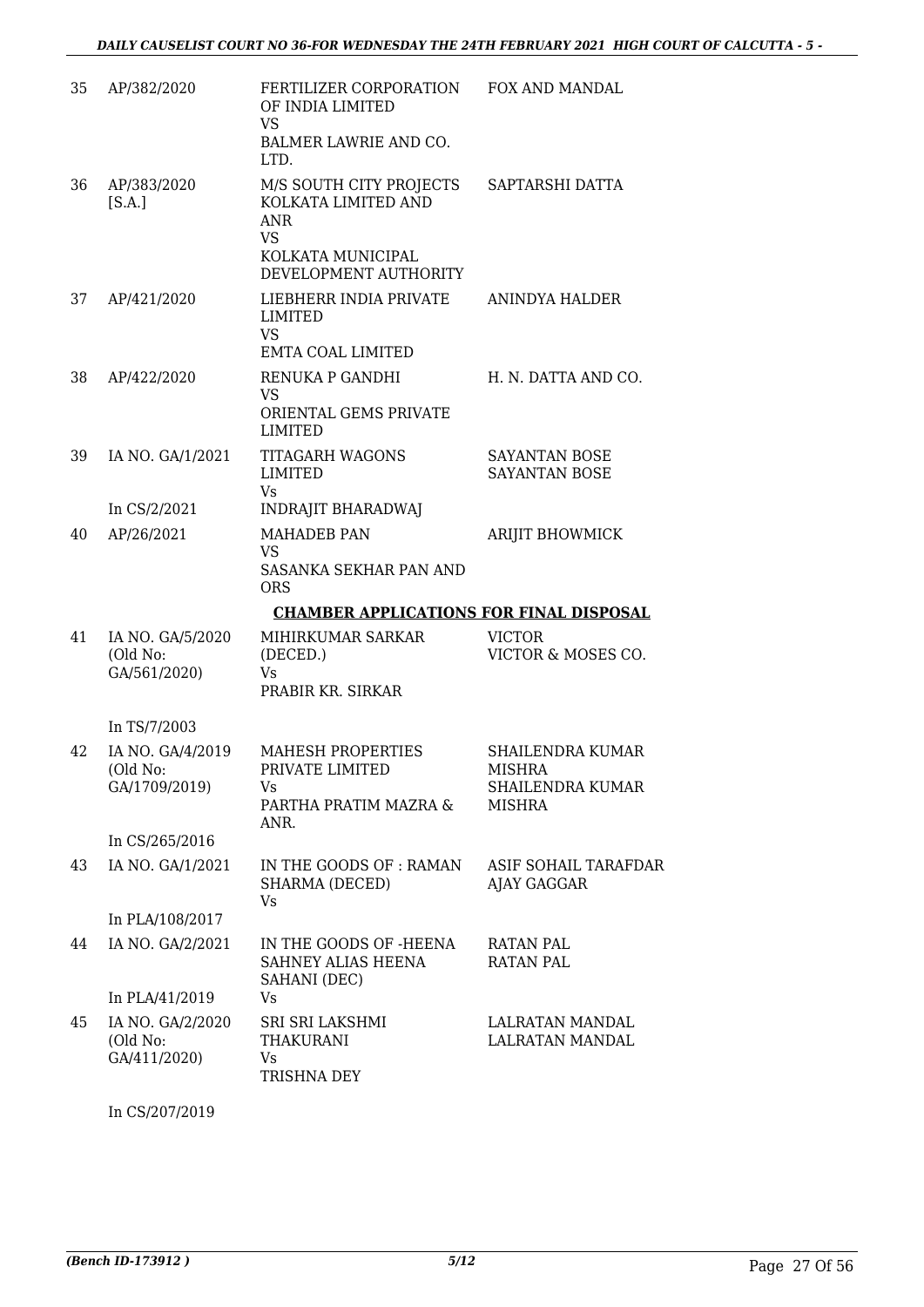| 46 | EC/288/2019                                   | JAIN INFRAPROJECTS LTD<br><b>VS</b>                                                  | PUSHAN MAJUMDAR                         |                                                      |
|----|-----------------------------------------------|--------------------------------------------------------------------------------------|-----------------------------------------|------------------------------------------------------|
|    |                                               | THE KOLKATA MUNICIPAL<br>CORPORATION                                                 |                                         |                                                      |
| 47 | EC/361/2019                                   | M/S. TECHMA<br>ENGINEERING ENTERPRISE<br>PRIVATE LIMITED<br>VS                       | <b>SURANA AND</b><br><b>CHOUDHURY</b>   |                                                      |
|    |                                               | UNION OF INDIA                                                                       |                                         |                                                      |
| 48 | EC/207/2020                                   | TRANSMISSION (INDIA)<br><b>ENGINEERS</b><br><b>VS</b><br><b>EVEREST INFRA ENERGY</b> | <b>RITESH KUMAR</b><br><b>GANGULY</b>   |                                                      |
|    |                                               | LIMITED AND ANR.                                                                     |                                         |                                                      |
| 49 | EC/288/2020                                   | TCI FINANCE LIMITED<br><b>VS</b><br>GODAVARI COMMERCIAL                              | <b>ABHIJIT SARKAR</b>                   |                                                      |
|    |                                               | <b>SERVICES PRIVATE</b><br>LIMITED AND ORS.                                          |                                         |                                                      |
| 50 | IA NO. GA/6/2020                              | IN THE GOODS OF :<br>CHANDRAKALA DEVI SARAF                                          | M/S. CHATTERJEE, SIL<br>AND CO.         |                                                      |
|    | In TS/1/2021                                  | (DEC)<br>Vs                                                                          | M/S. CHATTERJEE, SIL<br>AND CO.         |                                                      |
|    |                                               | <b>COMPANY MATTER ADJOURNED</b>                                                      |                                         |                                                      |
| 51 | IA NO. CA/3/2019<br>(Old No:<br>CA/78/2019)   | IN THE MATTER OF : IAG<br>COMPANY LTD -AND-<br>Vs                                    | NILAY SENGUPTA<br><b>NILAY SENGUPTA</b> |                                                      |
|    | [S.A.]<br>In CP/202/2013                      | M/S SWASTIK ROADWAYS                                                                 |                                         |                                                      |
|    |                                               | (FROM 2:00 P.M.)                                                                     |                                         |                                                      |
|    |                                               | <b>EXECUTION CASES</b>                                                               |                                         |                                                      |
| 52 | EC/114/2019<br>[FOR<br>WITHDRAWAL]            | STRATEGIC PORT<br><b>INVESTMENTS KPC LTD</b><br><b>VS</b><br>KRISHNAPATNAM PORT      | UTSAB MUKHERJEE                         | <b>SAKABDA ROY (FOR</b><br>RES. 7,1)                 |
|    |                                               | <b>COMPANY LTD AND ORS</b>                                                           |                                         |                                                      |
|    |                                               | <b>NEW MOTIONS</b>                                                                   |                                         |                                                      |
| 53 | IA NO. GA/2/2015<br>(Old No:<br>GA/4020/2015) | DILIP KUMAR GHOSH &<br>ANR.<br>Vs<br><b>FUNIDEA PROJECTS</b><br>PRIVATE LIMITED &    | H.N. DATTA & CO.<br>DIPIKA BANU         | DIPIKA BANU                                          |
|    | In CS/250/2015                                | <b>OTHERS</b>                                                                        |                                         |                                                      |
| 54 | IA NO. GA/2/2021                              | DILIP KUMAR GHOSH &<br><b>ANR</b><br>Vs                                              | DIPIKA BANU<br>DIPIKA BANU              | <b>SUBHRANSU</b><br>GANGULY(1,2)<br><b>SUBHRANSU</b> |
|    | In ALP/4/2018                                 | FUNIDEA PROJECTS PVT.<br>LTD. & ORS.                                                 |                                         | GANGULY(1,2)                                         |
| 55 | IA NO. GA/2/2021                              | <b>ANIRUDH JALAN</b><br>Vs<br>NAMAN INFRA VENTURES                                   | MEHARIA AND CO.<br>MEHARIA AND CO.      |                                                      |
|    | In CS/138/2020                                | PRIVATE LIMITED                                                                      |                                         |                                                      |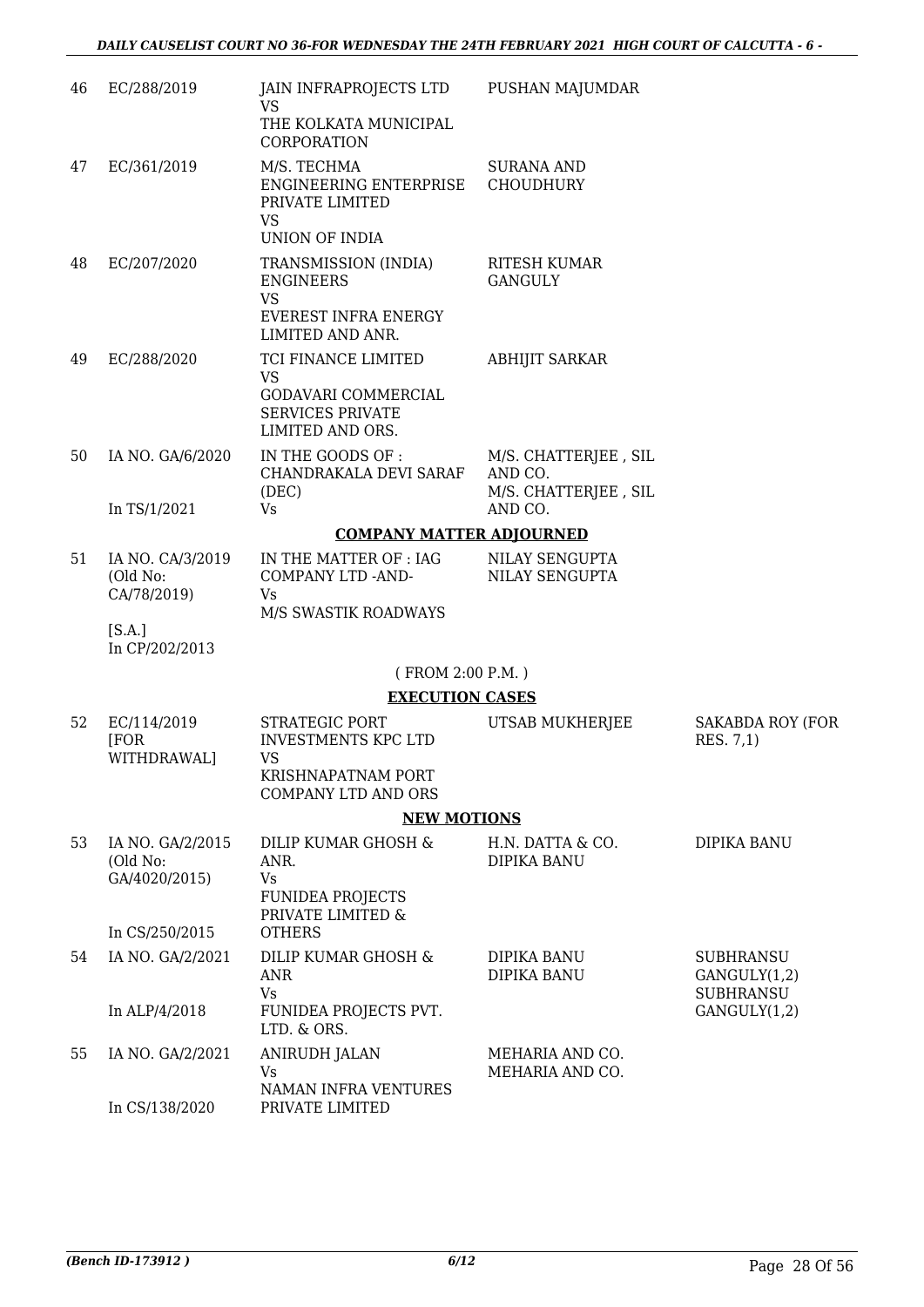| 56 | ATA/2/2021                         | IN THE MATTER OF DEITY<br>SHREE SHREE LAKSHMI<br>NARAYAN JEW AND MINATI<br>PAUL AND ORS<br><b>VS</b><br>NA | J N BOSE AND CO                          |                |
|----|------------------------------------|------------------------------------------------------------------------------------------------------------|------------------------------------------|----------------|
| 57 | AP/76/2021                         | SANJUKTA DAS<br><b>VS</b><br>KALYANI DE MONDAL                                                             | SOMNATH ROY                              |                |
|    |                                    | <b>COMPANY MATTER (NEW)</b>                                                                                |                                          |                |
| 58 | IA NO. CA/1/2021                   | RE: MCNALLY BHARAT                                                                                         | <b>SURENDRA KUMAR</b>                    |                |
|    |                                    | ENGINEERING COMPANY<br><b>LIMITED AND</b>                                                                  | <b>SURENDRA KUMAR</b>                    |                |
|    | In CP/789/2016                     | Vs<br>PRISM CEMENT LIMITED<br><b>INCORPORATED</b>                                                          |                                          |                |
|    |                                    | <b>NEW CHAMBER APPLICATIONS</b>                                                                            |                                          |                |
| 59 | IA NO. GA/6/2021                   | STP LTD.                                                                                                   | MR.A.C.CHATTOPADHYAY                     | C.K.JAIN       |
|    | In CS/213/1999                     | <b>Vs</b><br>KAJARIA IRON CASTING<br>LTD.                                                                  | MR.A.C.CHATTOPADHYAY                     | C.K.JAIN & CO. |
| 60 | IA NO. GA/2/2021                   | IN THE GOODS OF DULAL<br>CHANDRA PAUL (DEC)                                                                | PRIYABRATA THAKUR<br>PRIYABRATA THAKUR   |                |
|    | In PLA/368/2019                    | Vs<br>N/A                                                                                                  |                                          |                |
| 61 | IA NO. GA/1/2021                   | IN THE GOODS OF BANKIM<br>CHANDRA MAJUMDAR<br>(DEC)                                                        | <b>SOUMEN SAHA</b><br><b>SOUMEN SAHA</b> |                |
|    | In PLA/389/2019                    | Vs<br>N/A                                                                                                  |                                          |                |
| 62 | IA NO. GA/1/2021<br>In CS/138/2020 | <b>ANIRUDH JALAN</b><br>Vs<br>NAMAN INFRA VENTURES<br>PRIVATE LIMITED                                      | MEHARIA AND CO.<br>MEHARIA AND CO.       |                |
| 63 | IA NO. GA/1/2021                   | IN THE GOODS OF SIPRA                                                                                      | VICTOR MOSES AND CO                      |                |
|    |                                    | MUKHERJEE (DEC)<br>Vs                                                                                      | VICTOR MOSES AND CO                      |                |
|    | In PLA/152/2020                    | NA                                                                                                         |                                          |                |
| 64 | EC/187/2020                        | RISHABH BENGANI<br>VS<br>JAIDEEP HALWASIYA                                                                 | CHOUDHURY AND CO.                        |                |
| 65 | EC/285/2020                        | STEEL AUTHORITY OF<br><b>INDIA LIMITED - IISCO</b><br><b>STEEL LIMITED</b><br>VS<br>M/S. RLJ FERRO ALLOYS  | DWIP RAJ BASU                            |                |
| 66 | EC/289/2020                        | PRIVATE LIMITED<br>SICPA INDIA PRIVATE<br><b>LIMITED</b>                                                   | PIYUSH AGARWAL                           |                |
|    |                                    | <b>VS</b><br>M/S. HARSH CREDITS<br>PRIVATE LIMITED AND ORS.                                                |                                          |                |
| 67 | EC/29/2021                         | <b>VEENA JOTWANI</b><br><b>VS</b>                                                                          | AMIT CHATTERJEE                          |                |
|    |                                    | SHYAMAL JOTWANI AND<br>ANR.                                                                                |                                          |                |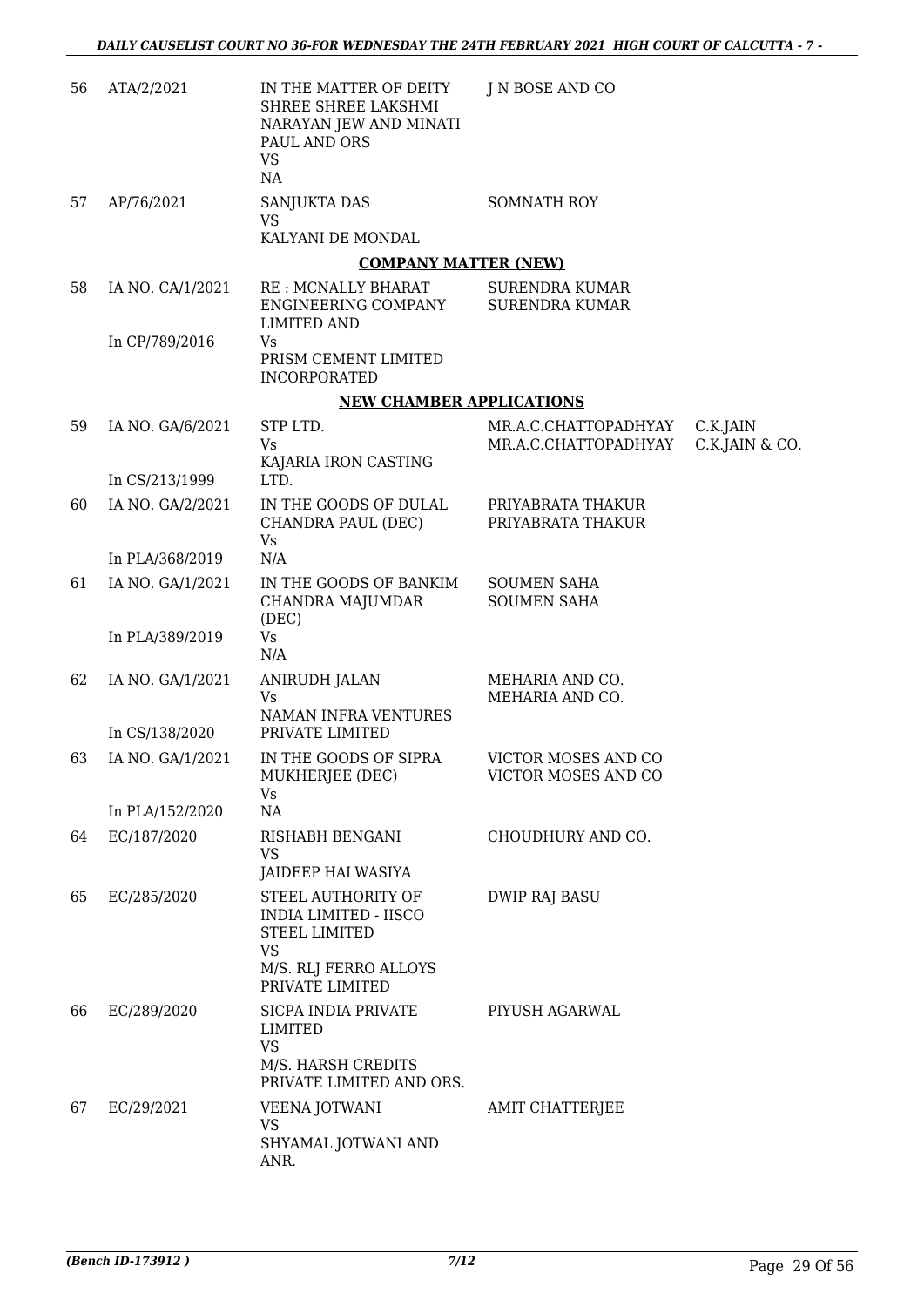| 68 | EC/31/2021 | M/S. LALJI SINGH<br><b>VS</b>                                                                                          | MADHUSHRI DUTTA                        |  |
|----|------------|------------------------------------------------------------------------------------------------------------------------|----------------------------------------|--|
|    |            | <b>HINDUSTAN CABLES</b>                                                                                                |                                        |  |
|    |            | <b>TO BE MENTIONED</b>                                                                                                 |                                        |  |
|    |            | (FOR 26/02/2021)                                                                                                       |                                        |  |
| 69 | CP/2/2016  | IN THE MATTER OF:<br><b>EVEREST PLY &amp; VENEERS</b><br>PVT. LTD. - AND-<br>VS<br>MANI TIRUMALA PROJECTS<br>PVT. LTD. | <b>ABHIJIT SARKAR</b>                  |  |
| 70 | CP/3/2016  | IN THE MATTER OF: PLY<br>COM PVT. LTD -AND-<br><b>VS</b><br>MANI TIRUMALA PROJECTS<br>PVT. LTD.                        | <b>ABHIJIT SARKAR</b>                  |  |
| 71 | CP/5/2016  | <b>RE: TIRUPATI VENEERS</b><br>PRIVATE LIMITED - AND-<br><b>VS</b><br>KNIGHT DEALTRADE<br>PRIVATE LIMITED              | <b>ABHIJIT SARKAR</b>                  |  |
| 72 | CP/6/2016  | RE: SOLID PLY PRIVATE<br>LIMITED - AND-<br>VS<br>MANI TIRUMALA PROJECTS<br>PRIVATE LIMITED                             | <b>ABHIJIT SARKAR</b>                  |  |
| 73 | CP/7/2016  | IN THE MATTER OF : SIGMA<br>C. INFRASTRUCTURE PVT.<br>LTD.-AND-<br>VS<br>DIPAK KUMAR SARKAR                            | <b>SUBHAS CHANDRA</b><br><b>SARKAR</b> |  |
| 74 | CP/33/2016 | IN THE MATTER OF:<br>INSTITUTE OF MOLECULAR<br>MEDICINE - AND-<br>VS<br><b>ICICI BANK LTD</b>                          | SANDERSONS &<br><b>MORGANS</b>         |  |
| 75 | CP/37/2016 | IN THE MATTER OF:<br>STESALIT LIMITED -AND-<br>VS<br><b>SRI SAMIR DUTTA</b>                                            | USHA DOSHI                             |  |
| 76 | CP/41/2016 | RE : ELECTRO TEKNIKCA<br>SWITCHGEARS PVT. LTD. -<br>AND-<br><b>VS</b><br><b>MAHESWARI ROAD</b><br>CARRIERS PVT. LTD.   | USHA DOSHI                             |  |
| 77 | CP/59/2016 | RE: M/S RASHMI METALIKS<br><b>LIMITED - AND</b><br><b>VS</b><br>SRI SHANKAR<br><b>BHATTACHARJEE &amp; ORS.</b>         | JAYANTA KUMAR<br>MUKHOPADHYAY          |  |

IA NO: CA/1/2019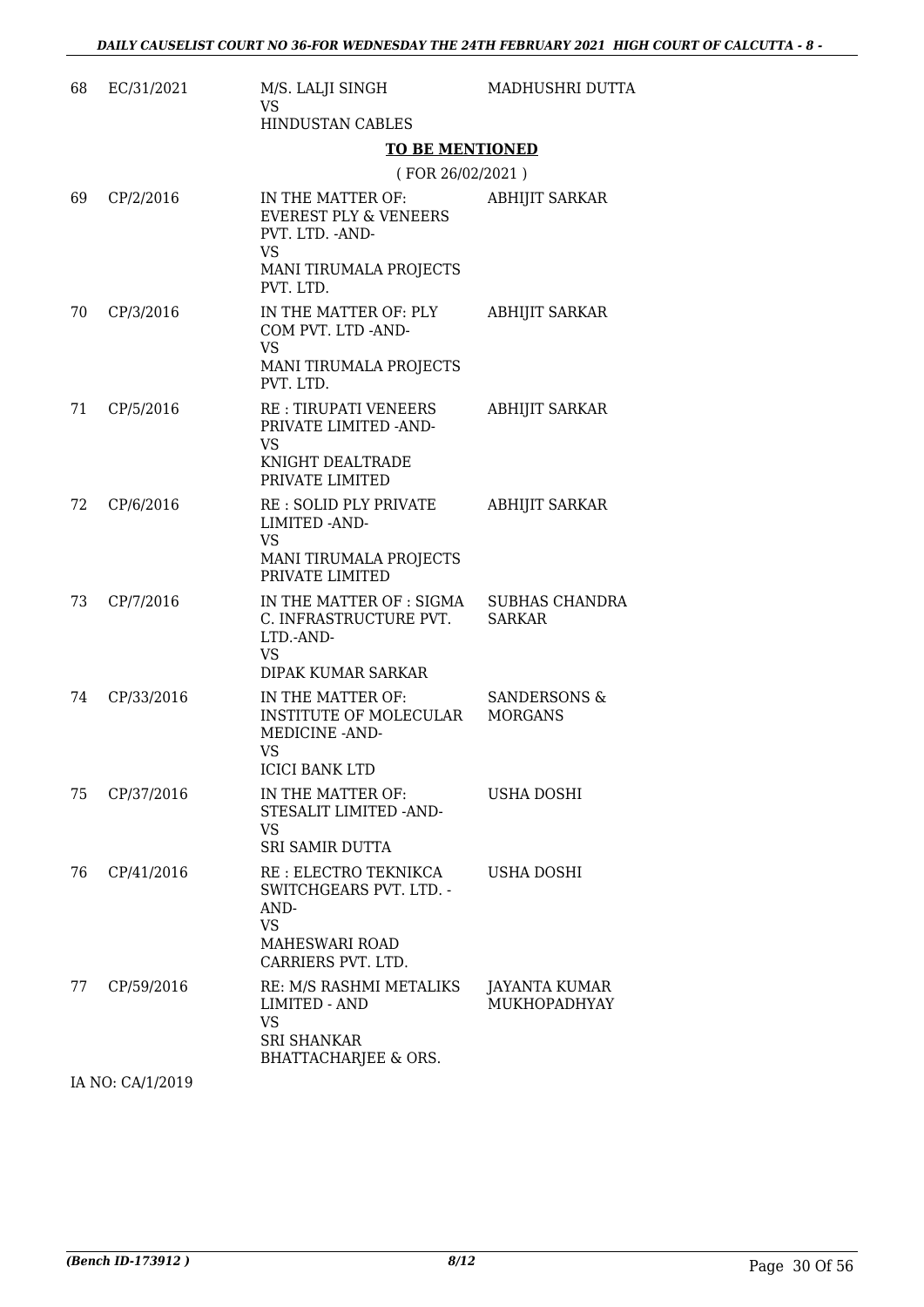| 78 | CP/62/2016                           | IN THE MATTER OF: SKG<br>PULP & PAPER MILLS PVT.<br>LTD. - AND-<br><b>VS</b>                                            | VIKRAM WADEHRA                |
|----|--------------------------------------|-------------------------------------------------------------------------------------------------------------------------|-------------------------------|
|    |                                      | <b>ASSET RECONSTRUCTION</b><br>CO. (INDIA) LIMITED                                                                      |                               |
| 79 | CP/86/2016                           | BENMED LABORATORIES<br>PVT LTD - AND -<br>VS.                                                                           | M/S B.M. BAGARIA & CO         |
|    |                                      | K MADHUSUDAN AND CO.                                                                                                    |                               |
| 80 | CP/106/2016                          | RE: M/S KWALITY BOX<br>MANUFACTURING CO.<br>PRIVATE LIMITED<br>VS<br><b>ASSET RECONSTRUCTION</b><br>COMPANY (INDIA) LTD | VIKRAM WADEHRA                |
| 81 | CP/133/2016                          | IN THE MATTER OF: JAI<br><b>BALAJI INDUSTRIES LTD. -</b><br>AND-<br><b>VS</b><br><b>GORAI &amp; BROTHERS</b>            | CHANCHAL KUMAR<br><b>DUTT</b> |
|    | IA NO: CA/1/2017(Old No:CA/153/2017) |                                                                                                                         |                               |
| 82 | CP/143/2016                          | MAHINDRA LAND & LAND<br><b>BUILDING CORPORATION</b><br><b>LIMITED</b><br>VS.                                            | USHA DOSHI                    |
|    |                                      | <b>GAURI SANKAR GUPTA</b>                                                                                               |                               |
| 83 | CP/144/2016                          | NAVNEEL REALITY PVT LTD<br>VS.<br>M/S MAA<br>CHHINNAMASTIKA AGRO<br>PROJECTS (P) LTD                                    | AISHWARIA JAYSHREE            |
| 84 | CP/154/2016                          | IN THE MATTER OF:<br><b>GUJARAT NRE COKE</b><br>LIMITED - AND-<br>VS<br>NATIONAL PENSION<br><b>SYSTEM (NPS) TRUST</b>   | PAL CHOUDHURI & CO.           |
|    | IA NO: CA/1/2016(Old No:CA/652/2016) |                                                                                                                         |                               |
| 85 | CP/196/2016                          | RE : TIWARI THERMAL<br><b>ENGINEERS PVT LTD AND</b><br>VS.<br><b>AUTOCON ENGINEERS</b>                                  | SOMNATH SAHA                  |
| 86 | CP/225/2016                          | RE: RAMEL REAL ESTATE &<br><b>INFRASTRUCTURE LTD. -</b><br>AND-<br>VS<br>OM PRAKASH PANDEY                              | <b>SOUMYADEEP BISWAS</b>      |
| 87 | CP/226/2016                          | IN THE MATTER OF: RAMEL<br>PHARMA LIMITED -AND-<br>VS.<br>OM PRAKASH PANDEY                                             | <b>SOUMYADEEP BISWAS</b>      |
| 88 | CP/229/2016                          | RE: VISA POWER LIMITED<br><b>AND</b><br>VS<br>TATA PROJECTS LIMITED                                                     | VICTOR MOSES & CO             |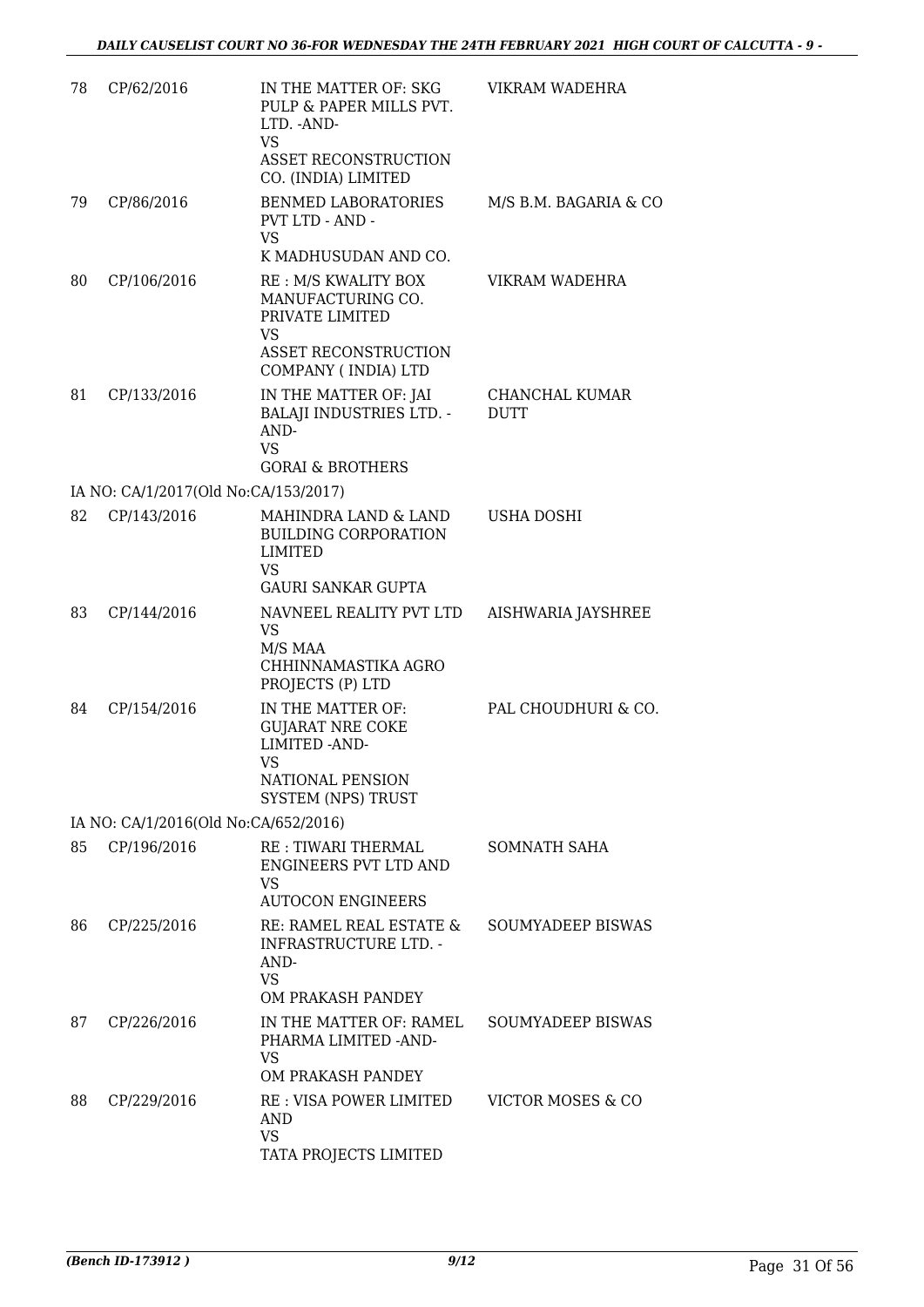| 89 | CP/278/2016     | RE: ROHIT FERRO TECH<br><b>LIMITED AND</b><br>VS.<br><b>VIVEKA KUMAR</b><br><b>TOLASARIYA</b>                                    | <b>SAJJAN KUMAR KASERA</b>            |
|----|-----------------|----------------------------------------------------------------------------------------------------------------------------------|---------------------------------------|
| 90 | CP/280/2016     | RE : BIMALDEEP STEEL PVT VIKRAM WADEHRA<br>LTD AND<br><b>VS</b><br>ASSET RECONSTRUCTION<br>COMPANY (INDIA) LTD                   |                                       |
| 91 | CP/295/2016     | IN THE MATTER OF: SIGMA<br>STEEL & ENGINEERS PVT.<br>LTD. - AND-<br><b>VS</b><br>EVEREST INFRA ENERGY<br>LTD.                    | AMAL KUMAR SAHA                       |
| 92 | CP/385/2016     | RE: CORPORATE POWER<br>LTD AND<br><b>VS</b><br>MADHU SOODANAN PILLAI                                                             | DIBANATH DEY                          |
| 93 | CP/390/2016     | RE : SNG FASHIONS PVT.<br>LTD. - AND-<br><b>VS</b><br>KLAPP VYAPPAR PVT. LTD.                                                    | SHARMA KAJARIA AND<br><b>COMAPANY</b> |
| 94 | CP/397/2016     | RE : MCNALLY BHARAT<br><b>ENGINEERING PRIVATE</b><br>LIMITED - AND-<br><b>VS</b><br><b>STARLOG ENTERPRISES</b><br><b>LIMITED</b> | ANURAG BAGARIA                        |
| 95 | CP/416/2016     | <b>RE: KANOI PLANTATIONS</b><br>PVT LTD AND<br>VS<br>HTC IMPEX PVT LTD                                                           | KUSHAGRA SHAH                         |
| 96 | CP/461/2016     | RE : M.S. GLASS TRADERS<br><b>PVT LTD AND</b><br>VS<br>DAMCO INDIA PVT LTD                                                       | KUSHAGRA SHAH                         |
| 97 | CP/468/2016     | RE : M/S HANUMAN TEXNIT<br>& INDUSTRIES LTD AND<br><b>VS</b><br>AJAY HALDIA                                                      | KUSHAGRA SHAH                         |
| 98 | CP/507/2016     | IN THE MATTER OF : AMRIT<br>FEEDS LIMITED -AND-<br>VS<br>GANGES JUTE PVT. LTD.                                                   | JHUNJHUNWALA & CO.                    |
| 99 | CP/516/2016     | RE: LITTLESTAR TIE -UP<br>PVT LTD -AND-<br>VS<br>A.B.MAURI INDIA PVT LTD                                                         | KHAITAN & CO                          |
|    | 100 CP/531/2016 | RE : AIR SURVEY COMPANY<br>OF INDIA PVT LTD AND<br>VS<br>MR. SUSHIL CHAMOLI                                                      | MR. DEBASISH DE                       |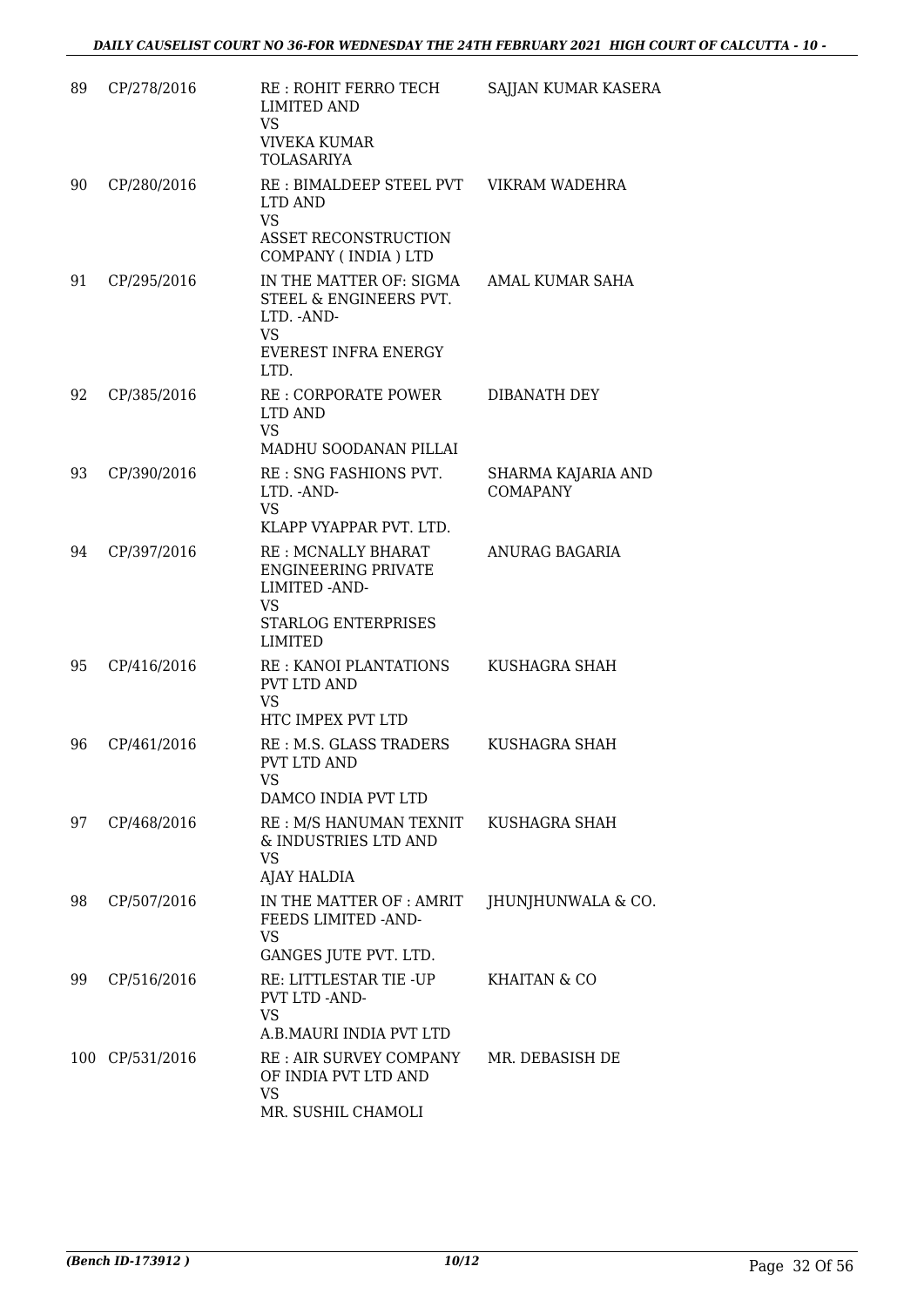| 101 CP/573/2016                     | RE : MESSRS. EDUCO<br><b>VENTURES PRIVATE</b><br><b>LIMITED AND</b><br>VS<br>MESSRS. DEVARSHI CIVIL                                                         | MR. LUTFUL HAQUE          |
|-------------------------------------|-------------------------------------------------------------------------------------------------------------------------------------------------------------|---------------------------|
| 102 CP/574/2016                     | INFRASTRUCTURE LIMITED<br>ARJAN MINERALS PRIVATE L. P. TIWARI & CO.<br>LIMITED<br><b>VS</b><br><b>AGARWAL FUEL</b><br><b>CORPORATION PRIVATE</b><br>LIMITED |                           |
| 103 CP/576/2016                     | RE : ARJAN MINERALS PVT L.P. TIWARI & CO<br>LTD AND<br>VS<br>AGARWAL COAL<br><b>CORPORATION PVT LTD</b>                                                     |                           |
| 104 CP/604/2016                     | RE: GSA RETAIL<br>LIMITED(FORMERLY<br>KNOWN AS RDB REGENT<br><b>RETAIL</b><br><b>VS</b><br><b>JAYANTI CINEMA PRIVATE</b><br>LIMITED                         | VICTOR MOSES & CO         |
| 105 CP/632/2016                     | IN THE MATTER OF:<br>KALPATARU VANIJYA PVT.<br>LTD. - AND-<br>VS.<br>TATA CAPITAL FINANCIAL<br>SERVICES LTD.                                                | SINHA & CO.               |
| 106 CP/635/2016                     | RE : ABHIJEET FERROTECH DIBANATH DEY<br><b>LIMITED AND</b><br><b>VS</b><br>TEJ PRAKASH                                                                      |                           |
| 107 CP/658/2016                     | RE: N. C. DAS<br>IMMUNOMEDICARE (P) LTD<br>AND<br>VS<br><b>BIOMED DIAGNOSTICS</b>                                                                           | <b>GAURAV PURKAYASTHA</b> |
| 108 CP/661/2016                     | RE : STESALIT LIMITED<br><b>FORMERLY STESALIT</b><br>(INDIA) PVT LTD &<br>VS.<br>PARASPYARA COMMERCIAL<br><b>PVT LTD</b>                                    | <b>ASHOK KUMAR SINGH</b>  |
| 109 CP/693/2016                     | RE : PACIFIC JUTE LIMITED<br><b>AND</b><br><b>VS</b><br>ASSET RECONSTRUCTION<br>COMPANY (INDIA) LIMITED                                                     | VIKRAM WADEHRA            |
| IA NO: CA/1/2020(Old No:CA/41/2020) |                                                                                                                                                             |                           |
| 110 CP/698/2016                     | RE: MAHESHWARI & CO.<br>PVT LTD -AND-<br><b>VS</b><br>A.B .MAURI INDIA PVT LTD .                                                                            | KHAITAN & CO              |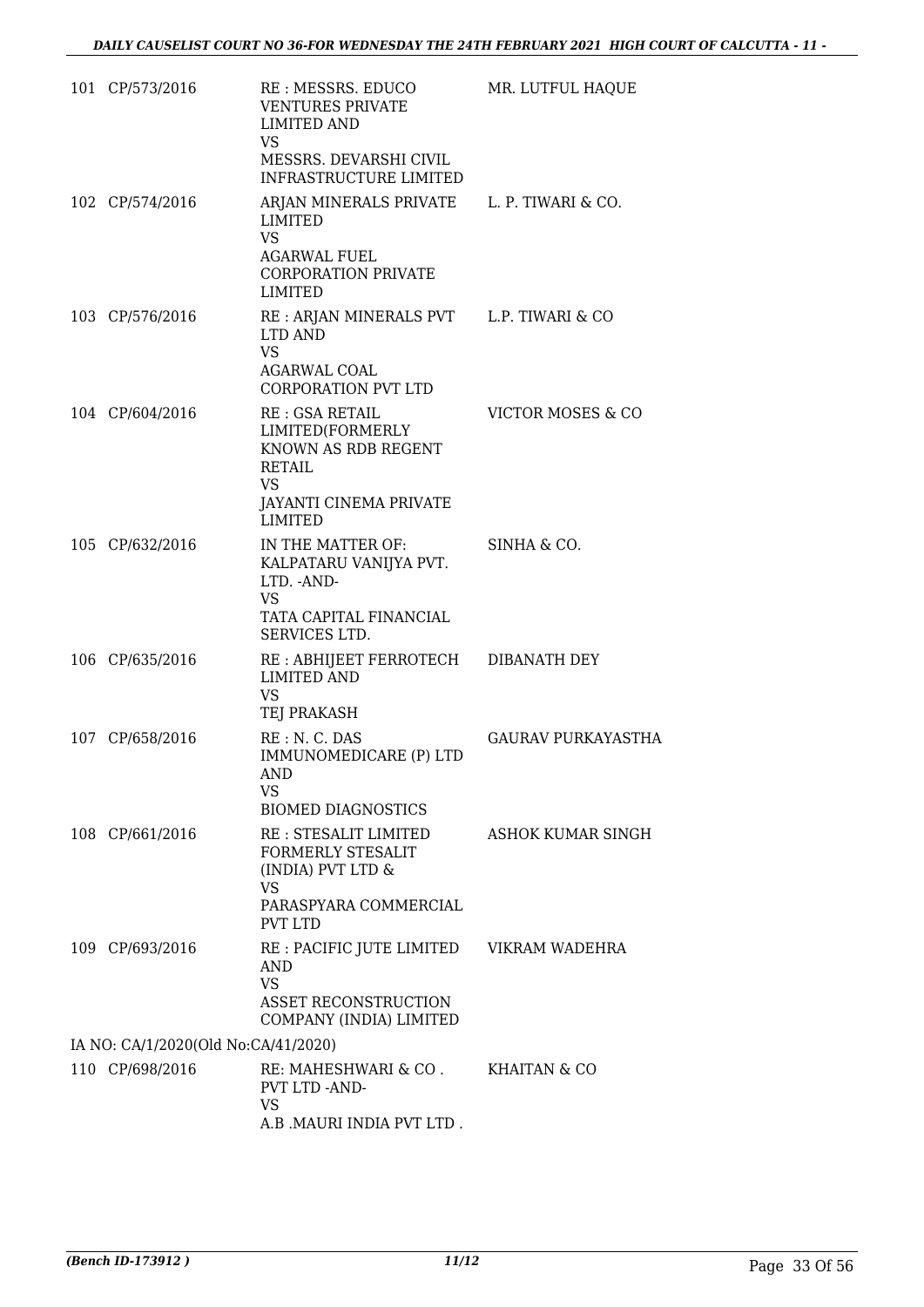| 111 CP/704/2016  | RE : M/S. M.R. NIRMAN<br>PRIVATE LIMITED AND<br><b>VS</b><br>M/S. QUIPPO<br>CONSTRUCTION<br>EQUIPMENT LIMITED                       | R.N. GHOSE &<br><b>ASSOCIATES</b>                  |
|------------------|-------------------------------------------------------------------------------------------------------------------------------------|----------------------------------------------------|
| 112 CP/706/2016  | RE: AMRIT FEEDS LTD -<br>AND-<br><b>VS</b><br>RE: STATS SPECIALITY<br>PRODUCTS PVT LTD                                              | POONAM KESWANI, C/O.<br><b>INDIA LAW ADVOCATES</b> |
| 113 CP/736/2016  | RE : M/S COOCH BIHAR<br>MISSION HOSPITAL PVT<br>LTD AND<br><b>VS</b><br>SRI DIPAK KUMAR DEY                                         | SRI UDDIPAN BANERJEE                               |
| 114 CP/765/2016  | IN THE MATTER OF: JAIN<br>INFRAPROJECTS LTD. - AND-<br><b>VS</b><br><b>WESTINGHOUSE SAXBY</b><br><b>FARMER LIMITED</b>              | <b>DWAIPAYAN BANERJEE</b>                          |
| 115 CP/777/2016  | RE: M/S. COASTAL<br><b>CARBONS LIMITED -AND-</b><br><b>VS</b><br>ASSET RECONSTRUCTION<br>COMPANY (INDIA) LIMITED                    | VIKRAM WADEHRA                                     |
| 116 CP/788/2016  | <b>RE: RASHI METALS</b><br>PRIVATE LIMITED -AND-<br>VS.<br><b>JAI BALAJI INDUSTRIES</b><br><b>LIMITED</b>                           | SHARMA KAJARIA & CO.                               |
| 117 CP/1007/2016 | IN THE MATTER : SIDDIQUE<br>IRON & STEEL PVT. LTD. -<br>AND-<br><b>VS</b><br><b>ASSET RECONSTRUCTION</b><br>COMPANY (INDIA) LIMITED | VIKRAM WADEHRA                                     |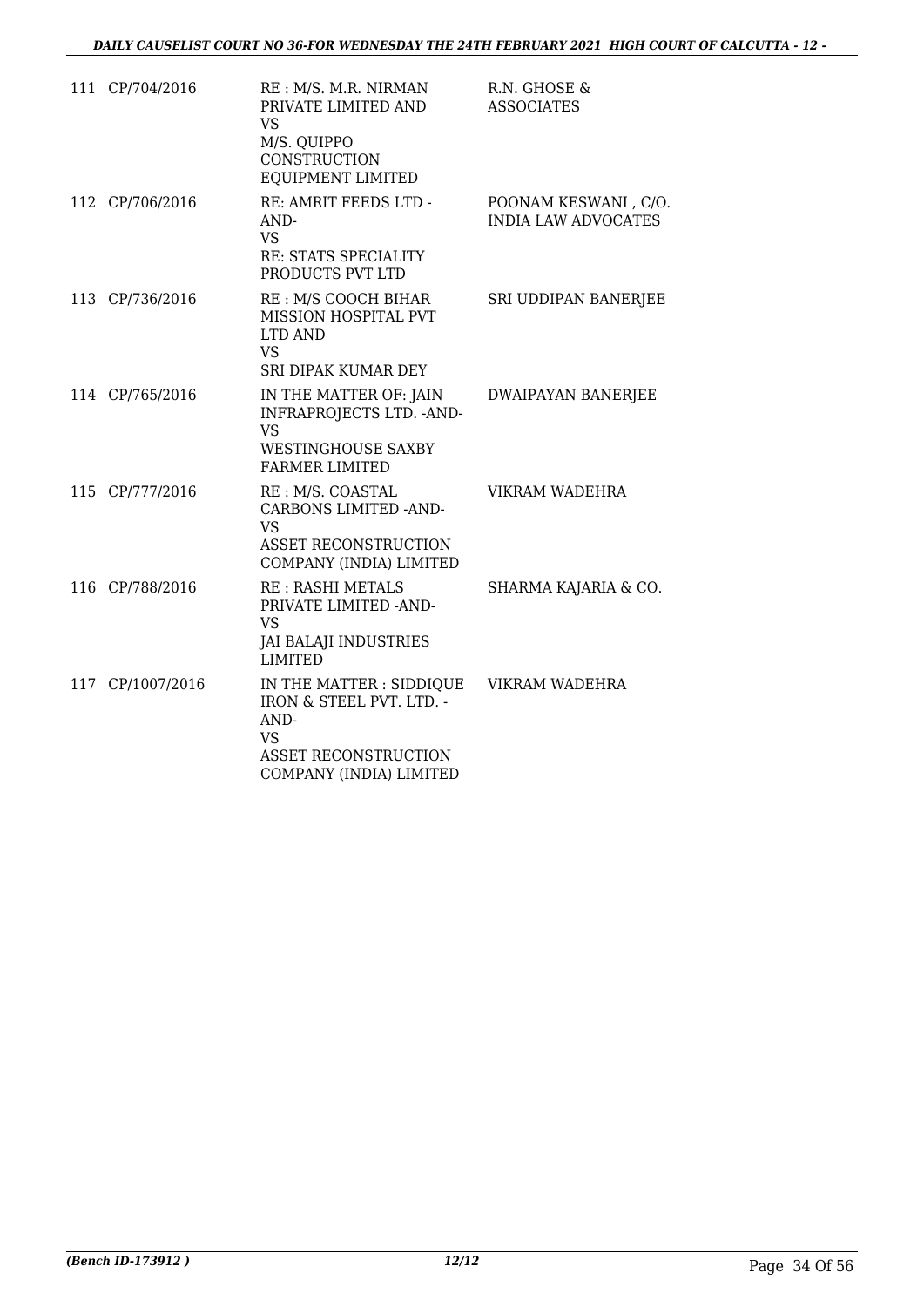![](_page_36_Picture_0.jpeg)

## **Original Side**

**DAILY CAUSELIST For Wednesday The 24th February 2021**

**COURT NO. 13 SINGLE BENCH (SB-III) AT 2:00 PM HON'BLE JUSTICE RAJASEKHAR MANTHA (VIA VIDEO CONFERENCE)**

**MATTERS WILL BE TAKEN UP THROUGH PHYSICAL HEARING ONLY WHEN BOTH THE PARTIES ARE AGREED.**

**ON TUESDAY AND FRIDAY ORIGINAL SIDE MATTERS WILL BE TAKEN UP FROM 2:00 P.M**

**------------------------------------------------------------------------------------------------------------------------------**

**ON AND FROM MONDAY, THE 11TH JANUARY, 2021 MATTERS (MOTION AND HEARING ) UNDER ARTICLE 226 OF THE CONSTITUTION RELATING TO SERVICE UNDER GROUP - VI AND APPLICATIONS CONNECTED THERETO;MATTERS(MOTION AND HEARING) UNDER ARTICLE 226 OF THE CONSTITUTION RELATING TO ALL SERVICE MATTERS RELATING TO PANCHAYATS AND CO-OPERATIVE SOCIETIES UNDER GROUP - V AND APPLICATIONS CONNECTED THERETO;HEARING OF WRIT PETITIONS IRRESPECTIVE OF CLASSIFICATIONS AND APPLICATIONS CONNECTED THERETO.**

**ORIGINAL SIDE MENTIONING WILL BE ALLOWED UPON BEING LISTED AS "TO BE MENTIONED" OF EVERY TUESDAY & FRIDAY AT 2:00 P.M. ONLY IN THE VIRTUAL MODE AS PER NOTIFICATION NO. 4286-RG, DATED 27.11.2020 FOLLOWING THE PRESCRIBED PROCEDURE.ALL THE LISTED MATTERS WILL BE TAKEN UP SERIALLY, UNLESS OTHERWISE FIXED.**

**---------------------------------------------------------------------------------------------------------------------------**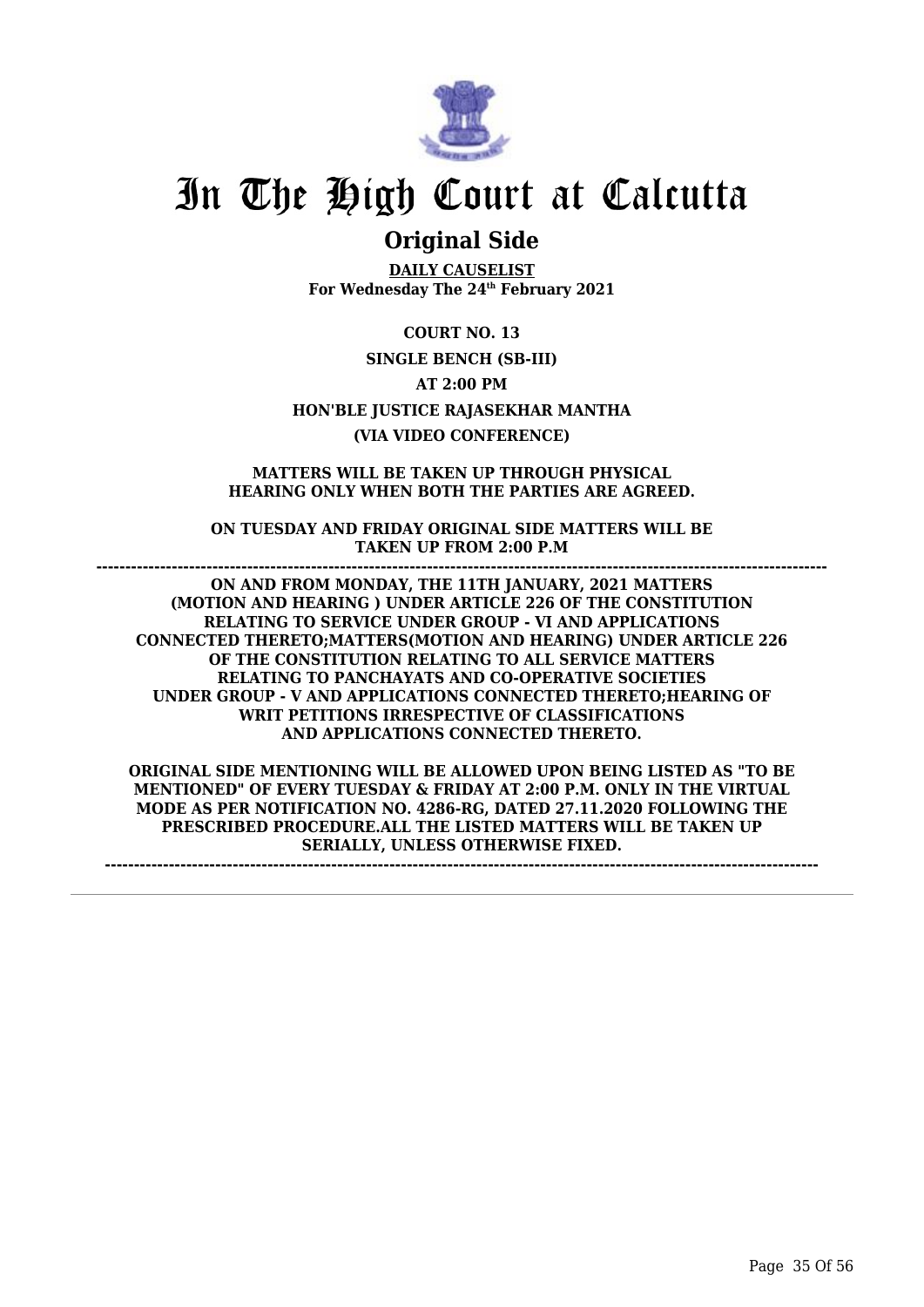![](_page_37_Picture_0.jpeg)

## **Original Side**

**DAILY CAUSELIST For Wednesday The 24th February 2021**

**COURT NO. 8 SINGLE BENCH (SB-IV) AT 10:45 AM HON'BLE JUSTICE SABYASACHI BHATTACHARYYA (VIA VIDEO CONFERENCE)**

**NOTE:MATTERS WILL BE TAKEN UP THROUGH PHYSICAL HEARING ONLY WHEN BOTH THE PARTIES ARE AGREED.**

**NOTE: (I) ORIGINAL SIDE MATTERS WILL BE TAKEN UP FROM 10:45 A.M. UPTO RECESS ONLY ON TUESDAYS AND THURSDAYS;**

**(II) APPELLATE SIDE MATTERS WILL BE TAKEN UP FROM 2:00 P.M. ONWARD OR IMMEDIATELY AFTER COMPLETION OF ORIGINAL SIDE MATTERS, WHICHEVER IS EARLIER, ON TUESDAYS AND THURSDAYS;**

**(III) ON MONDAYS, WEDNESDAYS AND FRIDAYS, APPELLATE SIDE MATTERS WILL BE TAKEN UP THROUGHOUT THE DAY.**

**(IV) MENTIONING WILL BE ALLOWED ONLY AT THE FIRST SITTING OF COURT ON THE FIRST WORKING DAY OF EVERY WEEK. V) FROM MONDAY (18/01/2021) ---------------------------------------------**

**LEARNED ADVOCATES APPEARING IN MATTERS PERTAINING TO**

**----------------------------------------------------------------------------------------------- DIN (COMPANIES ACT, 2013) ARE REQUESTED TO HAND OVER**

**--------------------------------------------------------------------------------------------**

**THE DETAILS (NUMBER/ITEM NO. .... ETC.) TO THE COURT OFFICER**

**---------------------------------------------------------------------------------------------------**

**FOR BEING CLUBBED TOGETHER FOR HEARING. -------------------------------------------------------------------**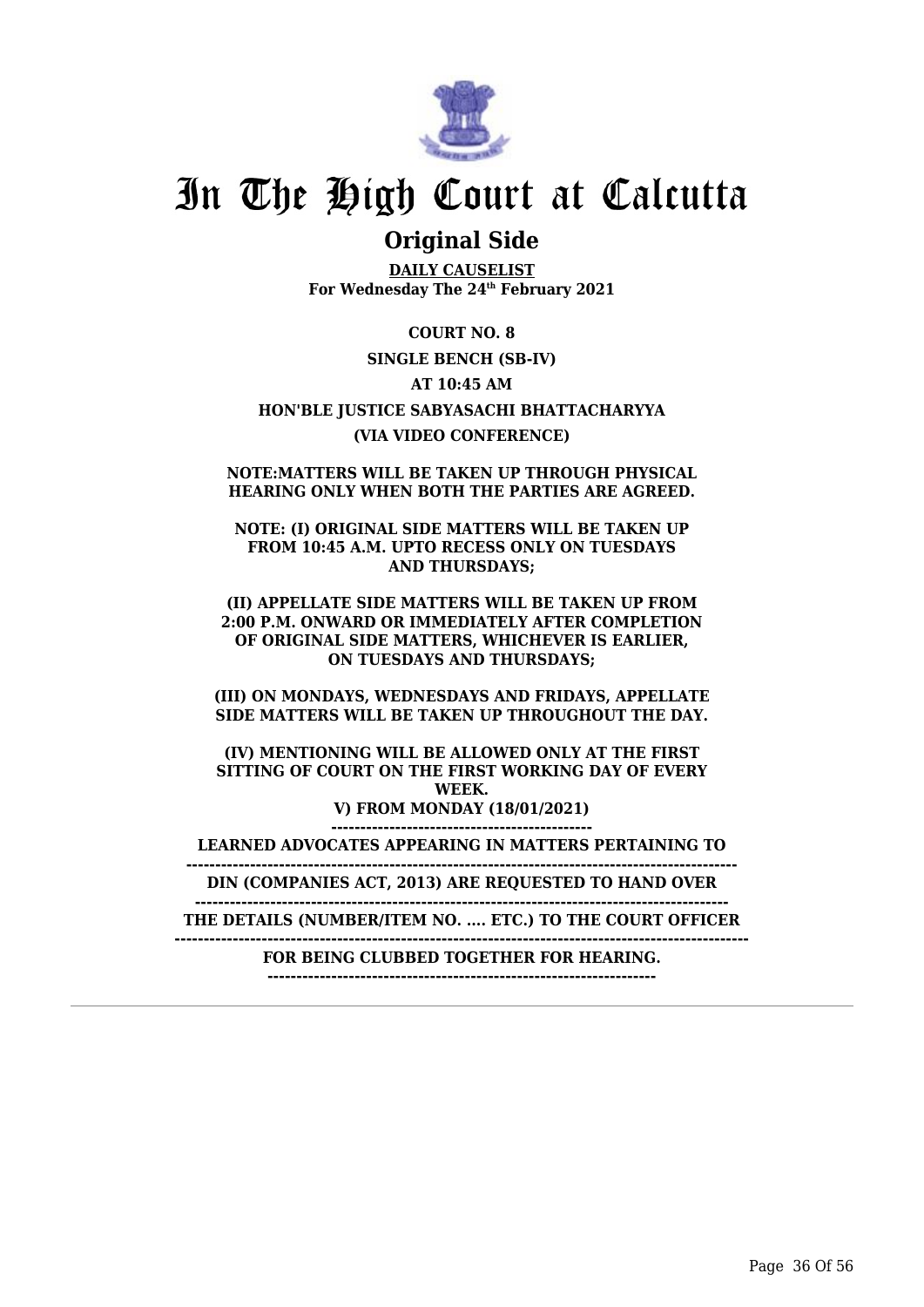![](_page_38_Picture_0.jpeg)

## **Original Side**

**DAILY CAUSELIST For Wednesday The 24th February 2021**

**COURT NO. 39**

#### **SINGLE BENCH (SB-V, COMMERCIAL BENCH)**

**AT 10:45 AM**

#### **HON'BLE JUSTICE MOUSHUMI BHATTACHARYA**

#### **ON AND FROM 23RD FEBRUARY, 2021 - WILL HEAR ALL SUITS PERTAINING TO COMMERCIAL DISPUTES AND MATTERS PERTAINING TO SECTION 34 OF ARBITRATION AND CONCILIATION ACT, 1996 INCLUDING APPLICATIONS CONNECTED THERETO.**

#### **(VIA VIDEO CONFERENCE)**

#### **NOTE: MATTERS WILL BE TAKEN UP THROUGH PHYSICAL HEARING ONLY WHEN BOTH THE PARTIES ARE AGREED.**

#### **NOTE : MATTERS UNDER THE COMMERCIAL DIVISION WILL BE TAKEN UP FIRST.**

#### **WITNESS ACTION (UNDER COMMERCIAL DIVISION)**

| 1 | CS/2/2016                             | PIONEER PROPERTY<br>MANAGEMENT LTD.<br>VS<br>AMAZON SELLERS<br><b>SERVICES PRIVATE</b><br>LIMITED & ANR. | <b>ABHIJIT SARKAR</b>     | <b>AVISHEK DAS</b> |
|---|---------------------------------------|----------------------------------------------------------------------------------------------------------|---------------------------|--------------------|
|   |                                       | FOR FRAMING OF ISSUES (UNDER COMMECIAL DIVISION)                                                         |                           |                    |
| 2 | CS/141/2019                           | VIKRAM SOLAR LIMITED<br>VS<br>ECGC LIMITED                                                               | SANDIP AGARWAL<br>AND CO. | SINHA AND CO.      |
|   | IA NO: GA/1/2019(Old No:GA/2664/2019) |                                                                                                          |                           |                    |
|   |                                       | <b>ADJOURNED MOTION (UNDER COMMERCIAL DIVISION)</b>                                                      |                           |                    |
| 3 | IA NO. GA/3/2017                      | LINDSAY INTERNATIONAL                                                                                    | ARUNABHA DEB              | S. KAKRANIA & 0    |

| IA NO. GA/3/2017 | LINDSAY INTERNATIONAL  | ARUNABHA DEB      | S. KAKRANIA & CO. |
|------------------|------------------------|-------------------|-------------------|
| (Old No:         | PRIVATE LIMITED & ORS. | S. KAKRANIA & CO. | SAKABDA ROY       |
| GA/175/2017)     | Vs                     |                   | (DEF. NO. 1)      |
|                  | LAXMI NIWAS MITTAL &   |                   |                   |
| [S.A.]           | ORS.                   |                   |                   |
| In CS/2/2017     |                        |                   |                   |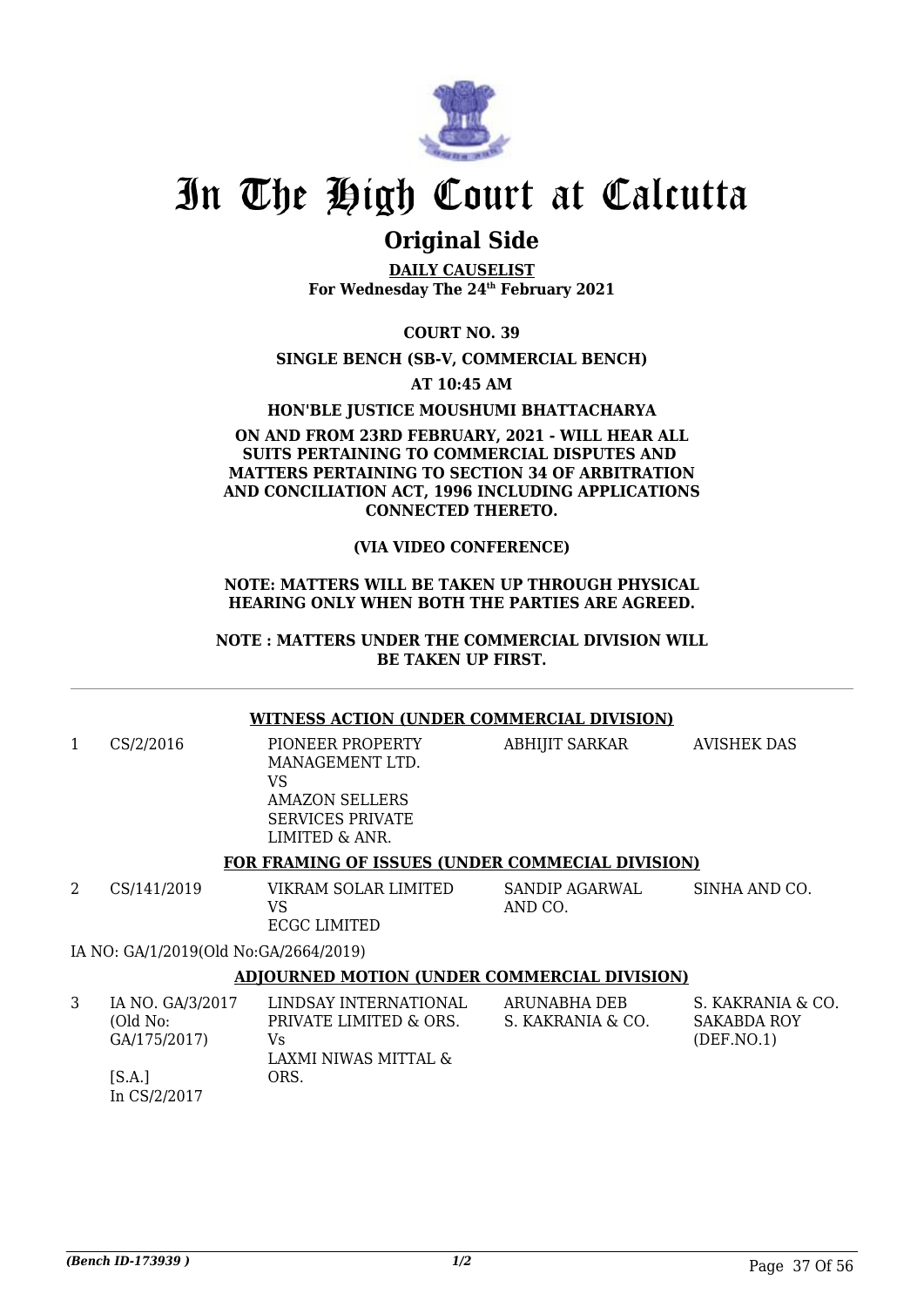| 4               | IA NO. GA/4/2017<br>(Old No:<br>GA/176/2017)<br>[S.A.]<br>In CS/2/2017   | LINDSAY INTERNATIONAL<br>PRIVATE LIMITED & ORS.<br>Vs.<br>LAXMI NIWAS MITTAL &<br>ORS. | ANSHUMALA BANSAL<br>S. KAKRANIA & CO.         | S. KAKRANIA & CO.<br><b>SAKABDA ROY</b><br>(DEF. NO.1)  |
|-----------------|--------------------------------------------------------------------------|----------------------------------------------------------------------------------------|-----------------------------------------------|---------------------------------------------------------|
| 5               | IA NO. GA/1/2017<br>(Old No:<br>GA/117/2017)<br>[S.A.]<br>In CS/2/2017   | LINDSAY INTERNATIONAL<br>PRIVATE LIMITED & ORS.<br>Vs<br>LAXMI NIWAS MITTAL &<br>ORS.  | S. KAKRANIA & CO<br>S. KAKRANIA & CO.         | <b>SAKABDA ROY</b><br>(DEF. NO. 1)                      |
| 6               | IA NO. GA/24/2018<br>(Old No:<br>GA/1026/2018)<br>[S.A.]<br>In CS/2/2017 | LINDSAY INTERNATIONAL<br>PRIVATE LIMITED & ORS.<br>Vs<br>LAXMI NIWAS MITTAL &<br>ORS.  | <b>BODHISATTA BISWAS</b><br>S. KAKRANIA & CO. | <b>SAKABDA ROY</b><br>(DEF. NO. 1)                      |
| $7\overline{ }$ | IA NO. GA/2/2017<br>(Old No:<br>GA/174/2017)<br>[S.A.]<br>In CS/2/2017   | LINDSAY INTERNATIONAL<br>PRIVATE LIMITED & ORS.<br>Vs<br>LAXMI NIWAS MITTAL &<br>ORS.  | ARUNABHA DEB<br>S. KAKRANIA & CO.             | S. KAKRANIA & CO.,<br><b>SAKABDA ROY</b><br>(DEF. NO.1) |
| 8               | AP/222/2020<br>[S.A.]                                                    | SAREGAMA INDIA LTD<br><b>VS</b><br>MITESH MEHTA                                        | KHAITAN AND CO                                | MD. JALALUDDIN                                          |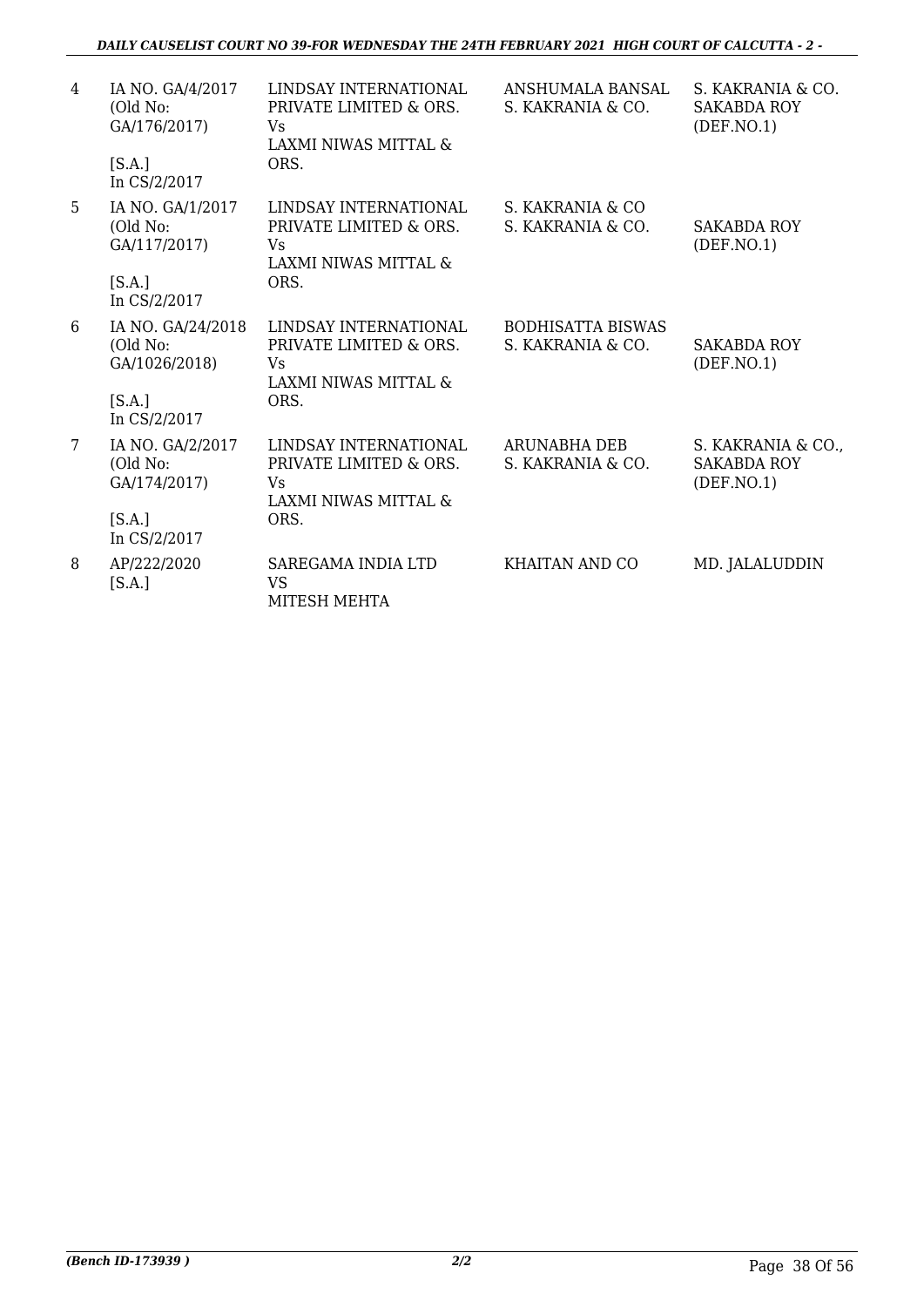![](_page_40_Picture_0.jpeg)

### **Original Side**

**DAILY CAUSELIST For Wednesday The 24th February 2021**

**COURT NO. 39**

**SINGLE BENCH (SB-V)**

**AT 10:45 AM**

**HON'BLE JUSTICE MOUSHUMI BHATTACHARYA**

**(VIA VIDEO CONFERENCE)**

**NOTE: MATTERS WILL BE TAKEN UP THROUGH PHYSICAL HEARING ONLY WHEN BOTH THE PARTIES ARE AGREED.**

**NOTE : 1) MATTERS UNDER THE COMMERCIAL DIVISION WILL BE TAKEN UP FIRST.**

**2) SUITS AND SPECIALLY- ASSIGNED MATTERS WILL BE TAKEN UP EVERY DAY TILL 1:00 P.M. AFTER COMPLETION OF COMMERCIAL DIVISION MATTERS.**

**3) ARBITRATION MATTERS WILL BE TAKEN UP FROM 2:00 P.M. TO 4:00 P.M. EVERY DAY.**

**4) THE LIST WILL BE CALLED ON SERIALLY ONCE THE MATTERS INDICATED IN NOTE NO. 2 ARE COMPLETED.**

|                |                                               |                                                                                                      | <b>TO BE MENTIONED</b>                                                   |                                                                                                                                                                |  |  |
|----------------|-----------------------------------------------|------------------------------------------------------------------------------------------------------|--------------------------------------------------------------------------|----------------------------------------------------------------------------------------------------------------------------------------------------------------|--|--|
| 1              | IA NO. GA/6/2021                              | <b>GOPI DAS MIMANI &amp; ORS.</b><br><b>Vs</b>                                                       | T. C. RAY<br>T. C. RAY & CO.                                             |                                                                                                                                                                |  |  |
|                | [SA.]<br>In CS/244/2016                       | MONIKA DAW & ORS.                                                                                    |                                                                          |                                                                                                                                                                |  |  |
|                |                                               |                                                                                                      | <b>WITNESS ACTION</b>                                                    |                                                                                                                                                                |  |  |
| 2              | CS/230/2003<br>[S.A.]                         | THE CALCUTTA STOCK<br>EXCHANGE LTD.<br><b>VS</b><br><b>TURNER MORRISON</b><br><b>LIMITED</b>         | M/S. SINHA AND CO.                                                       |                                                                                                                                                                |  |  |
| 3              | CS/29/2004<br>[SA]                            | TURNER MORRISON LTD.<br><b>VS</b><br>THE CALCUTTA STOCK<br><b>EXCHANGE ASSOCIATION</b><br><b>LTD</b> | <b>SANDIP AGARWAL &amp;</b><br>CO.                                       |                                                                                                                                                                |  |  |
|                |                                               | IA NO: GA/1/2004(Old No:GA/1813/2004), GA/5/2019(Old No:GA/2254/2019)                                |                                                                          |                                                                                                                                                                |  |  |
| $\overline{4}$ | CS/69/2018                                    | KUMAR KHEMCHAND<br><b>NARWANI</b><br><b>VS</b><br>PRAKASH PUNJABI                                    | <b>DWIP RAJ BASU</b>                                                     | <b>TRIPTIMOY TALUKDER</b>                                                                                                                                      |  |  |
|                | IA NO: GA/2/2019(Old No:GA/398/2019)          |                                                                                                      |                                                                          |                                                                                                                                                                |  |  |
|                |                                               |                                                                                                      | <b>NEW MOTIONS</b>                                                       |                                                                                                                                                                |  |  |
| 5              | IA NO. GA/12/2020<br>(Old No:<br>GA/284/2020) | M/S. JAGRATI TRADE<br><b>SERVICES PRIVATE</b><br>LIMITED & ANR.<br>Vs.                               | <b>JAGDISH SARDA(IN</b><br>PERSON)<br><b>JAGDISH SARDA(IN</b><br>PERSON) | SINHA AND CO(FOR 9.23), PANKAJ SHROFF AND CO<br>(FOR RES.24,10), FARHAN GAFFAR (RES. 1)<br><b>SURENDRA</b><br>DUBE(9,23INGA1928,229,2209,1585,1345/19,),PANKAJ |  |  |
|                | [S.A.]<br>In CS/6/2019                        | SANJIT KUMAR SINGH AND<br>ORS.                                                                       |                                                                          | SHROFF AND CO(24,10), FARHAN GAFFAR(RES1)                                                                                                                      |  |  |
| 6              | IA NO. GA/4/2021                              | ORIENTAL CARBON &<br>CHEMICALS LTD.<br>Vs                                                            | <b>KHAITAN</b><br>KHAITAN & CO.                                          |                                                                                                                                                                |  |  |
|                | In CS/211/2008                                | STATE BANK OF BIKANER &<br>JAIPUR & ORS.                                                             |                                                                          |                                                                                                                                                                |  |  |
|                | <b>NEW CHAMBER APPLICATIONS</b>               |                                                                                                      |                                                                          |                                                                                                                                                                |  |  |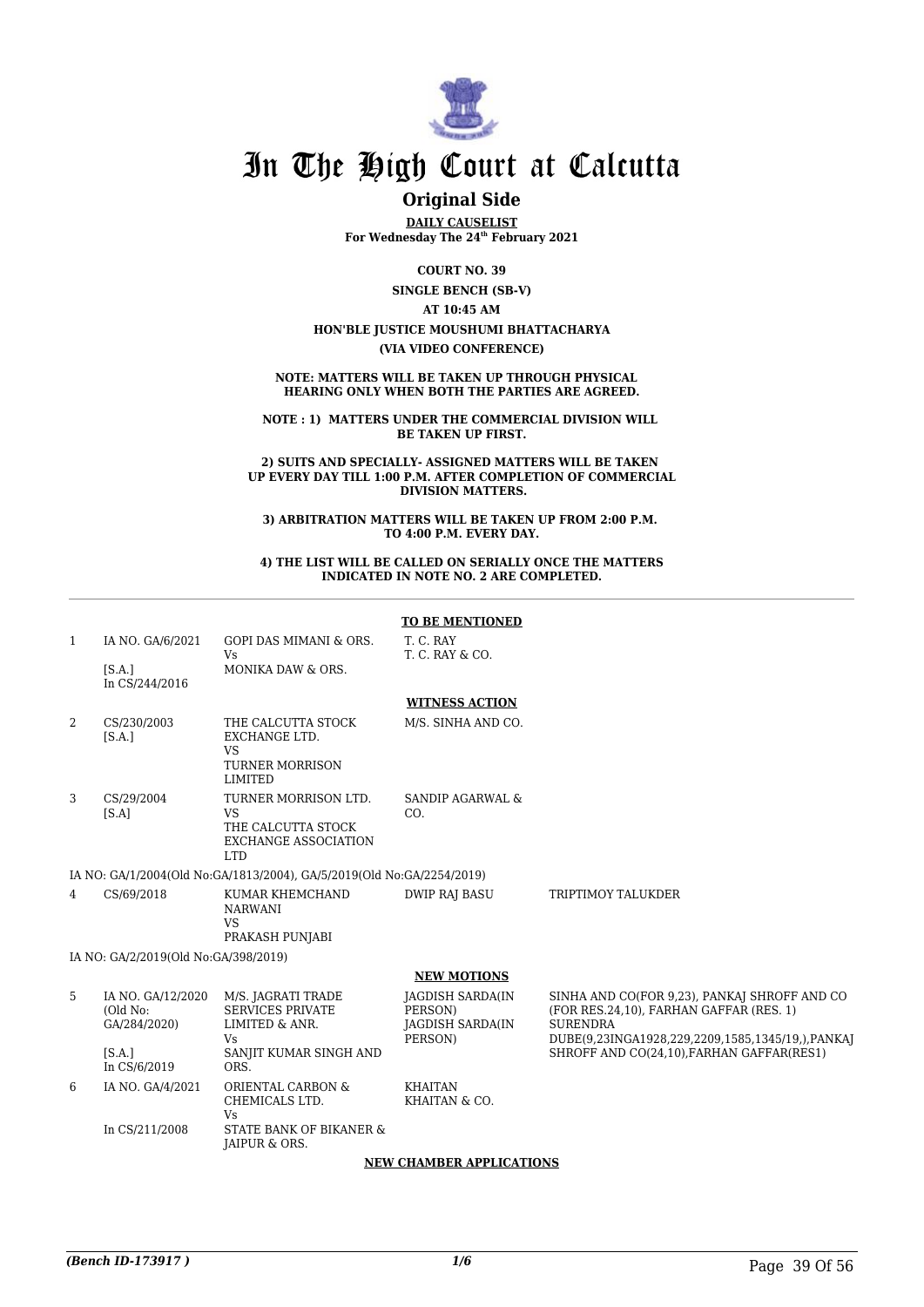#### *DAILY CAUSELIST COURT NO 39-FOR WEDNESDAY THE 24TH FEBRUARY 2021 HIGH COURT OF CALCUTTA - 2 -*

| 7  | IA NO. GA/6/2021              | MADHU SUDAN DUTT AND<br>ORS.<br>Vs               | MUKHERJEE AND<br>BISWAS, MISHRA<br>AND COMPANY | P.K.NANDI,Z.AHMED<br>P.K.NANDI,Z.AHMED |
|----|-------------------------------|--------------------------------------------------|------------------------------------------------|----------------------------------------|
|    | In CS/75/1970                 | SM. MALABIKA DUTT AND<br><b>ORS</b>              | MUKHERJEE AND<br>BISWAS, MISHRA                |                                        |
|    |                               |                                                  | AND COMPANY                                    |                                        |
|    |                               |                                                  | <b>ADJOURNED MOTION</b>                        |                                        |
| 8  | IA NO. GA/6/2019<br>(Old No:  | CALCUTTA STOCK<br>EXCHANGE LIMITED.              | SINHA<br>SINHA & CO.                           |                                        |
|    | GA/1518/2019)                 | Vs                                               |                                                |                                        |
|    |                               | RATAN LAL PODDAR                                 |                                                |                                        |
|    | In CS/263/2001                |                                                  |                                                |                                        |
| 9  | IA NO. GA/10/2017<br>(Old No: | SETH JWALA PRASAD<br><b>BHATIA CHARITABLE</b>    | A P AGARWALLA<br>KANODIA & CO.                 |                                        |
|    | GA/622/2017)                  | TRUST & ANR.<br>Vs                               |                                                |                                        |
|    | [S.A.]<br>In CS/229/2005      | ARVIND BHARTIA & ORS.                            |                                                |                                        |
| 10 | IA NO. GA/3/2019              | REENA ORGANICS PVT.                              | SANDIP AGARWAL                                 |                                        |
|    | (Old No:<br>GA/282/2019)      | LTD.<br>Vs                                       | ARUNABHA DEB                                   |                                        |
|    |                               | PRABHU POLY COLOR LTD.                           |                                                |                                        |
|    | [SA.]<br>In CS/173/2017       |                                                  |                                                |                                        |
| 11 | IA NO. GA/2/2018              | REENA ORGANICS PVT.                              | SANDIP AGARWAL &                               |                                        |
|    | (Old No:<br>GA/580/2018)      | LTD.<br>Vs                                       | CO.<br>ARUNABHA DEB                            |                                        |
|    |                               | PRABHU POLY COLOR LTD.                           |                                                |                                        |
|    | [SA.]<br>In CS/173/2017       |                                                  |                                                |                                        |
|    |                               |                                                  | <b>CHAMBER APPLICATIONS FOR FINAL DISPOSAL</b> |                                        |
| 12 | IA NO. GA/7/2019              | JYOTI ABASHAN                                    | BINAY KUMAR JAIN                               | B. M. BAGARIA                          |
|    | (Old No:<br>GA/2586/2019)     | Vs<br>SVS MARWARI HOSPITAL                       | BINAY KUMAR JAIN                               | B. M. BAGARIA & CO.                    |
|    |                               | TRUST                                            |                                                |                                        |
|    | [S.A.]<br>In CS/288/2014      |                                                  |                                                |                                        |
| 13 | IA NO. GA/1/2020              | SHIVANI PROPERTIES PVT                           | ANURAG BAGARIA                                 | PURUSATTAM BASAK                       |
|    | (Old No:<br>GA/513/2020)      | <b>LTD</b><br>Vs.                                | ANURAG BAGARIA                                 | PURUSATTAM BASAK                       |
|    |                               | RAMA SHANKAR PANDEY<br>AND ORS.                  |                                                |                                        |
|    | In CS/74/2018                 |                                                  |                                                |                                        |
|    |                               |                                                  | <b>MODIFICATION APPLICATION</b>                |                                        |
| 14 | IA NO. GA/5/2019              | <b>HAIDER ALI</b><br>Vs                          | NILAY SENGUPTA<br>NILAY SENGUPTA               |                                        |
|    |                               | NAILA ASGAR & ORS.                               |                                                |                                        |
|    | In CS/123/2016                |                                                  | <b>FOR ARGUMENTS</b>                           |                                        |
| 15 | CS/321/2004                   | NEMAI CHANDRA GHOSH                              | MOHAMMAD                                       |                                        |
|    |                               | VS                                               | SHEHABUDDIN                                    |                                        |
|    |                               | C. E. S. C. LTD.                                 |                                                |                                        |
|    |                               | IA NO: GA/1/2014(Old No:GA/1124/2014), GA/4/2019 | <b>NEW MOTIONS(2)</b>                          |                                        |
| 16 | AP/359/2020                   | YASMIN KHALIQUE AND                              | MD. IMTEYAZ ASLAM                              |                                        |
|    |                               | <b>ORS</b>                                       | LODHI                                          |                                        |
|    |                               | <b>VS</b><br>MUKHTAR ALAM                        |                                                |                                        |
|    | IA NO: GA/1/2020              |                                                  |                                                |                                        |
| 17 | AP/402/2020                   | FEATHER TOUCH LIMITED                            | DEBANGSHU DINDA                                |                                        |
|    |                               | AND ANR<br>VS                                    |                                                |                                        |
|    |                               | C AND E LIMITED AND ORS                          |                                                |                                        |
|    | IA NO: GA/1/2020              |                                                  |                                                |                                        |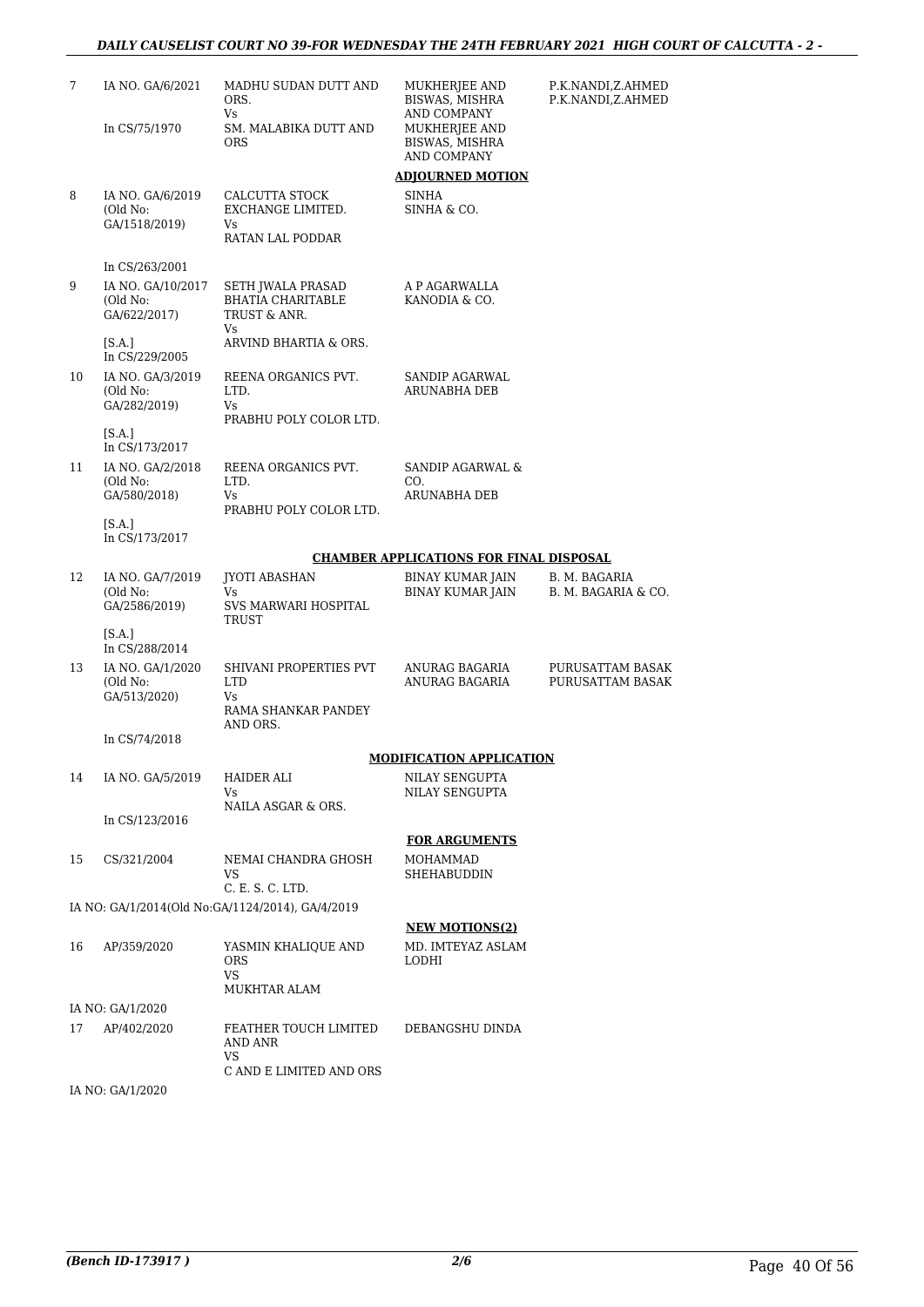|    | wt18 AP/364/2020 | GOPALDAS BAGRI AND ORS<br>VS                                                                        | <b>SANDIP AGARWAL</b>                                      |                     |
|----|------------------|-----------------------------------------------------------------------------------------------------|------------------------------------------------------------|---------------------|
|    |                  | C AND E LTD AND ORS                                                                                 |                                                            |                     |
|    | IA NO: GA/1/2020 |                                                                                                     |                                                            |                     |
| 19 | AP/195/2007      | THE STATE OF WEST<br><b>BENGAL</b><br>VS                                                            | <b>ARBITRATION MOTION (ADJ.) SEC. 34</b><br>PARITOSH SINHA |                     |
| 20 |                  | AFCONS PAULING (INDIA)<br>LIMITED<br>STATE OF WEST BENGAL                                           | PARITOSH SINHA                                             |                     |
|    | AP/199/2007      | <b>VS</b><br>AFCONS INFRASTRUCTURE                                                                  |                                                            |                     |
| 21 | AP/579/2008      | LIMITED<br>STATE OF WEST BENGAL<br>VS<br>PAM DEVELOPMENTS<br>PRIVATE LIMITED                        | PARITOSH SINHA                                             | MADAN MOHAN ROY     |
| 22 | AP/96/2011       | STATE OF WEST BENGAL<br>VS                                                                          | PARITOSH SINHA                                             | CHANCHAL KUMAR DUTT |
| 23 | AP/780/2012      | <b>ELSAMEX SA</b><br>UNION OF INDIA<br>VS<br>M/S. JAY BHARAT<br>CONSTRUCTION                        | ANIRUDHA<br><b>MOHANTA</b>                                 | SWAPNA PAUL         |
| 24 | AP/206/2013      | WEST BENGAL TOURISM<br>DEVELOPMENT<br>CORPORATION LIMITED<br>VS                                     | DIPAYAN<br><b>CHOUDHURY</b>                                |                     |
|    |                  | SUPRATIK BANERJEE &<br>ANR.                                                                         |                                                            |                     |
| 25 | AP/381/2013      | VASAVI INFRASTRUCTURE<br>PROJECTS LIMITED<br>VS                                                     | V. BHATIA &<br><b>ASSOCIATES</b>                           |                     |
|    |                  | THE KOLKATA MUNICIPAL<br>CORPORATION                                                                |                                                            |                     |
| 26 | AP/1073/2013     | RIFLE FACTORY, ISHAPUR<br>& ORS.<br>VS                                                              | M. G. UPADHYAY                                             |                     |
|    |                  | M/S. TAL MANUFACTURING<br>& SOLUTIONS LTD.                                                          |                                                            |                     |
| 27 | AP/1097/2013     | STEEL AUTHORITY OF<br>INDIA LTD -IISCO STEEL<br><b>PLANT</b><br>VS                                  | <b>SUPRIYA DUBEY</b>                                       |                     |
|    |                  | <b>BALAJI INDUSTRIAL</b><br>PRODUCTS LTD.                                                           |                                                            |                     |
| 28 | AP/443/2014      | J. G. ENGINEERS PRIVATE<br>LIMITED<br>VS<br>NATIONAL BUILDING<br>CONSTRUCTION                       | U.S. MENON                                                 |                     |
|    | wt29 AP/489/2014 | CORPORATION LIMITED<br>NATIONAL BUILDINGS<br><b>CONSTRUCTION</b><br>CORPORATION LTD.                | ARNAB<br><b>CHAKRABORTY</b>                                |                     |
|    |                  | VS.<br>M/S. J.G. ENGINEERS PVT.<br>LTD.                                                             |                                                            |                     |
| 30 | AP/393/2015      | WADIA TECHNO-<br><b>ENGINEERING SERVICE</b><br>LTD.<br><b>VS</b>                                    | MUKHERJEE & CO.                                            |                     |
|    |                  | HINDUSTAN PETROLEUM<br>CORPORATION LTD.                                                             |                                                            |                     |
| 31 | AP/1735/2015     | M/S. SATELLITE ELECTRIC<br><b>COMPANY</b><br>VS<br>THE BOARD OF TRUSTEES<br>FOR THE PORT OF KOLKATA | SOURAV MONDAL                                              |                     |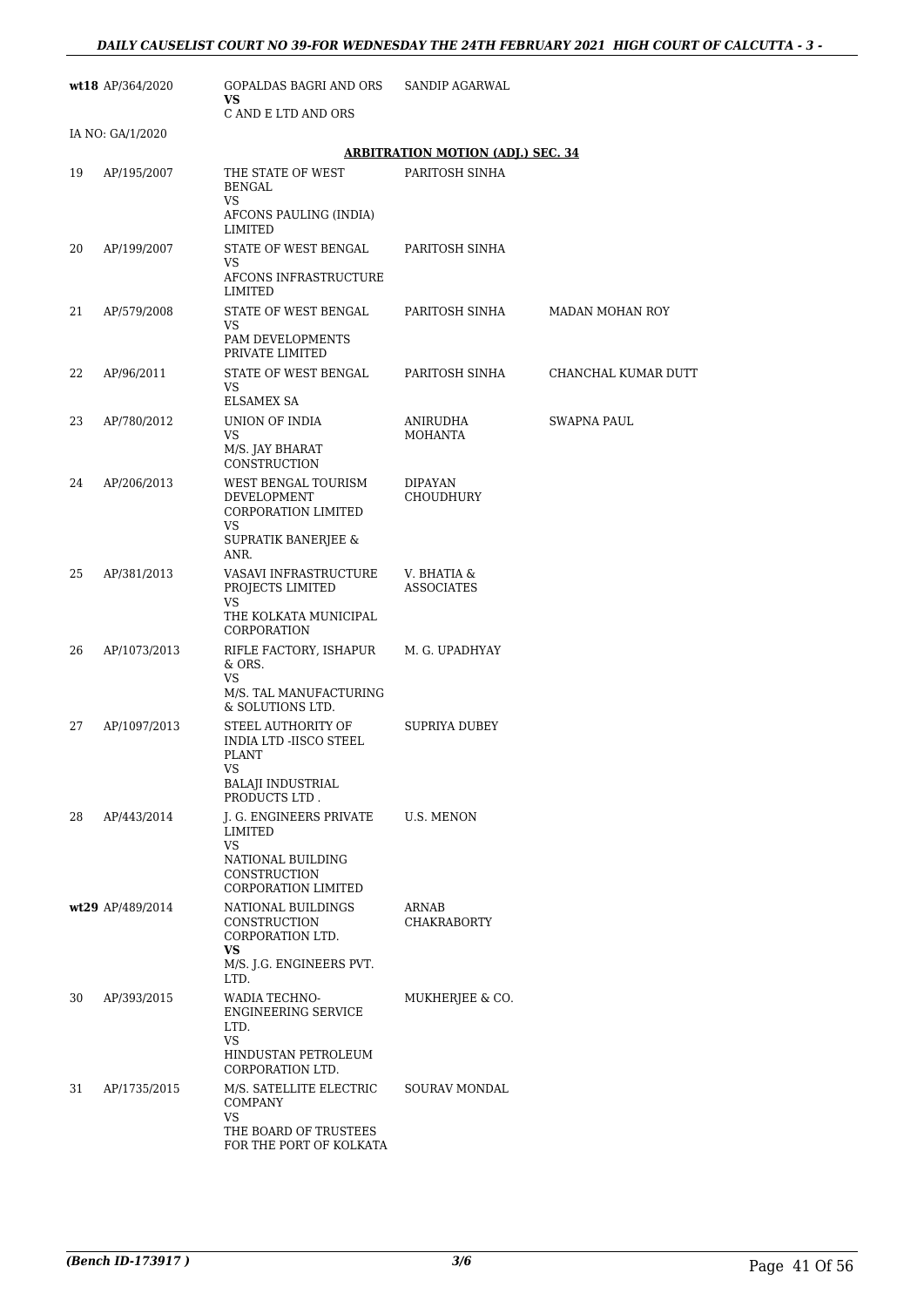### *DAILY CAUSELIST COURT NO 39-FOR WEDNESDAY THE 24TH FEBRUARY 2021 HIGH COURT OF CALCUTTA - 4 -*

| 32 | AP/147/2016                           | MARMAGOA STEELS LTD.<br>VS<br>MSTC LTD.                                                                         | A. N.<br><b>BHATTACHARYYA &amp;</b><br>CO. | DEY & ASSOCIATES |  |  |
|----|---------------------------------------|-----------------------------------------------------------------------------------------------------------------|--------------------------------------------|------------------|--|--|
| 33 | AP/288/2016                           | INDRAJIT JHA<br>VS                                                                                              | SANKAR KUMAR<br>SAMANTA                    |                  |  |  |
|    |                                       | UNION OF INDIA<br>IA NO: GA/1/2020(Old No:GA/255/2020), GA/2/2020(Old No:GA/256/2020)                           |                                            |                  |  |  |
| 34 | AP/309/2016                           | NATIONAL BUILDINGS<br>CONSTRUCTION<br>CORPORATION LIMITED<br>VS                                                 | NAVOJIT MUKHERJEE                          |                  |  |  |
|    |                                       | <b>AVINASH RAJ</b><br><b>CONSTRUCTION PRIVATE</b><br>LIMITED                                                    |                                            |                  |  |  |
| 35 | AP/374/2016                           | NATIONAL HIGHWAYS<br>AUTHORITY OF INDIA<br>VS<br>KAUSHALYA<br>INFRASTRUCTURE<br>DEVELOPMENT<br>CORPORATION LTD. | DIPANKAR DAS                               |                  |  |  |
| 36 | AP/532/2016                           | UNION OF INDIA<br>VS<br>NATIONAL CONSTRUCTION<br>& TRADING COMPANY                                              | APARNA BANERJEE                            |                  |  |  |
| 37 | AP/698/2016<br>[S.A.]                 | <b>FUTURE MARKET</b><br>NETWORKS LTD<br>VS                                                                      | ARNAB DUTTA                                |                  |  |  |
|    | wt38 AP/700/2016                      | LAXMI PAT SURANA & ANR.<br>FUTURE ENTERPRISES LTD<br>VS                                                         | FOX & MANDAL                               |                  |  |  |
|    | wt39 AP/822/2016                      | LAXMI PAT SURANA & ORS.<br>LAXMI PAT SURANA<br>VS<br>PANTALOON RETAIL INDIA                                     | G.S. GUPTA                                 |                  |  |  |
| 40 | AP/981/2016                           | LTD. & ORS.<br>PAM DEVELOPMENTS PVT.<br>LTD.<br>VS<br>UNION OF INDIA & ANR                                      | AMRITAM MANDAL                             |                  |  |  |
| 41 | AP/1121/2016                          | UNION OF INDIA & ANR.<br>VS<br>PAM DEVELOPMENT PVT.                                                             | APARNA BANERJEE                            |                  |  |  |
|    | IA NO: GA/2/2019                      | LTD.                                                                                                            |                                            |                  |  |  |
| 42 | AP/313/2017                           | OIL AND NATURAL GAS<br><b>CORPORATION LIMITED &amp;</b><br>ANR.<br>VS<br>PAHAL SWAYAM SEVI<br>SANSTHA & ORS.    | ANS ASSOCIATES                             |                  |  |  |
| 43 | AP/352/2017                           | STATE OF WEST BENGAL &<br><b>ORS</b><br>VS.                                                                     | MR. PARITOSH SINHA                         | SUPRATIK BASU    |  |  |
| 44 | AP/377/2017                           | M/S. B.B.M. ENTERPRISES<br>THE ORIENTAL INSURANCE<br>CO. LTD<br>VS                                              | RAJESH SINGH                               | R. GINODIA & CO. |  |  |
|    |                                       | MADHYA BHARAT PAPERS<br><b>LTD</b>                                                                              |                                            |                  |  |  |
| 45 | AP/429/2017                           | PURNIMA PURAKAYASTHA<br>& ANR.<br>VS<br>A. S. PLAZA PRIVATE<br>LIMITED                                          | DEBSOUMYA BASAK                            |                  |  |  |
|    | IA NO: GA/2/2018(Old No:GA/2830/2018) |                                                                                                                 |                                            |                  |  |  |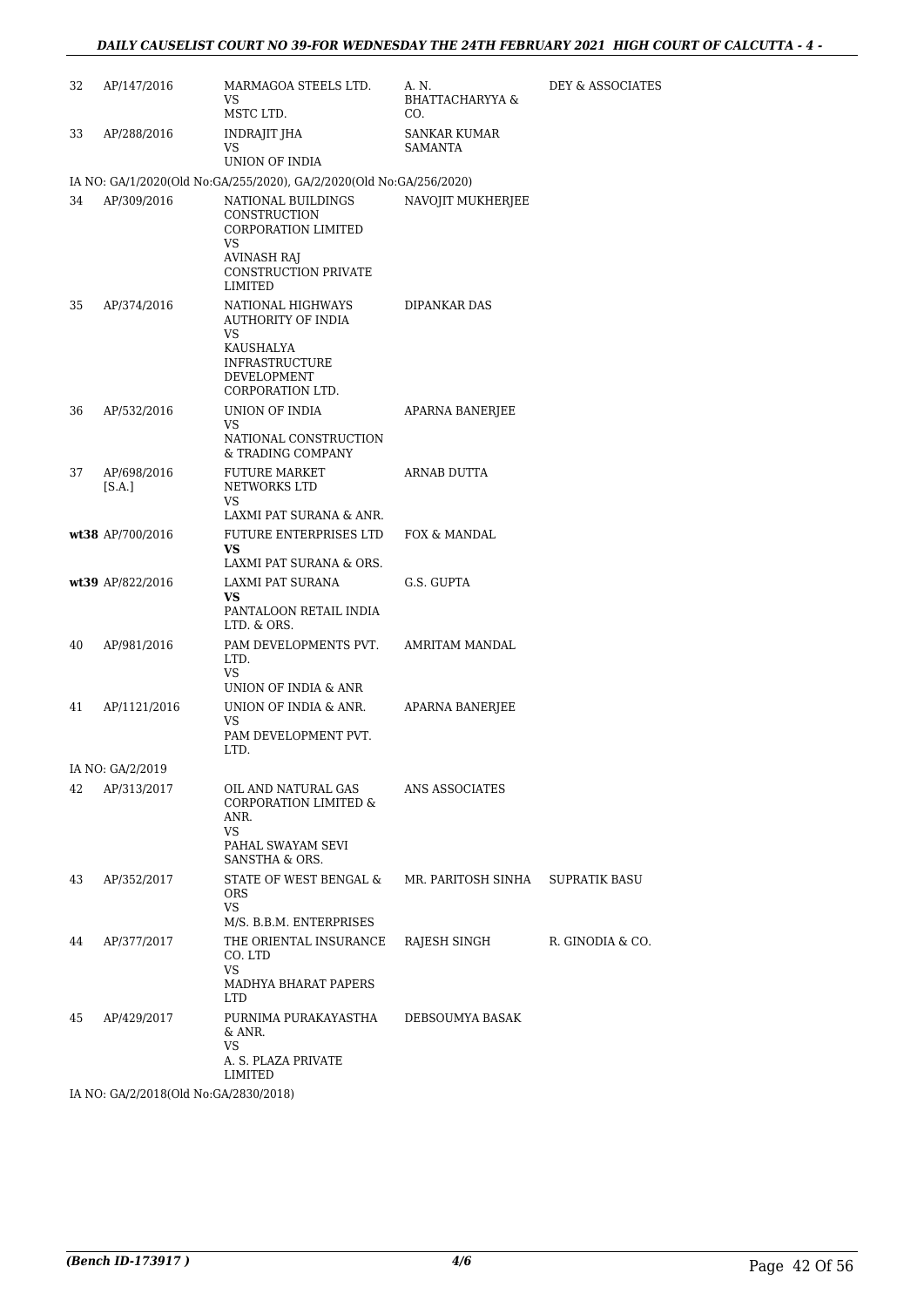| 46 | AP/702/2017                           | UNITED INDIA ASSURANCE<br><b>COMPANY LIMITED</b><br>VS                                                                                                                                                                                                                                            | SOUMENDRA NATH<br>GANGULY                | <b>ABHIJIT GUHA RAY</b>        |
|----|---------------------------------------|---------------------------------------------------------------------------------------------------------------------------------------------------------------------------------------------------------------------------------------------------------------------------------------------------|------------------------------------------|--------------------------------|
|    |                                       | A.I. CHAMPDANY<br><b>INDUSTRIES LIMITED</b>                                                                                                                                                                                                                                                       |                                          |                                |
|    | IA NO: GA/1/2017(Old No:GA/2853/2017) |                                                                                                                                                                                                                                                                                                   |                                          |                                |
| 47 | AP/708/2017                           | THE ORIENTAL INSURANCE<br>COMPANY LIMITED<br>VS<br><b>GLOSTER LIMITED</b>                                                                                                                                                                                                                         | SANJAY PAUL                              |                                |
| 48 | AP/99/2018                            | UNION OF INDIA,<br>THROUGH THE GENERAL<br>MANAGER, METRO<br>RAILWAY,<br>VS<br>M/S PERFECT                                                                                                                                                                                                         | APARNA BANERJEE                          | CHANDAN DUTTA                  |
|    |                                       | CONSTRUCTION                                                                                                                                                                                                                                                                                      |                                          |                                |
| 49 | AP/195/2018                           | M/S CAPITAL CEMENT<br>AGENCY<br>VS<br>UNION OF INDIA                                                                                                                                                                                                                                              | H.N.DATTA & CO                           |                                |
| 50 | AP/267/2018                           | M/S NAV BHARAT VANIJYA<br><b>UDYOG</b><br><b>VS</b>                                                                                                                                                                                                                                               | A P AGARWALLA                            |                                |
|    |                                       | UNION OF INDIA                                                                                                                                                                                                                                                                                    |                                          |                                |
| 51 | AP/367/2018                           | UNION OF INDIA & ORS.<br>VS<br>M/S. WONTECH<br>ENGINEERING PVT LTD                                                                                                                                                                                                                                | ARUN KUMAR<br><b>MISHRA</b>              | <b>SHROFF &amp; ASSOCIATES</b> |
| 52 | AP/424/2018                           | WONTECH ENGINEERING<br>PVT. LTD<br>VS<br>GENERAL MANAGER<br><b>SOUTH EASTERN RAILWAYS</b>                                                                                                                                                                                                         | <b>SHROFF &amp;</b><br><b>ASSOCIATES</b> | ARUN KR. MISHRA                |
|    |                                       | & ORS                                                                                                                                                                                                                                                                                             |                                          |                                |
| 53 | AP/433/2018                           | TRIPTI SAHA<br>VS<br>UNION OF INDIA                                                                                                                                                                                                                                                               | Partha Chakraborty                       | APARNA BANERJEE                |
|    | IA NO: GA/1/2020(Old No:GA/1112/2020) |                                                                                                                                                                                                                                                                                                   |                                          |                                |
| 54 | AP/519/2018                           | HALDIA STEELS PVT. LTD<br>VS<br>KARAM CHAND THAPAR &<br>BROS. (COAL SALES) LTD.                                                                                                                                                                                                                   | TRIPTIMOY<br>TALUKDER                    | SOUMYABRATA GANGULY            |
| 55 | AP/626/2018                           | R.P. INFOSYSTEMS PVT LTD<br>VS and the set of the set of the set of the set of the set of the set of the set of the set of the set of the set of the set of the set of the set of the set of the set of the set of the set of the set of the set of the se<br><b>REDINGTON (INDIA)</b><br>LIMITED | RAJESH UPADHYAY                          | <b>ABHIJIT SARKAR</b>          |
|    | IA NO: GA/1/2018(Old No:GA/3102/2018) |                                                                                                                                                                                                                                                                                                   |                                          |                                |
| 56 | AP/630/2018                           | KRISHNA COKE(INDIA) PVT.<br><b>LTD</b><br><b>VS</b>                                                                                                                                                                                                                                               | A.P. AGARWALLA                           |                                |
|    |                                       | MSTC LIMITED                                                                                                                                                                                                                                                                                      |                                          |                                |
| 57 | AP/681/2018                           | SHIRLEY BENNO<br><b>SEBASTIAN</b><br>VS                                                                                                                                                                                                                                                           | <b>SANDIP KUMAR</b><br>DATTA             |                                |
|    |                                       | RAJENDRA KUMAR PODDAR                                                                                                                                                                                                                                                                             |                                          |                                |
| 58 | AP/792/2018                           | SHYAM METALICS AND<br>ENERGY LIMITED<br>VS                                                                                                                                                                                                                                                        | SKR & ASSOCIATES                         | S.KAKRANIA AND CO.             |
|    |                                       | INDIA INDUSTRIAL<br>ENTERPRISES PVT. LTD.                                                                                                                                                                                                                                                         |                                          |                                |
|    | IA NO: GA/1/2019                      |                                                                                                                                                                                                                                                                                                   |                                          |                                |
| 59 | AP/797/2018                           | MOOKHERJEE, BISWAS AND<br>PATHAK & ORS.<br>VS                                                                                                                                                                                                                                                     | ANS ASSOCIATES                           | SIDDHANT GHOSH(RES.1,2,3)      |
|    |                                       | KANCHAN DUTTA & ORS.                                                                                                                                                                                                                                                                              |                                          |                                |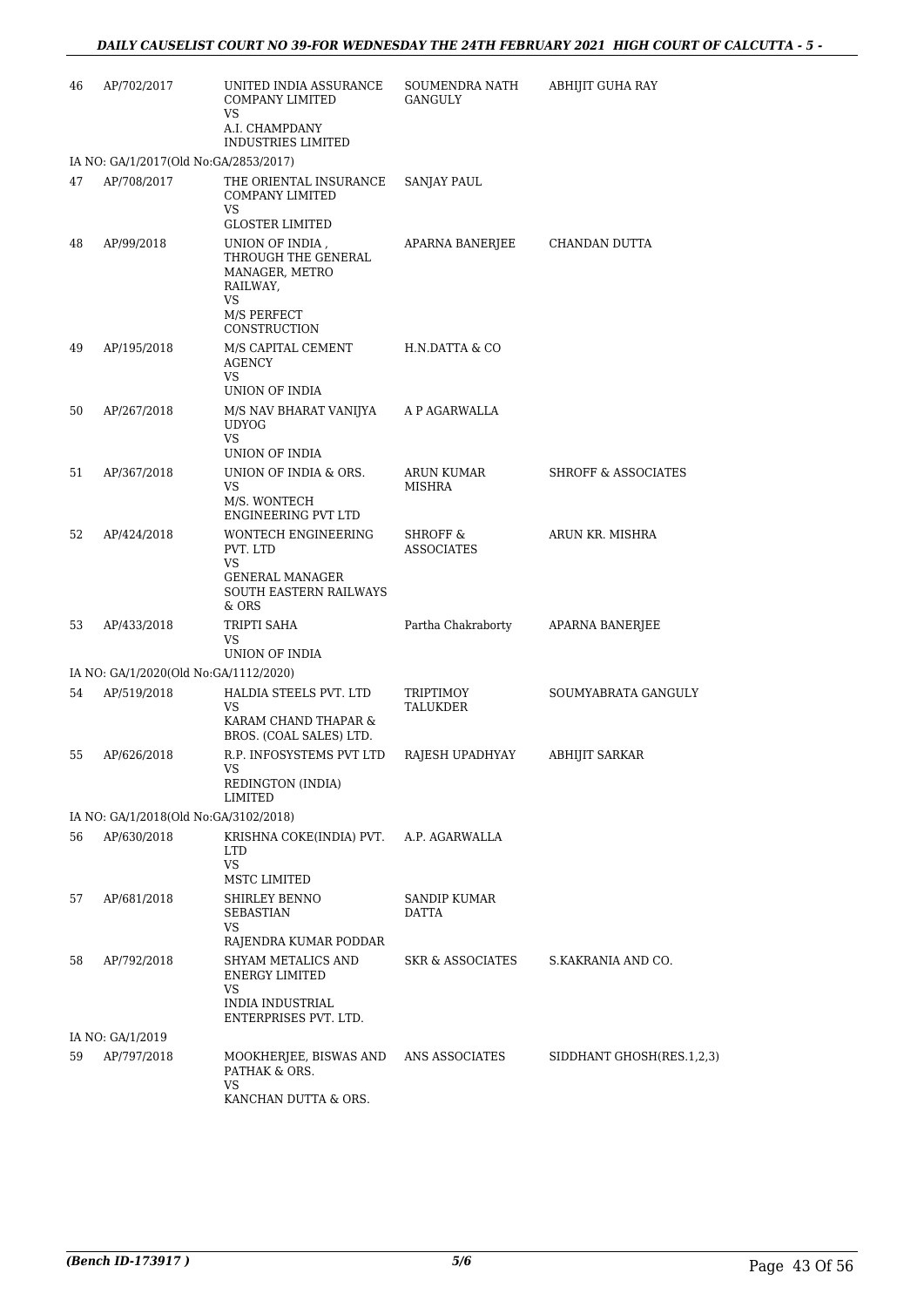| 60 | AP/831/2018      | MARINE CRAFT ENGINEERS<br>PRIVATE LIMITED<br>VS<br><b>GARDEN REACH</b><br>SHIPBUILDERS AND<br><b>ENGINEERS LIMITED</b> | <b>ABHIJIT GUHA RAY</b>       |                   |
|----|------------------|------------------------------------------------------------------------------------------------------------------------|-------------------------------|-------------------|
|    | IA NO: GA/1/2019 |                                                                                                                        |                               |                   |
| 61 | AP/430/2019      | Y D TRANSPORT CO AND<br>ANR<br>VS<br><b>SREI EQUIPMENT FINANCE</b><br>LIMITED                                          | SURYANU SENGUPTA              | ARCHANA CHOWDHURY |
| 62 | AP/394/2020      | M/S ARIHANT ELECTRICALS<br>DELHI<br>VS<br><b>CHITTARANJAN</b><br><b>LOCOMOTIVE WORKS</b>                               | PHATICK CHANDRA<br><b>DAS</b> |                   |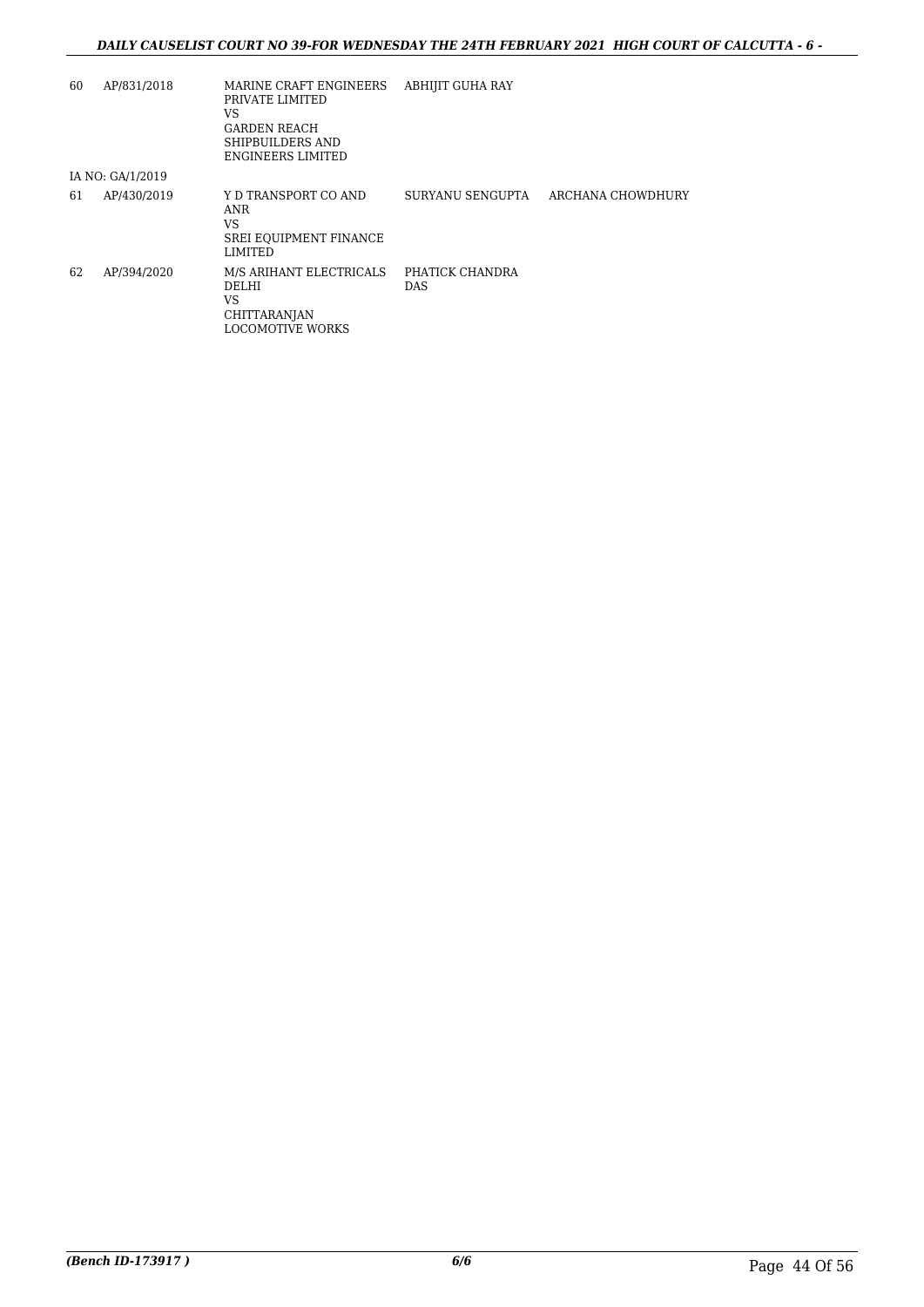![](_page_46_Picture_0.jpeg)

## **Original Side**

**DAILY CAUSELIST For Wednesday The 24th February 2021**

**COURT NO. 15 SINGLE BENCH (SB-VII) AT 10:45 AM HON'BLE JUSTICE RAJARSHI BHARADWAJ (VIA VIDEO CONFERENCE)**

**NOTE:MATTERS WILL BE TAKEN UP THROUGH PHYSICAL HEARING ONLY WHEN BOTH THE PARTIES ARE AGREED.**

**NOTE: ON FRIDAY (26/02/2021) ORIGINAL SIDE MATTERS WILL BE TAKEN UP AT 10:45 A.M.**

**AFTER COMPLETION OF ORIGINAL SIDE MATTERS, APPELLATE SIDE MATTERS WILL BE TAKEN UP.**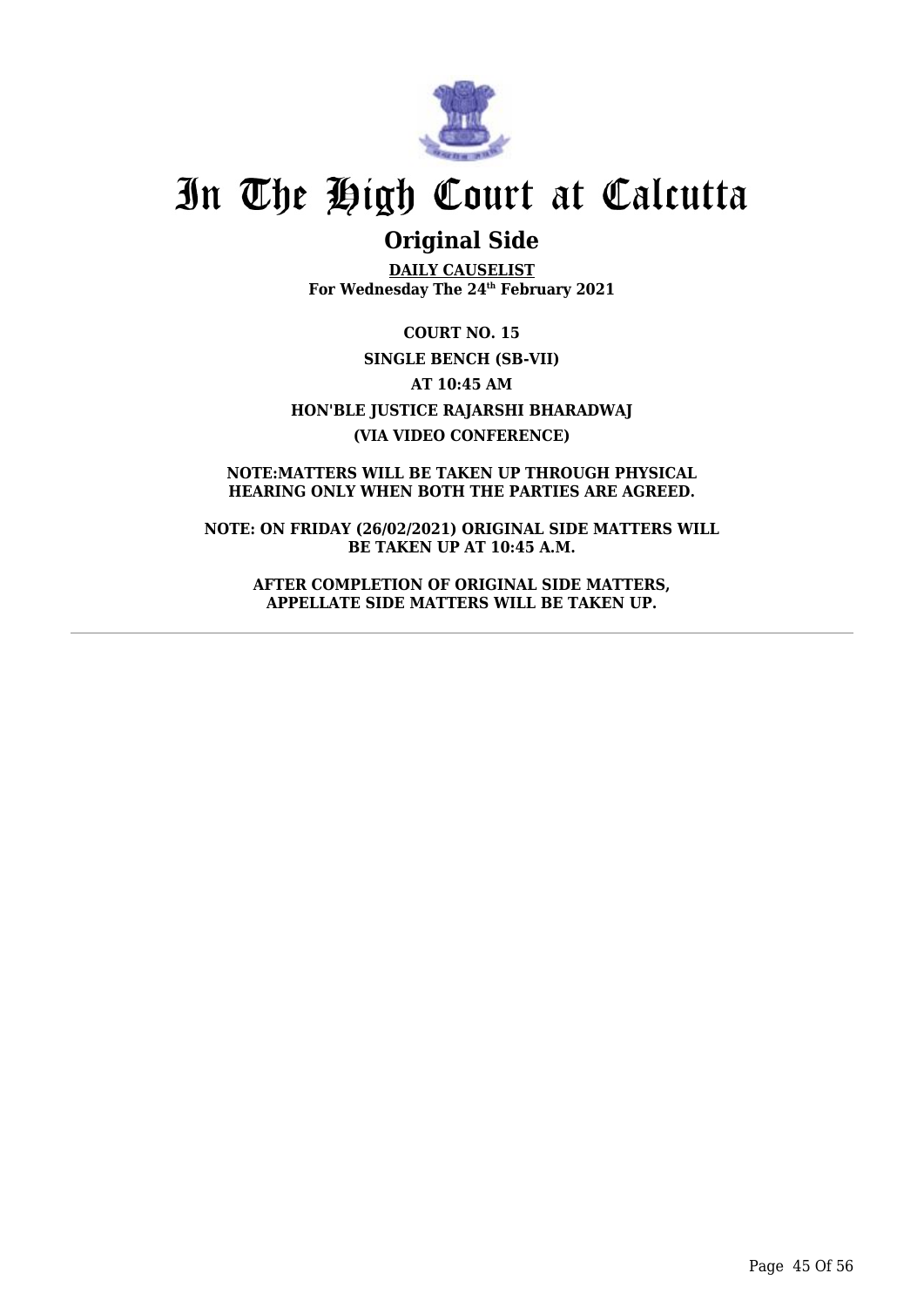![](_page_47_Picture_0.jpeg)

### **Original Side**

**DAILY CAUSELIST For Wednesday The 24th February 2021**

### **COURT NO. 10**

**SINGLE BENCH (SB-IX)**

**AT 10:45 AM**

#### **HON'BLE JUSTICE RAVI KRISHAN KAPUR**

**ON AND FROM MONDAY, 22ND FEBRUARY, 2021 – MATTERS (MOTION & HEARING) UNDER ARTICLE 226 OF THE CONSTITUTION RELATING TO MADHYAMIK SIKSHYA KENDRA INCLUDING APPLICATIONS CONNECTED THERETO;**

**MATTERS (MOTION & HEARING) UNDER ARTICLE 226 OF THE CONSTITUTION RELATING TO RESIDUARY UNDER GROUP IX RELATING TO PUBLIC PREMISES (UNAUTHORISED OCCUPANTS) ACT, 1971 INCLUDING APPLICATIONS CONNECTED THERETO;**

**MATTERS (MOTION & HEARING) UNDER ARTICLE 226 OF THE CONSTITUTION OF INDIA RELATING TO CO-OPERATIVE SOCIETIES UNDER GROUP V (EXCLUDING SERVICE MATTERS) AND APPLICATIONS CONNECTED THERETO;**

#### **HEARING OF WRIT PETITIONS IRRESPECTIVE OF CLASSIFICATION AND APPLICATIONS CONNECTED THERETO.**

**ON AND FROM MONDAY, 15TH FEBRUARY, 2021 TO FRIDAY, 26TH FEBRUARY, 2021- WILL TAKE, IN ADDITION TO HIS OWN LIST AND DETERMINATION, THE LIST AND DETERMINATION OF HON'BLE JUSTICE SHEKHAR B. SARAF.**

**(VIA VIDEO CONFERENCE)**

**NOTE:MATTERS WILL BE TAKEN UP THROUGH PHYSICAL HEARING ONLY WHEN BOTH THE PARTIES ARE AGREED.**

> **NOTE: (I) ORIGINAL SIDE MENTIONING EVERY WEDNESDAY AND THURSDAY AT 10:45 A.M.**

**(II) ORIGINAL SIDE MATTERS WILL BE TAKEN UP EVERY WEDNESDAY AND THURSDAY AT 10:45 A.M. BEFORE APPELLATE SIDE MATTERS.**

#### **AFTER COMPLETION OF ORIGINAL SIDE MATTERS, APPELLATE SIDE MATTERS WILL BE TAKEN UP**

#### **FOR JUDGEMENT**

1 WPO/406/2015 BIMALA AGARWAL & ORS. VS KOLKATA MUNICIPAL CORPORATION & ORS. SOMA KAR GHOSH

#### **TO BE MENTIONED**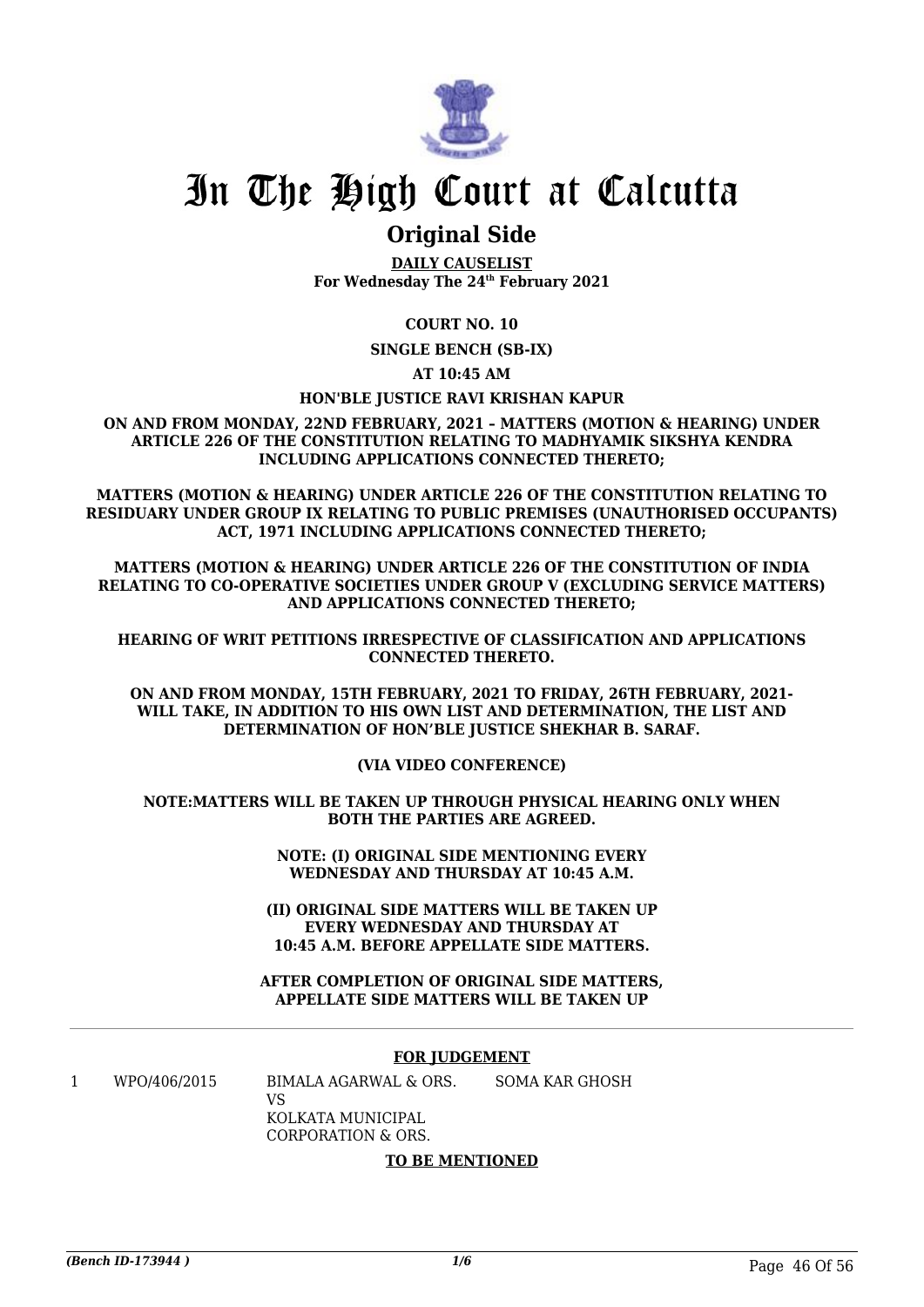### *DAILY CAUSELIST COURT NO 10-FOR WEDNESDAY THE 24TH FEBRUARY 2021 HIGH COURT OF CALCUTTA - 2 -*

| $\overline{2}$ | IA NO. GA/2/2007<br>(Old No:<br>GA/3169/2007) | MOLOY KANTI SIKDAR.<br><b>Vs</b><br>FCI.                                           | RATNA<br>BHATTACHARJEE.                 | A.P.LAHIRI |
|----------------|-----------------------------------------------|------------------------------------------------------------------------------------|-----------------------------------------|------------|
|                | In WPO/1949/1995                              |                                                                                    |                                         |            |
| 3              | IA NO. GA/1/2007<br>(Old No:<br>GA/3278/2007) | <b>SMT. MADHU PATHAK</b><br>Vs.<br>C.E.S.C. LTD.                                   | <b>NANI GOPAL</b><br><b>CHAKRABORTY</b> |            |
|                | In WPO/267/2003                               |                                                                                    |                                         |            |
| 4              | IA NO. GA/1/2008<br>(Old No:<br>GA/656/2008)  | SMT. ANJANA DUBEY<br>Vs<br>STATE OF W.B.                                           | <b>SUSANTA KUMAR</b><br><b>BOSE</b>     |            |
|                | In WPO/1664/2005                              |                                                                                    |                                         |            |
| 5              | IA NO. GA/1/2008                              | <b>DROPODI SHAW</b>                                                                |                                         |            |
|                | (Old No:<br>GA/793/2008)                      | <b>Vs</b><br>COAL INDIA LTD.                                                       | UMA SHANKAR<br><b>AGARWAL</b>           |            |
|                | In WPO/2132/2005                              |                                                                                    |                                         |            |
| 6              | IA NO. GA/1/2008<br>(Old No:<br>GA/794/2008)  | <b>SUKUMAR GARAI</b><br>Vs.<br>COAL INDIA LTD.                                     | UMA SHANKAR<br><b>AGARWAL</b>           |            |
|                | In WPO/614/2006                               |                                                                                    |                                         |            |
| 7              | IA NO. GA/4/2007<br>(Old No:<br>GA/3239/2007) | KELEBALA SAMABOY<br>KRISHI UNNAYAN SAMITY<br>LTD.& ORS.<br>Vs                      | A. V. ASSOCIATES                        |            |
|                | In WPO/1342/2006                              | STATE OF WEST BENGAL &<br>ORS.                                                     |                                         |            |
| 8              | IA NO. GA/1/2007<br>(Old No:<br>GA/3268/2007) | <b>ASHRAFI SHAW</b><br>Vs<br>THE CESC LTD. & ORS.                                  | BIDISHA BASU RAY<br><b>CHAUDHURY</b>    |            |
|                | In WPO/95/2007                                |                                                                                    |                                         |            |
| 9              | IA NO. GA/1/2007<br>(Old No:<br>GA/3126/2007) | SUSHIL JASNANI & ANR.<br>Vs<br>CALCUTTA MUNICIPAL<br><b>CORPORATION &amp; ORS.</b> | J. BANERJEE & CO.                       |            |
|                | In WPO/695/2007                               |                                                                                    |                                         |            |
| 10             | IA NO. GA/2/2007<br>(Old No:<br>GA/3583/2007) | SETH SOHANLAL DUGAR<br>MEMORIAL TRUST<br>Vs<br>THE COMPETENT                       | L. P. MANOT & CO.                       |            |
|                | In WPO/1034/2007                              | AUTHORITY, KOLKATA &<br>ORS.                                                       |                                         |            |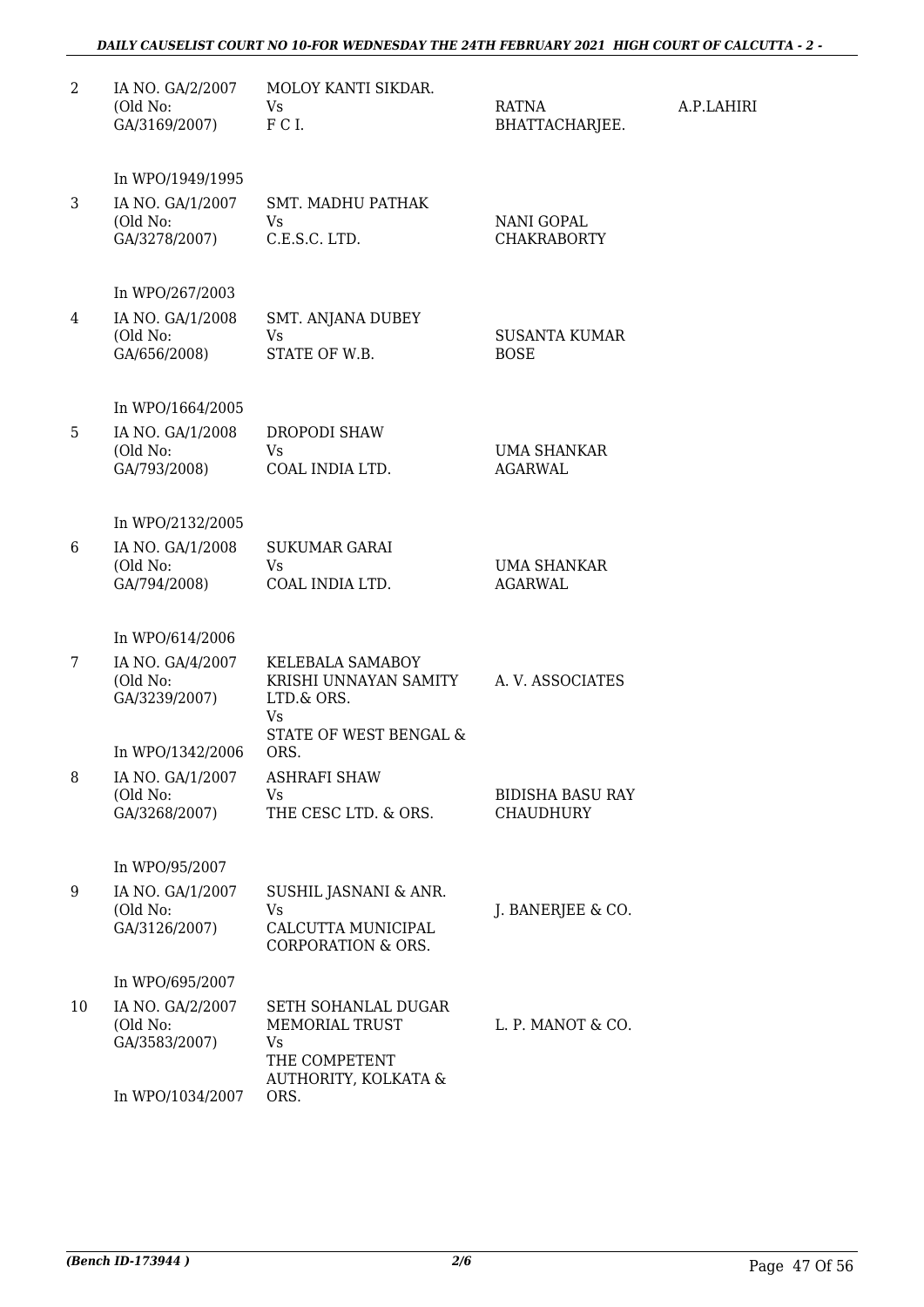| 11 | IA NO. GA/1/2008<br>(Old No:<br>GA/965/2008)  | PORTSIDE ESTATES<br><b>LIMITED</b><br>Vs<br>ESTATE OFFICER, KOLKATA<br>PORT TRUST & ORS.                       | SANJOY BOSE                                |                                   |
|----|-----------------------------------------------|----------------------------------------------------------------------------------------------------------------|--------------------------------------------|-----------------------------------|
|    | In WPO/73/2008                                |                                                                                                                |                                            |                                   |
| 12 | IA NO. GA/7/2020<br>(Old No:<br>GA/1158/2020) | TARINI MINERALS (P) LTD.<br>& ANR.<br>Vs.<br>UNION OF INDIA & ORS.                                             | M/S. DUBE<br>M/S. DUBE &<br><b>COMPANY</b> |                                   |
|    | In WPO/481/2008                               |                                                                                                                |                                            |                                   |
| 13 | IA NO. GA/6/2020<br>(Old No:<br>GA/1157/2020) | TARINI MINERALS (P) LTD.<br>& ANR.<br>Vs<br>UNION OF INDIA & ORS.                                              | M/S. DUBE<br>M/S. DUBE &<br><b>COMPANY</b> |                                   |
|    | In WPO/481/2008                               |                                                                                                                |                                            |                                   |
| 14 | IA NO. GA/8/2020<br>(Old No:<br>GA/1160/2020) | TARINI MINERALS (P) LTD.<br>& ANR.<br>Vs<br>UNION OF INDIA & ORS.                                              | M/S. DUBE<br>M/S. DUBE &<br><b>COMPANY</b> |                                   |
|    | In WPO/481/2008                               |                                                                                                                |                                            |                                   |
| 15 | WPO/22/2020                                   | DEVRON EXPORTS PRIVATE<br>LIMITED<br><b>VS</b><br>THE LIFE INSURANCE<br>CORPORATION OF INDIA<br><b>AND ANR</b> | SANDIP AGARWAL<br>AND CO.                  | SANJUKTA ROY(RES.1)               |
|    |                                               | <b>SPECIALLY FIXED MATTERS</b>                                                                                 |                                            |                                   |
| 16 | WPO/53/2016<br>[PT.HD]                        | SONALI DUTTAGUPTA &<br>ORS.<br><b>VS</b><br>THE MUNICIPAL<br>COMMISSIONER, KMC &<br>ORS.                       | <b>SUVAM SINHA</b>                         |                                   |
| 17 | WPO/68/2018                                   | SMT. KABERI SEN & ORS                                                                                          | PUSPAL                                     | ARNAB ROY(4 TO 16)                |
|    |                                               | <b>VS</b><br>KOLKATA MUNICIPAL<br><b>CORPORATION &amp; ORS</b>                                                 | <b>CHAKRABORY</b>                          |                                   |
| 18 | WPO/194/2018                                  | JAYANTA KUMAR NEOGI<br>VS                                                                                      | T.C. RAY & CO.                             |                                   |
|    |                                               | KOLKATA MUNICIPAL<br>CORPORATION & ORS.                                                                        |                                            |                                   |
| 19 | IA NO. GA/1/2020                              | TILAK RATAN REALTORS<br>PVT LTD & ANR.<br>Vs                                                                   | <b>SANDIP AGARWAL &amp;</b><br>CO          |                                   |
|    | In WPO/579/2018                               | THE KOLKATA MUNICIPAL<br><b>CORPORATION &amp; ORS.</b>                                                         |                                            |                                   |
| 20 | WPO/628/2018                                  | PROBIR KUMAR DAS<br><b>VS</b><br>THE KOLKATA MUNICIPAL<br><b>CORPORATION &amp; OTHERS</b>                      | <b>SAYANTAN BOSE</b>                       | DIPTYENDU KR. PAL<br>(FOR RES.17) |
|    |                                               | <b>FOR HEARING (OLD MATTER)</b>                                                                                |                                            |                                   |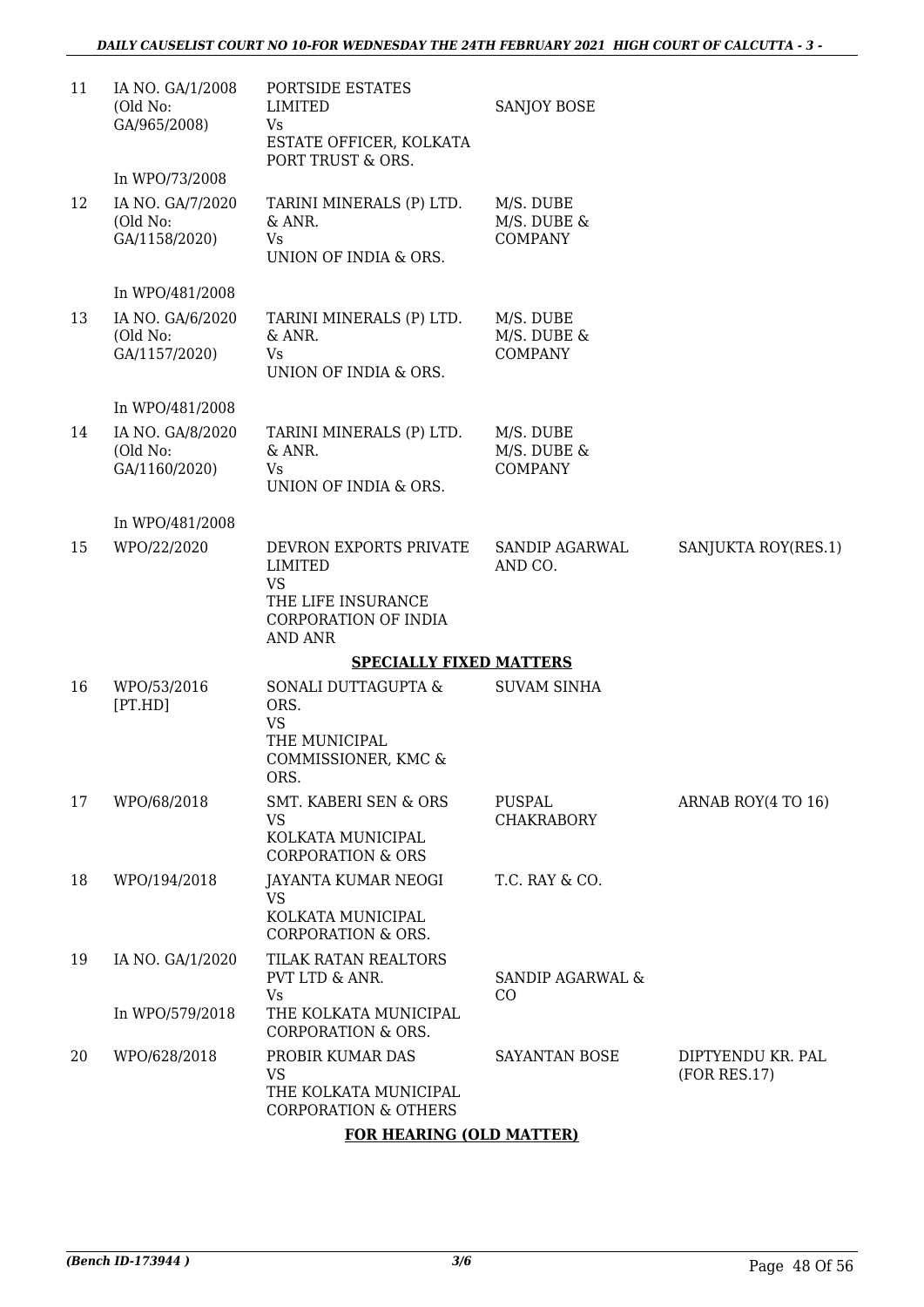### *DAILY CAUSELIST COURT NO 10-FOR WEDNESDAY THE 24TH FEBRUARY 2021 HIGH COURT OF CALCUTTA - 4 -*

| 21 | IA NO. GA/1/2007<br>(Old No:<br>GA/2095/2007) | MANIPUR KHUDRA SILPA<br>CO-OP. SOC. LTD.<br>Vs.<br>COAL INDIA LTD. & ORS.                                 | S.K.BANERJEE                        |
|----|-----------------------------------------------|-----------------------------------------------------------------------------------------------------------|-------------------------------------|
|    | In WPO/1727/2003                              |                                                                                                           |                                     |
| 22 | IA NO. GA/3/2007<br>(Old No:<br>GA/2060/2007) | W. NEWMAN PCO LTD. &<br>ANR.<br>Vs<br><b>GREAT EASTERN HOTEL</b><br>LTD.                                  | SURANA &<br><b>CHOUDHURY</b>        |
|    | In WPO/569/2004                               |                                                                                                           |                                     |
| 23 | IA NO. GA/1/2007<br>(Old No:<br>GA/1995/2007) | <b>BELL CANADIAN WATER</b><br>PVT. LTD. & ANR.<br>Vs<br>W.B. STATE FINANCIAL<br><b>CORPORATION</b>        | <b>APURAB KUMAR</b><br><b>GHOSH</b> |
|    | In WPO/809/2006                               |                                                                                                           |                                     |
| 24 | IA NO. GA/3/2007<br>(Old No:<br>GA/1081/2007) | <b>ONKAR PARIVAHAN</b><br>FINANCE PVT. LTD.<br>Vs<br>STATE OF W.B.                                        | DAS & CO.                           |
|    | In WPO/1040/2006                              |                                                                                                           |                                     |
| 25 | IA NO. GA/1/2007<br>(Old No:<br>GA/1085/2007) | <b>SHRI PRADIP KUMAR</b><br><b>AGARWAL</b><br>Vs.<br>UNION OF INDIA & ORS.                                | NIRMAL KUMAR<br><b>CHOWDHURY</b>    |
|    | In WPO/179/2007                               |                                                                                                           |                                     |
| 26 | IA NO. GA/1/2007<br>(Old No:<br>GA/1084/2007) | <b>BIMAL KUMAR MODI</b><br>Vs<br>UNION OF INDIA & ORS.                                                    | NIRMAL KUMAR<br><b>CHOWDHURY</b>    |
|    | In WPO/180/2007                               |                                                                                                           |                                     |
| 27 | IA NO. GA/1/2007<br>(Old No:<br>GA/1567/2007) | <b>SONALI BANK</b><br>Vs<br>UNION OF INDIA & ORS.                                                         | <b>UDDIPAN BANERJEE</b>             |
|    | In WPO/253/2007                               |                                                                                                           |                                     |
| 28 | IA NO. GA/1/2007<br>(Old No:<br>GA/1680/2007) | DEVENDRA KUMAR DUGAR<br>Vs<br><b>COMMISSIONER OF</b><br><b>CUSTOMS (PORT) CUSTOM</b><br>HOUSE, KOL & ORS. | SUDHIR KUMAR<br>MEHTA               |
|    | In WPO/422/2007                               |                                                                                                           |                                     |
| 29 | IA NO. GA/2/2007<br>(Old No:<br>GA/1747/2007) | MANAKAMNA FLOUR MILLS<br>(PVT) LTD.<br>Vs<br>STATE OF WEST BENGAL &<br>ORS.                               | NEMAI CHANDRA<br><b>SAHA</b>        |
|    | In WPO/497/2007                               |                                                                                                           |                                     |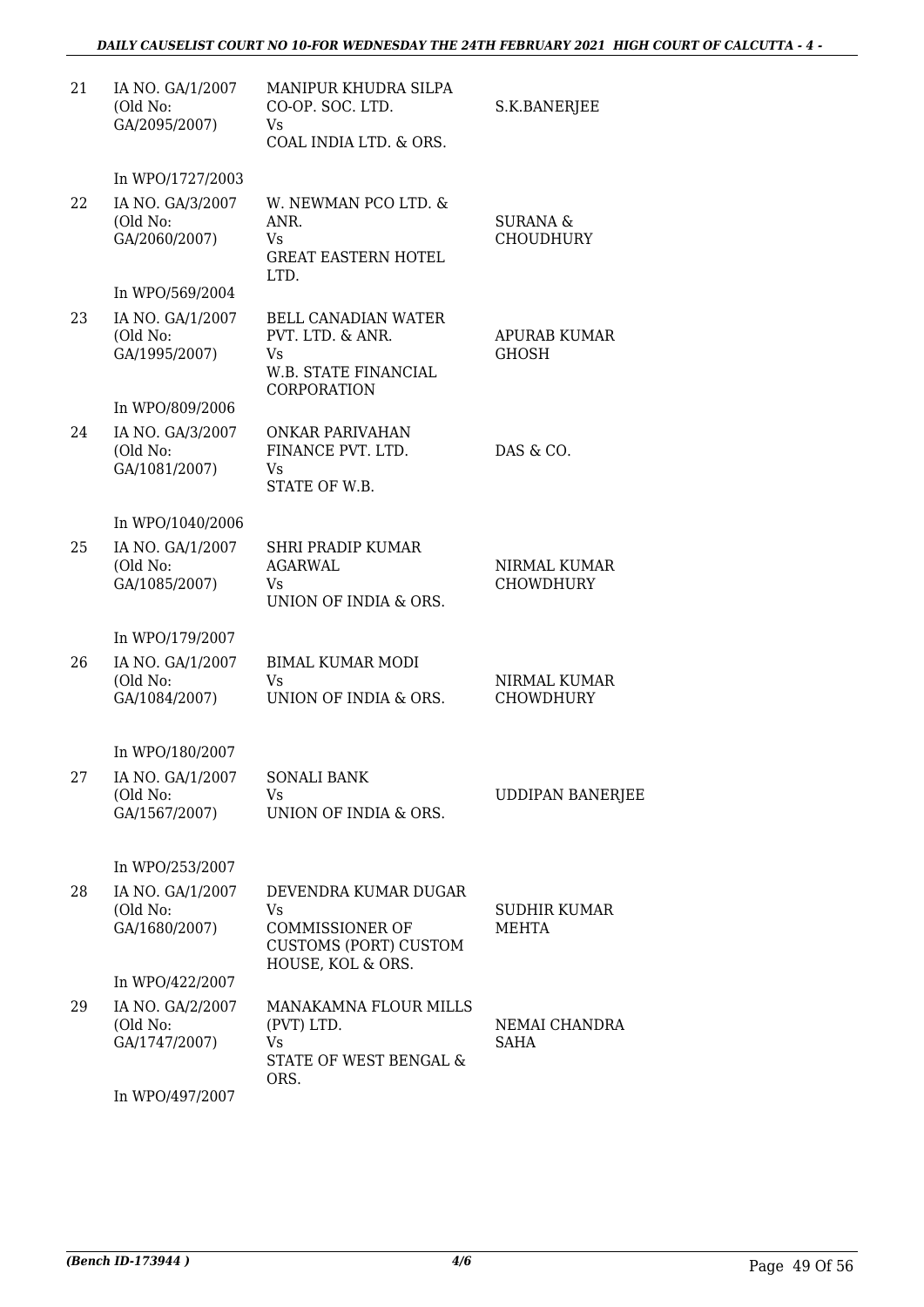| 30 | IA NO. GA/1/2007<br>(Old No:<br>GA/1610/2007) | M/S. ONKAR PARIBAHAN<br>FINANCE LTD. & ANR.<br>Vs<br>KOLKATA MUNICIPAL<br>CORPORATION & ORS.                                                  | DAS & COMPANY                          |                       |
|----|-----------------------------------------------|-----------------------------------------------------------------------------------------------------------------------------------------------|----------------------------------------|-----------------------|
|    | In WPO/606/2007                               | <b>FOR HEARING</b>                                                                                                                            |                                        |                       |
|    |                                               | <b>SUMIT KR. BOSE</b>                                                                                                                         |                                        |                       |
| 31 | WPO/2797/1993                                 | VS<br>ALLAHABAD BANK                                                                                                                          | S. CHATTOPADHYAY                       | <b>D.BASU MALLICK</b> |
| 32 | WPO/2176/2004                                 | EXIDE INDUSTRIES LTD.                                                                                                                         |                                        |                       |
|    |                                               | <b>VS</b><br><b>COMMISSIONER OF</b>                                                                                                           | NILANJANA PAL                          |                       |
|    |                                               | INCOME TAX - I, KOLKATA                                                                                                                       |                                        |                       |
| 33 | WPO/63/2007                                   | KESHAR DEO SHARMA<br><b>VS</b><br>STATE OF W.B. & ORS.                                                                                        | <b>NAYAN RAKSHIT</b>                   |                       |
| 34 | WPO/1361/2008                                 | <b>SUMIT KUMAR BOSE</b>                                                                                                                       | <b>MRINAL KANTI</b>                    |                       |
|    |                                               | <b>VS</b>                                                                                                                                     | <b>GHOSH</b>                           |                       |
|    |                                               | ALLAHABAD BANK & ORS.                                                                                                                         |                                        |                       |
|    | IA NO: GA/3/2012(Old No:GA/1214/2012)         |                                                                                                                                               |                                        |                       |
| 35 | WPO/165/2009                                  | <b>SUMIT KUMAR BOSE</b><br><b>VS</b>                                                                                                          | <b>BILLWADAL</b><br>BHATTTACHARYYA     |                       |
|    |                                               | ALLAHABAD BANK & ORS.                                                                                                                         |                                        |                       |
| 36 | WPO/56/2014                                   | THE CAL TRAMWAYS<br><b>EMPLOYEES' CO-</b><br>OPERATIVE CREDIT<br>SOCIETY LTD.<br><b>VS</b><br>THE STATE OF WEST<br><b>BENGAL &amp; OTHERS</b> | <b>SHIBNATH</b><br><b>BHATTACHARYA</b> |                       |
|    |                                               | IA NO: GA/1/2015(Old No:GA/3881/2015), GA/3/2019(Old No:GA/1972/2019), GA/4/2019(Old No:GA/2654/2019)                                         |                                        |                       |
| 37 | WPO/242/2016                                  | ASHOK KUMAR MISHRA                                                                                                                            | DEBDUTTA BASU                          |                       |
|    |                                               | <b>VS</b><br>STATE OF WEST BENGAL &<br><b>ORS</b>                                                                                             |                                        |                       |
| 38 | WPO/319/2016                                  | DHARMENDRA KUMAR                                                                                                                              | DEBDUTTA BASU                          |                       |
|    |                                               | <b>VS</b><br>THE STATE OF WEST<br><b>BENGAL &amp; ORS</b>                                                                                     |                                        |                       |
| 39 | WPO/384/2016                                  | ONKAR NATH PRASAD<br><b>SINGH</b><br>VS                                                                                                       | DEDUTTA BASU                           |                       |
|    |                                               | THE STATE OF WEST<br>BENGAL & ORS.                                                                                                            |                                        |                       |
| 40 | WPO/385/2016                                  | BIJAY KUMAR SINGH<br><b>VS</b><br>THE STATE OF WEST<br>BENGAL & ORS.                                                                          | DEBDUTTA BASU                          |                       |
| 41 | WPO/706/2016                                  | SMT. VIJAYA BHATIA<br><b>VS</b><br>THE KOLKATA MUNICIPAL<br><b>CORPORATION &amp; ORS</b>                                                      | MR. PRADEEP KUMAR<br>JEWRAJKA          |                       |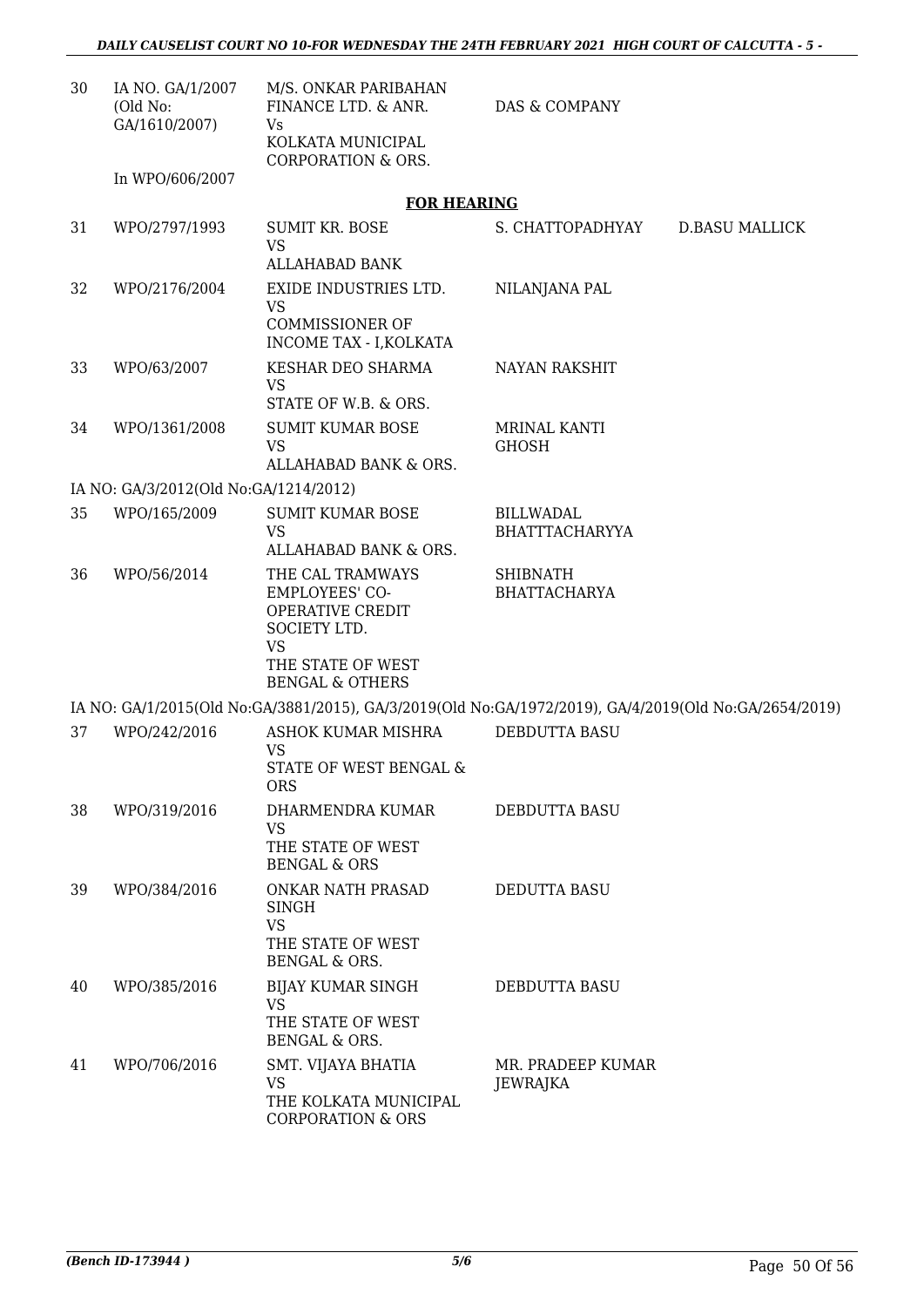|    | wt42 WPO/708/2016 | SMT. VIJAYA BHATIA<br><b>VS</b><br>THE KOLKATA MUNICIPAL<br><b>CORPORATION &amp; ORS</b>                                         | MR PRADEEP KUMAR<br>JEWRAJKA           |                                                         |
|----|-------------------|----------------------------------------------------------------------------------------------------------------------------------|----------------------------------------|---------------------------------------------------------|
| 43 | WPO/408/2017      | MINERAL OVERSEAS<br>PRIVATE LIMITED & ANR<br><b>VS</b><br>CHIEF COMMERCIAL<br>MANAGER, SOUTH<br><b>EASTERN RAILWAY &amp; ORS</b> | M/S. KHAITAN & CO                      |                                                         |
| 44 | WPO/574/2017      | <b>MURLIDHAR RATANLAL</b><br>EXPORTS LTD & ANR.<br><b>VS</b><br>STATE OF WEST BENGAL &<br>ORS.                                   | SHARMA KAJARIA &<br>CO                 |                                                         |
| 45 | WPO/591/2017      | <b>INDIAN JUTE MILLS</b><br><b>ASSOCIATION &amp; ANR</b><br><b>VS</b><br>UNION OF INDIA & ORS                                    | M/S. L.P. AGARWALLA<br>$&$ CO          |                                                         |
| 46 | WPO/676/2017      | MD. MOINUDDIN<br><b>VS</b><br>THE STATE OF WEST<br><b>BENGAL &amp; ORS</b>                                                       | <b>SUSANTA PAL</b>                     |                                                         |
| 47 | WPO/144/2018      | SNEHASIS TAPASWI<br><b>VS</b><br>THE STATE OF WEST<br><b>BENGAL &amp; ORS</b>                                                    | <b>ANJAN</b><br><b>BHATTACHARYA</b>    | SAMIR KR. ADHIKARI<br>(RES.6)                           |
| 48 | WPO/165/2018      | SRI BISWAJIT SANTRA<br><b>VS</b><br>THE KOLKATA MUNICIPAL<br><b>CORPORATION &amp; ORS</b>                                        | MAHABOOB AHMED                         | MRINAL DAS (RES. 7,8)                                   |
| 49 | WPO/549/2018      | RADHABALLAB DEBNATH &<br><b>ANR</b><br><b>VS</b><br>THE KOLKATA MUNICIPAL<br><b>CORPORATION &amp; ORS</b>                        | MAHABOOB AHMED                         | PARIKSHIT BASU<br>(RES.7), RATUL<br>BHATTACHARJEE(RES8) |
| 50 | WPO/580/2018      | PRIYABRATA ROY<br><b>MAHAPATRA &amp; ORS</b><br><b>VS</b><br>THE BOARD OF TRUSTEES<br>FOR THE PORT OF KOLKATA<br>$&$ ORS         | <b>KOUSHIK</b><br><b>BHATTACHARYYA</b> |                                                         |
| 51 | WPO/8/2019        | CENTRAL BANK OF INDIA<br><b>VS</b><br>KOLKATA MUNICIPAL<br><b>CORPORATION &amp; ORS.</b>                                         | <b>GAUTAM</b><br><b>CHAKRABARTY</b>    |                                                         |
| 52 | WPO/325/2019      | <b>INDIAN PULP AND PAPER</b><br>PVT LTD AND ANR<br><b>VS</b><br>THE STATE OF WEST<br><b>BENGAL AND ORS</b>                       | L.P.MANOT AND CO                       |                                                         |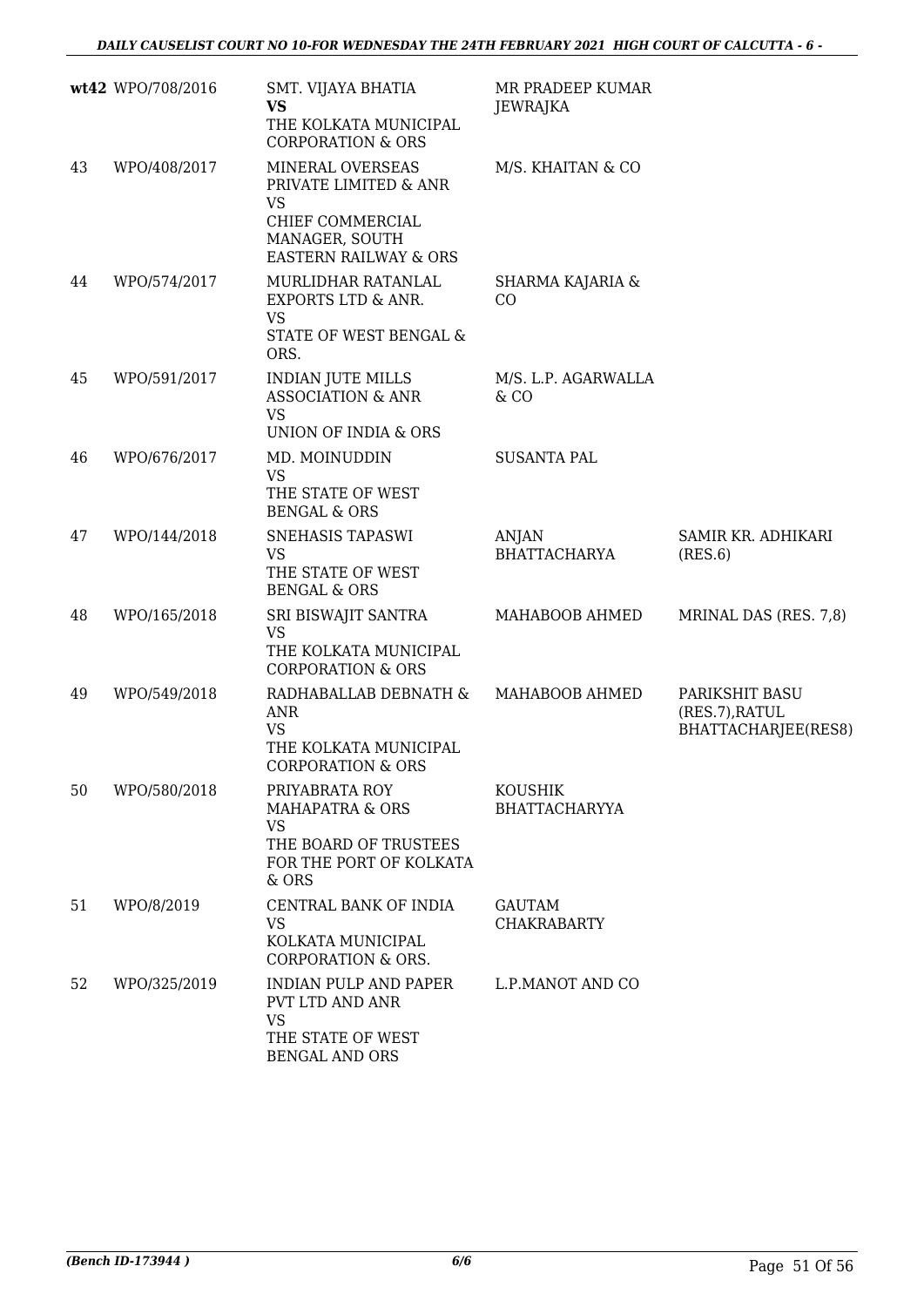![](_page_53_Picture_0.jpeg)

## **Original Side**

**DAILY CAUSELIST For Wednesday The 24th February 2021**

**COURT NO. 23 SINGLE BENCH (SB-X) AT 2:00 PM HON'BLE JUSTICE ARINDAM MUKHERJEE (VIA VIDEO CONFERENCE)**

#### **NOTE:MATTERS WILL BE TAKEN UP THROUGH PHYSICAL HEARING ONLY WHEN BOTH THE PARTIES ARE AGREED.**

**NOTE: 1) ORIGINAL SIDE MATTERS SHALL BE TAKEN UP EVERYDAY AT 2:00 P.M.**

**2) MENTIONING OF ORIGINAL SIDE MATTERS (PHYSICAL AND VIRTUAL) SHALL BE ALLOWED EVERYDAY BEFORE LISTED MATTERS ARE TAKEN UP.**

**3) ORDINARILY, SPECIALLY ASSIGNED MATTERS SHALL BE TAKEN UP ON FRIDAY AT 2:00 P.M.**

**4) AFTER COMPLETION OF ORIGINAL SIDE MATTERS, IF TIME PERMITS, APPELLATE SIDE MATTERS SHALL BE AGAIN TAKEN UP.**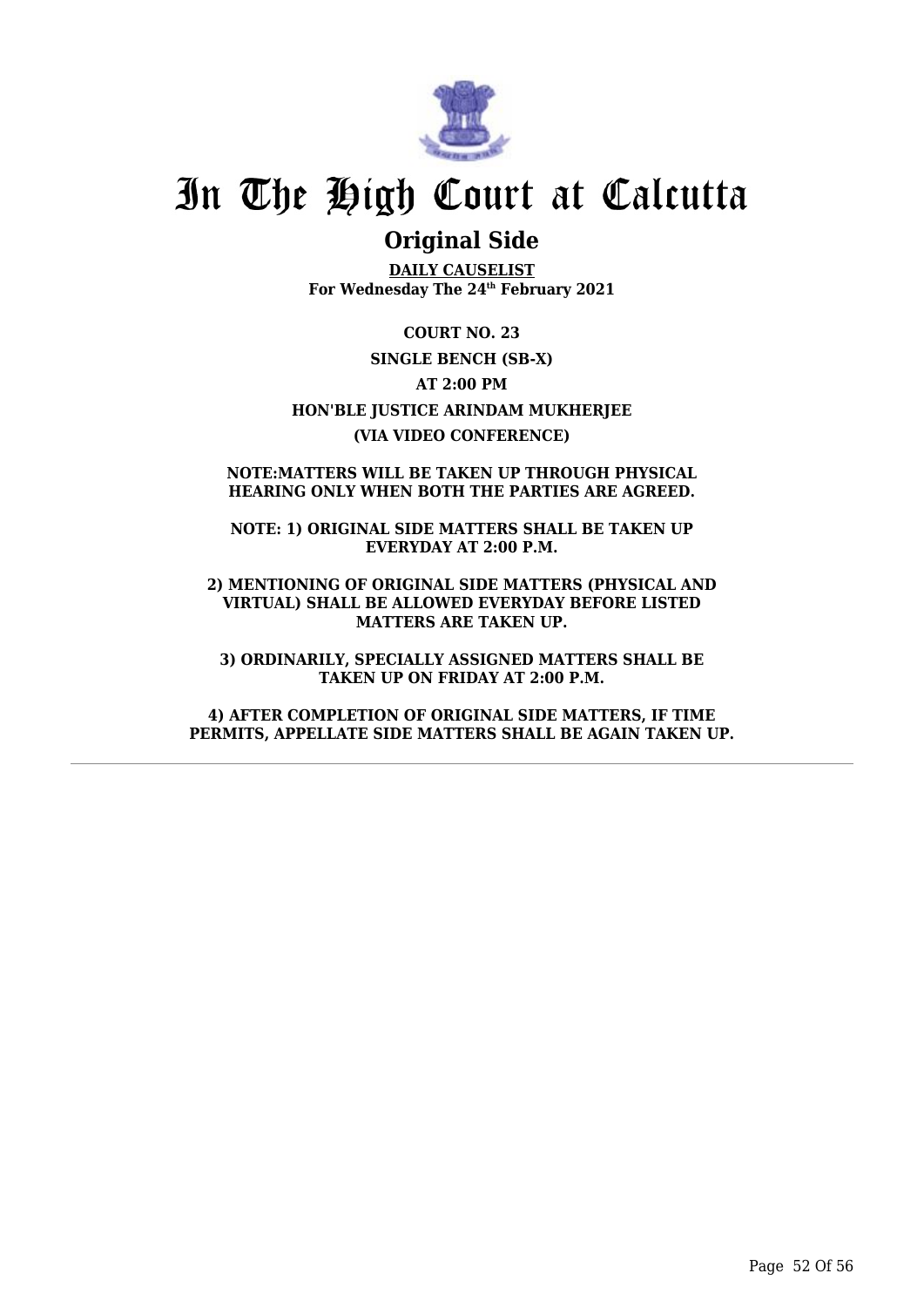![](_page_54_Picture_0.jpeg)

### **Original Side**

**DAILY CAUSELIST For Wednesday The 24th February 2021**

**COURT NO. 18**

**SINGLE BENCH (SB-XI)**

**AT 10:45 AM**

**HON'BLE JUSTICE BISWAJIT BASU**

#### **ON AND FROM MONDAY, 15TH FEBRUARY, 2021 TO FRIDAY, 26TH FEBRUARY, 2021 - WILL TAKE, IN ADDITION TO HIS OWN LIST AND DETERMINATION, THE LIST AND DETERMINATION OF HON'BLE JUSTICE SHIVAKANT PRASAD.**

**ON AND FROM MONDAY, 22ND FEBRUARY, 2021 - MATTERS (MOTION & HEARING) UNDER ARTICLE 226 OF THE CONSTITUTION RELATING TO MADRASAH EDUCATION UNDER GROUP II AND APPLICATIONS CONNECTED THERETO;**

**MATTERS (MOTION & HEARING) UNDER ARTICLE 226 OF THE CONSTITUTION RELATING TO APPOINTMENT AND SERVICE CONDITION OF PARA TEACHERS UNDER GROUP II AND APPLICATIONS CONNECTED THERETO;**

**MATTERS (MOTION & HEARING) UNDER ARTICLE 226 OF THE CONSTITUTION OF INDIA RELATING TO LAND UNDER GROUP I INCLUDING APPLICATIONS CONNECTED THERETO.**

**(VIA VIDEO CONFERENCE)**

**NOTE:MATTERS WILL BE TAKEN UP THROUGH PHYSICAL HEARING ONLY WHEN BOTH THE PARTIES ARE AGREED.**

**NOTE: ORIGINAL SIDE MENTIONING WILL BE TAKEN UP AT 10:45 A.M**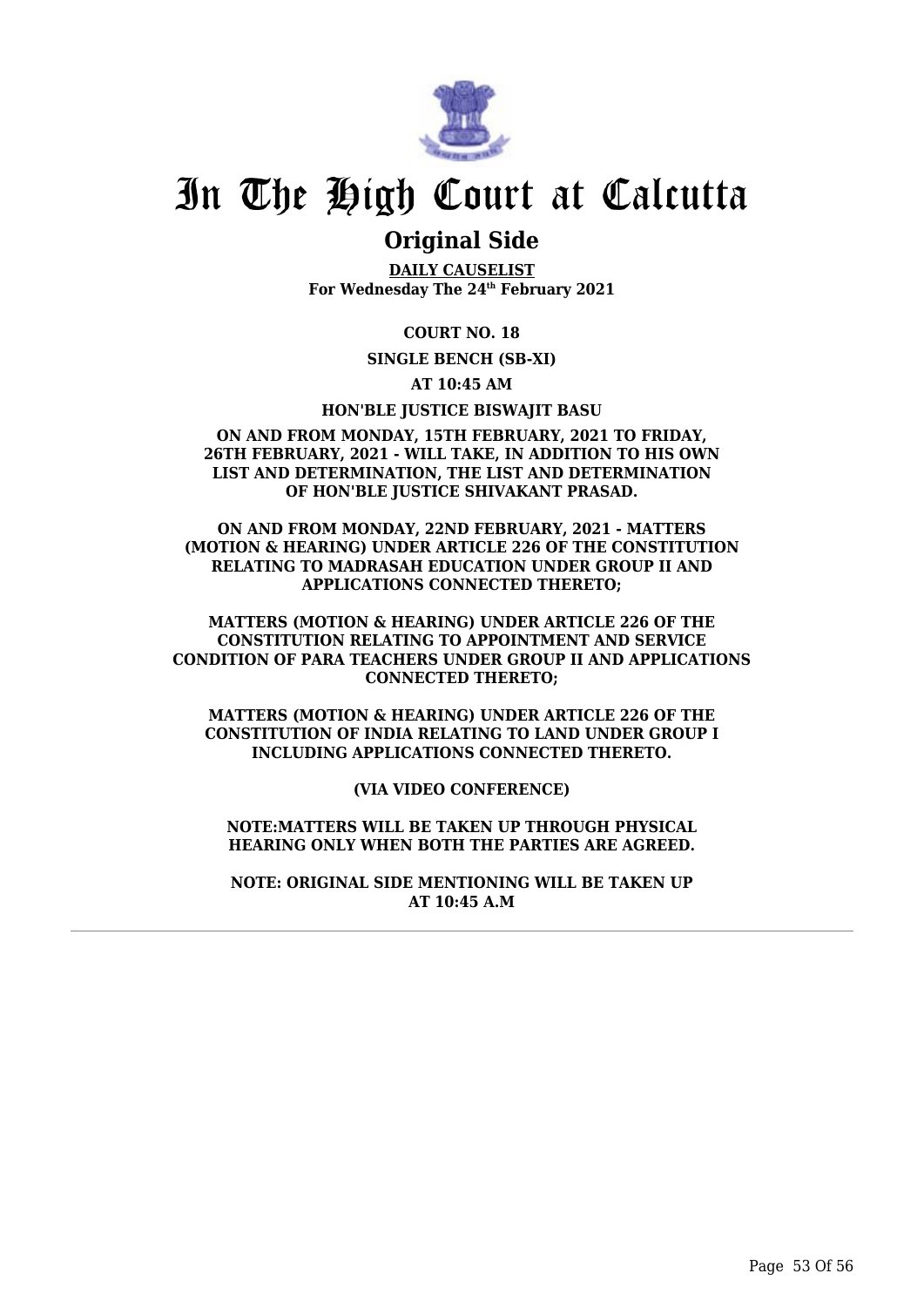![](_page_55_Picture_0.jpeg)

## **Original Side**

**DAILY CAUSELIST For Wednesday The 24th February 2021**

**COURT NO. 24 SINGLE BENCH (SB- XII) AT 10:45 AM HON'BLE JUSTICE AMRITA SINHA (VIA VIDEO CONFERENCE)**

#### **NOTE:MATTERS WILL BE TAKEN UP THROUGH PHYSICAL HEARING ONLY WHEN BOTH THE PARTIES ARE AGREED.**

#### **NOTE: ORIGINAL SIDE MATTERS WILL BE TAKEN UP AT THE FIRST SITTING OF THE COURT.**

#### **AFTER COMPLETION OF ORIGINAL SIDE MATTERS; APPELLATE SIDE MATTERS WILL BE TAKEN UP.**

**NO PHYSICAL MENTIONING IN COURT.**

#### **TO BE MENTIONED**

| 1 | WPO/106/2019 | BHARAT KUMAR JALAN AND<br><b>ORS</b><br>VS.<br>THE KOLKATA MUNICIPAL                                                | <b>DIPAYAN</b><br>CHOUDHURY     |  |
|---|--------------|---------------------------------------------------------------------------------------------------------------------|---------------------------------|--|
| 2 | WPO/413/2020 | <b>CORPORATION AND ORS.</b><br>SATYA NARAYAN KARAN<br>AND ANR<br>VS<br>THE KOLKATA MUNICIPAL<br>CORPORATION AND ORS | <b>NEIL BASU</b>                |  |
|   |              | <b>FOR ORDERS</b>                                                                                                   |                                 |  |
| 3 | WPO/48/2021  | SOUMENDRA KRISTO DUTT<br>AND ANR.<br>VS<br>KOLKATA MUNICIPAL<br>CORPORATION AND ORS.                                | DIPENDRA NATH<br><b>CHUNDER</b> |  |
|   |              | <b>COURT APPLICATIONS UNDER ART.226</b>                                                                             |                                 |  |
| 4 | WPO/398/2020 | <b>GULMARG ESTATES</b><br>PRIVATE LIMITED<br>VS.<br>KOLKATA MUNICIPAL<br>CORPORATION AND ORS.                       | <b>SAMRAT MUKHERJI</b>          |  |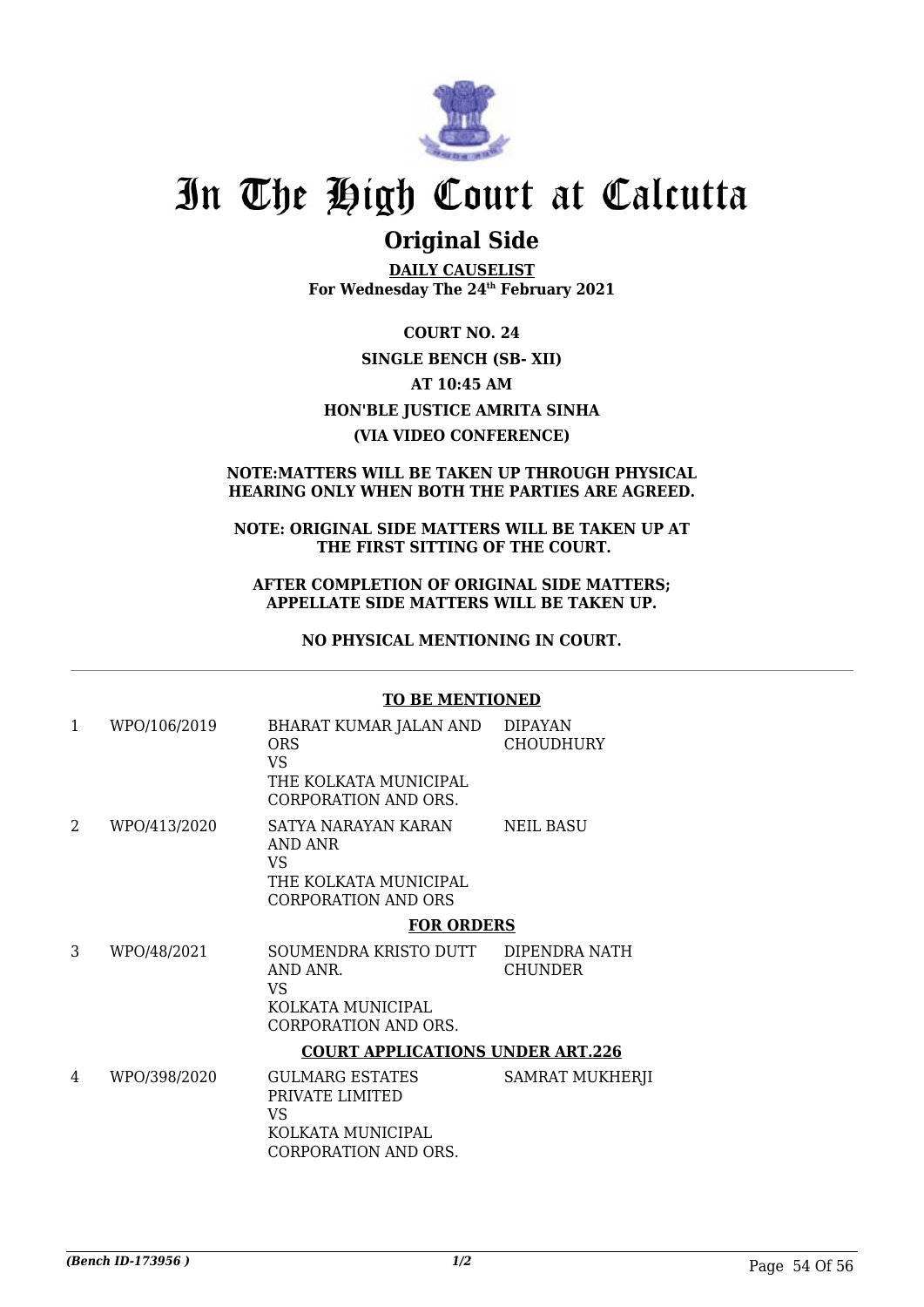| 5 | WPO/80/2021 | SANJIT KUMAR AUDDY AND<br>ORS.<br>VS<br>KOLKATA MUNICIPAL<br>CORPORATION AND ORS. | <b>SWETA GANDHI</b><br>MURGAI |
|---|-------------|-----------------------------------------------------------------------------------|-------------------------------|
| 6 | WPO/88/2021 | <b>HALDIRAM LTD</b><br>VS<br>KOLKATA MUNICIPAL<br><b>CORPORATION AND ORS</b>      | L P MANOT AND CO              |